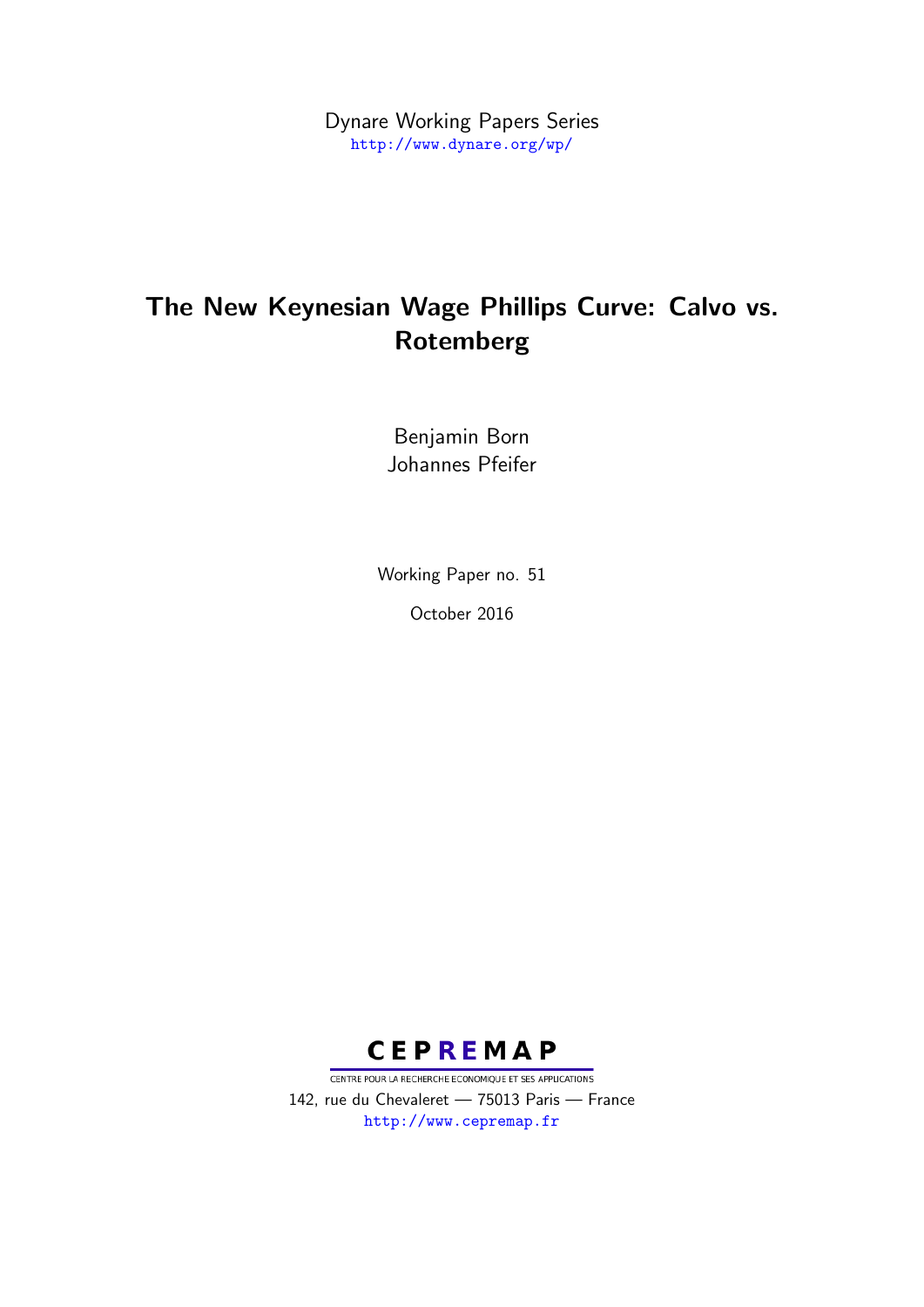# The New Keynesian Wage Phillips Curve: Calvo vs. Rotemberg<sup>∗</sup>

Benjamin Born Johannes Pfeifer

October 7, 2016

#### **Abstract**

We systematically evaluate how to translate a Calvo wage duration into an implied Rotemberg wage adjustment cost parameter in medium-scale New Keynesian DSGE models by making use of the well-known equivalence of the two setups at first order. We consider a wide range of felicity functions and show that the assumed household insurance scheme and the presence of labor taxation greatly matter for this mapping, giving rise to differences of up to one order of magnitude. Our results account for the inclusion of wage indexing, habit formation in consumption, and the presence of fixed costs in production.

*JEL-Classification:* E10, E30

*Keywords:* Wage Phillips Curve; Wage stickiness; Rotemberg; Calvo.

<sup>∗</sup>Born: University of Bonn, CEPR, and CESifo, born@uni-bonn.de, Pfeifer: University of Mannheim, pfeifer@uni-mannheim.de. We thank Keith Kuester for very helpful discussions.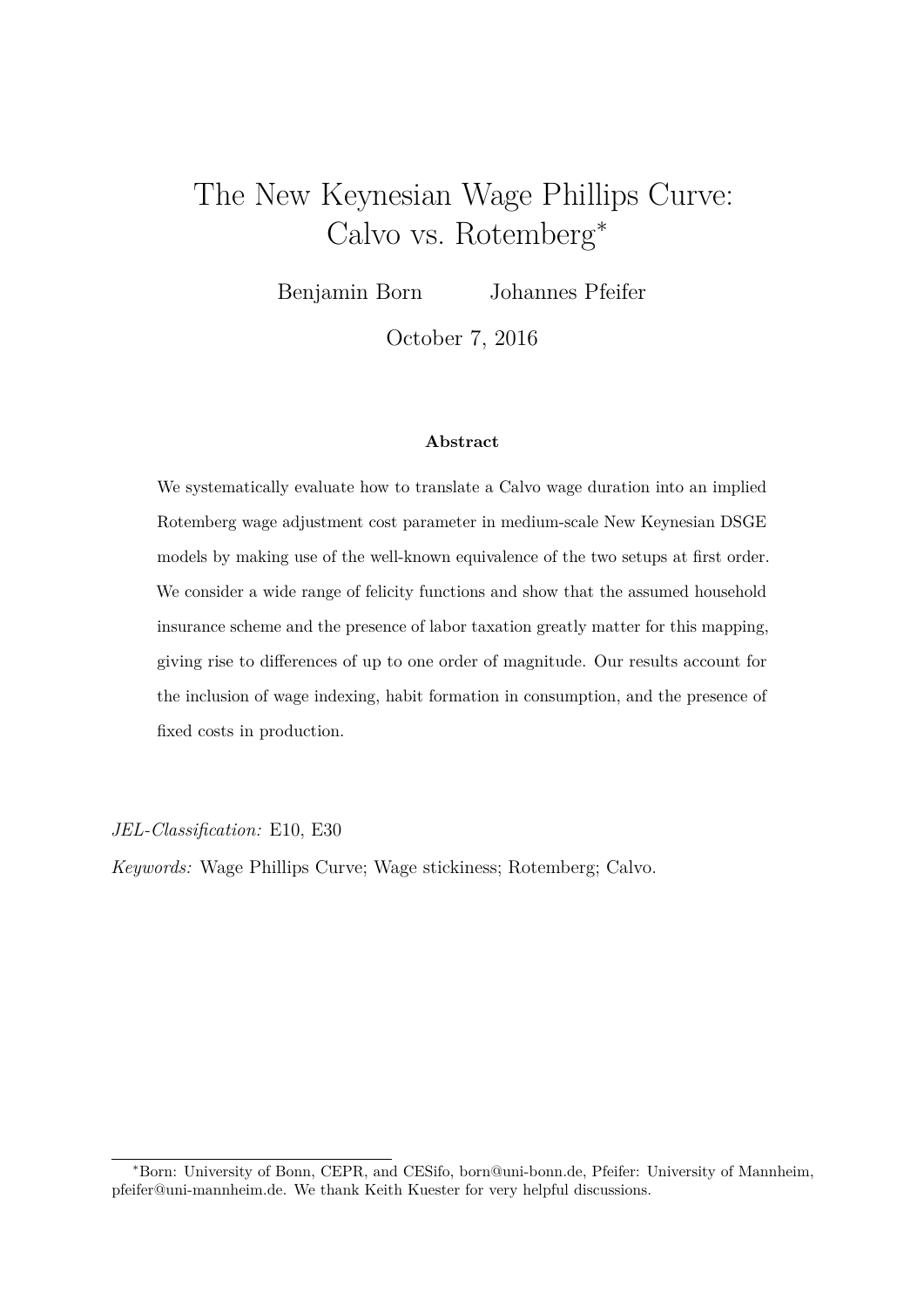### **1 Introduction**

Studying the Great Recession, economists have increasingly come to rely on nonlinear macroeconomic models, be it to study the effects of uncertainty shocks as drivers of business cycles (e.g. Fernández-Villaverde, Guerrón-Quintana, Rubio-Ramírez, and Uribe [2011;](#page-16-0) Born and Pfeifer [2014;](#page-16-1) Fernández-Villaverde, Guerrón-Quintana, Kuester, and Rubio-Ramírez [2015\)](#page-16-2) or to model the zero lower bound for the nominal interest rate (e.g. Johannsen [2014;](#page-17-0) Plante, Richter, and Throckmorton [2015\)](#page-17-1). However, the use of nonlinear solution techniques often makes it impractical to use Calvo [\(1983\)](#page-16-3)-Yun [\(1996\)](#page-18-0) type nominal rigidities. First, Calvo rigidities introduce an additional state variable in the form of price/wage dispersion. Second, they give rise to meaningful heterogeneity when not embedded in the right setup (more on this below) and would require tracking distributions in the model. Rotemberg [\(1982\)](#page-17-2)-type adjustment costs are therefore currently experiencing a renaissance.<sup>[1](#page-2-0)</sup>

However, it is quite difficult to attach a structural interpretation to the Rotemberg adjustment cost parameter, because there is no natural equivalent in the data. In contrast, for the Calvo approach various papers have computed average price durations, e.g. Bils and Klenow [\(2004\)](#page-16-4) and Nakamura and Steinsson [\(2008\)](#page-17-3). The literature on *price* rigidities has therefore regularly made use of the first-order equivalence of Rotemberg- and Calvo-type adjustment frictions<sup>[2](#page-2-1)</sup> by translating the Rotemberg adjustment costs to an implied Calvo price duration via the slope of the New Keynesian Price Phillips Curve.<sup>[3](#page-2-2)</sup> However, such guidance for Rotemberg *wage* adjustment costs is still missing, despite good estimates for wage durations being available for both the US (Taylor [1999;](#page-18-1) Barattieri, Basu, and

<span id="page-2-0"></span><sup>1</sup>Examples include Basu and Bundick [\(2012\)](#page-16-5), Jermann and Quadrini [\(2012\)](#page-17-4), Mumtaz and Zanetti [\(2013\)](#page-17-5), Plante et al. [\(2015\)](#page-17-1), and Fernández-Villaverde et al. [\(2015\)](#page-16-2). Richter and Throckmorton [\(2016\)](#page-17-6) have recently argued for using Rotemberg-type price adjustment costs to improve the model fit, not just for computational convenience.

<span id="page-2-1"></span><sup>&</sup>lt;sup>2</sup>This approach can also be justified when using nonlinear methods, because the first-order approximation is only used to generate one restriction required to pin down one parameter. The equivalence, however, does not hold in case of trend inflation and incomplete indexing (see Ascari and Sbordone [2014,](#page-16-6) for a review).

<span id="page-2-2"></span><sup>3</sup>Early works include Roberts [\(1995\)](#page-17-7), Keen and Wang [\(2007\)](#page-17-8), and Nisticó [\(2007\)](#page-17-9). This literature has also shown that the same value of the Rotemberg adjustment cost parameter can have very different economic effects, depending on the value of other structural parameters like the discount factor or the substitution elasticity.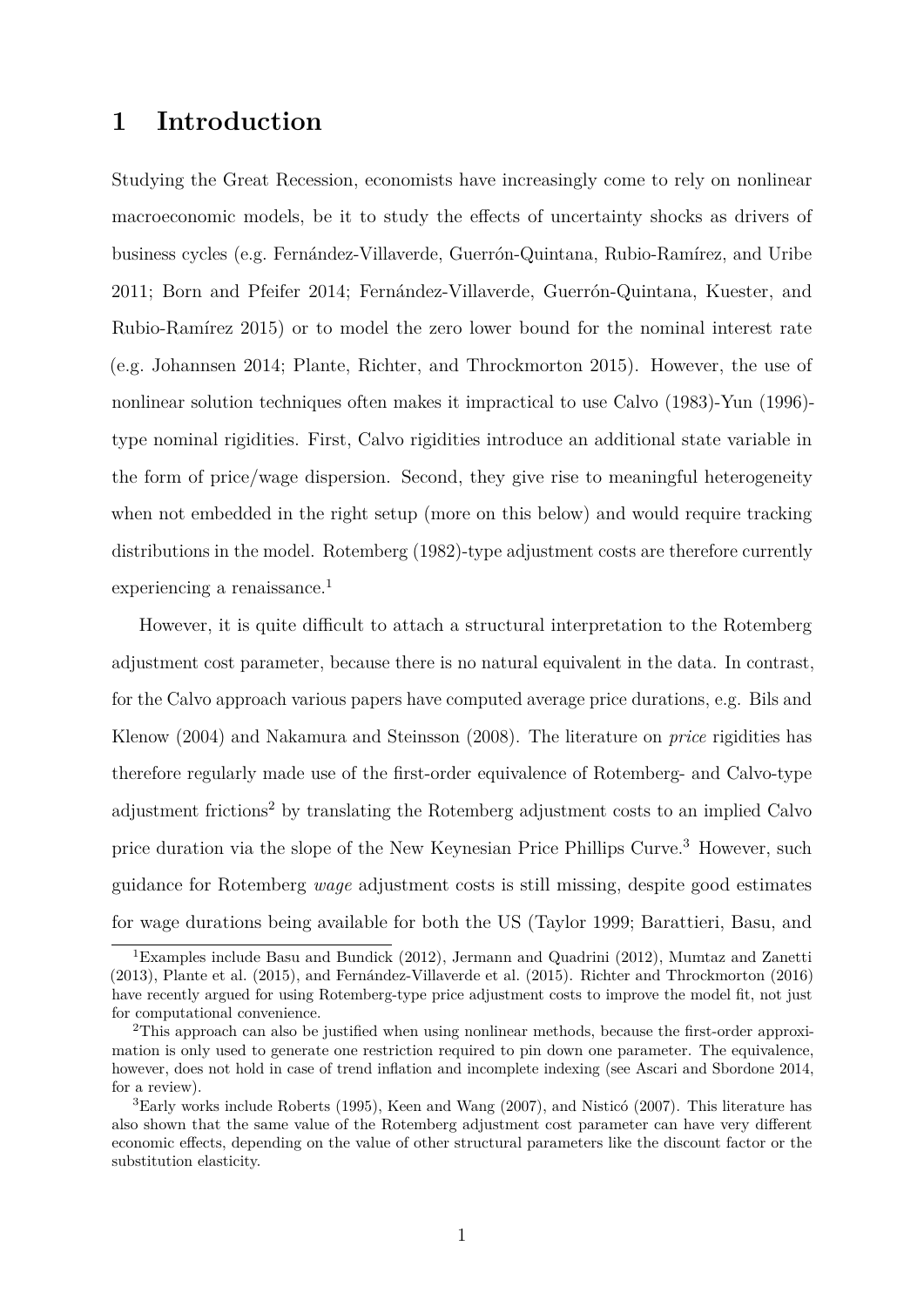Gottschalk [2014\)](#page-16-7) and the euro area (Le Bihan, Montornès, and Heckel [2012\)](#page-17-10). This is unfortunate, as there has recently been a renewed focus on the importance of wage rigidities (e.g. Galí [2011;](#page-17-11) Barattieri et al. [2014;](#page-16-7) Born and Pfeifer [2015\)](#page-16-8).

The present study closes this gap by systematically assessing the mapping between Calvo and Rotemberg wage rigidities in a prototypical medium-scale New Keynesian model including fiscal policy. A particular goal is to provide guidance for researchers working on nonlinear New Keynesian DSGE models with wage rigidities. We focus especially on how i) the other deep parameters of the model and ii) the assumed labor market structure and insurance scheme in the model affect this mapping. For example, it greatly matters whether households supply idiosyncratic labor services and insurance is conducted via state-contingent securities as in Erceg, Henderson, and Levin [\(2000\)](#page-16-9) (EHL henceforth) or whether insurance takes place inside of a large family and a labor union supplies distinct labor services as in Schmitt-Grohé and Uribe [\(2006b\)](#page-18-2) (SGU henceforth).<sup>[4](#page-3-0)</sup> We also consolidate the results in the literature by providing a systematic overview of analytic expressions for the slope of the New Keynesian Wage Phillips Curve arising in the EHL setup when using different utility functions with and without consumption habits.<sup>[5](#page-3-1)</sup>

The study probably most closely related to ours is unpublished work by Schmitt-Grohé and Uribe [\(2006a\)](#page-18-3), who compare the slope of the New Keynesian Wage Phillips Curve arising under the EHL and the SGU setup. However, they do not analyze the relationship to implied Calvo price durations in both setups and do not consider the role of fiscal policy or fixed costs in this mapping.

The paper proceeds as follows. Sections [2](#page-4-0) and [3](#page-11-0) consider the EHL and SGU setups, respectively. Section [4](#page-14-0) provides a numerical comparison. Section [5](#page-15-0) concludes. And appendix with detailed derivations and accompanying computer codes are available online.

<span id="page-3-0"></span><sup>4</sup>While the former is more prominent, the latter has been used e.g. in Trigari [\(2009\)](#page-18-4), Pariés, Sørensen, and Rodriguez-Palenzuela [\(2011\)](#page-17-12), and Born, Peter, and Pfeifer [\(2013\)](#page-16-10).

<span id="page-3-1"></span><sup>5</sup>An early precursor of this work is Sbordone [\(2006\)](#page-18-5).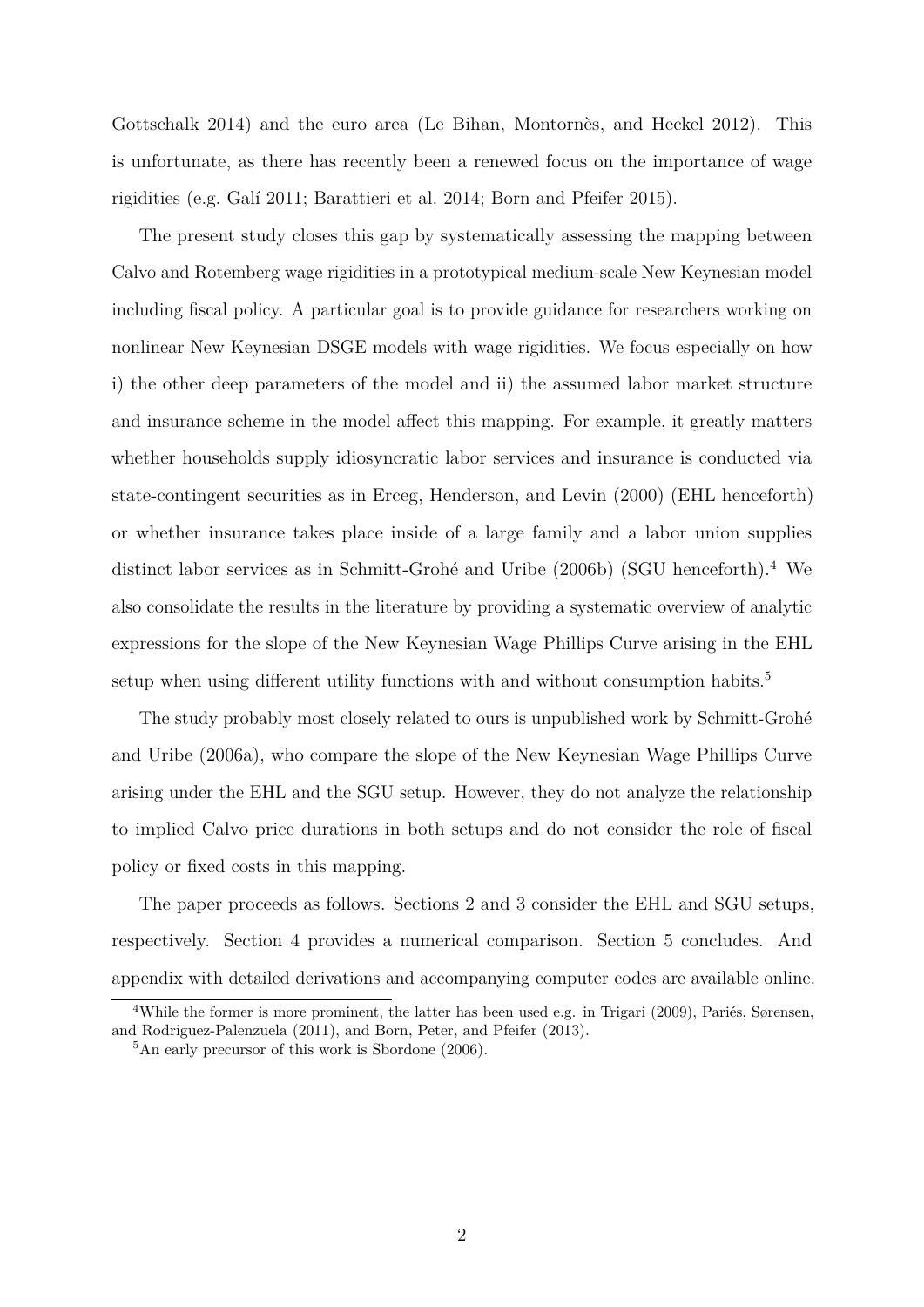### <span id="page-4-0"></span>**2 New Keynesian Phillips Curve in the EHL-setup**

In this section we lay out the respective prototypical household setups used in EHL and then derive the slope of the New Keynesian Wage Phillips Curve under Calvo and Rotemberg pricing. In the background, but not of interest here, there are a continuum of firms producing differentiated intermediate goods and a final good firm bundling intermediate goods to a final good. In addition, there is a fiscal authority that finances government spending with distortionary labor and consumption taxation and transfers and a monetary authority conducting monetary policy, e.g. according to a Taylor-type interest rate rule.

#### **2.1 Setup**

Following EHL, we assume that the economy is populated by a continuum of monopolistically competitive, infinitely-lived households  $j, j \in [0, 1]$ , supplying differentiated labor services  $N_t^j$  at wage  $W_t^j$  $t_t^j$  to intermediate goods producers who aggregate them into a composite labor input. Formally, the aggregation technology for the aggregate labor bundle  $N_t^d$  follows Dixit and Stiglitz [\(1977\)](#page-16-11):

$$
N_t^d \equiv \left[ \int_0^1 (N_t^j)^{\frac{\varepsilon_w - 1}{\varepsilon_w}} \, dj \right]^{\frac{\varepsilon_w}{\varepsilon_w - 1}},\tag{2.1}
$$

where  $\varepsilon_w > 0$  is the elasticity of substitution. The cost of the bundle  $N_t^d$  is given by

$$
W_t \equiv \left[ \int_0^1 (W_t^j)^{1-\varepsilon_w} \, dj \right]^{\frac{1}{1-\varepsilon_w}} \tag{2.2}
$$

Taking wages as given, expenditure minimization yields the familiar downward-sloping demand curve for household *j*'s labor

$$
N_t^j = \left(\frac{W_t^j}{W_t}\right)^{-\varepsilon_w} N_t^d \,. \tag{2.3}
$$

### **2.2 Calvo pricing**

In case of Calvo pricing, the household is not able to readjust its wage in any given period with probability  $\theta_w$ . Therefore, it chooses today's optimal wage  $W_t^*$  to maximize the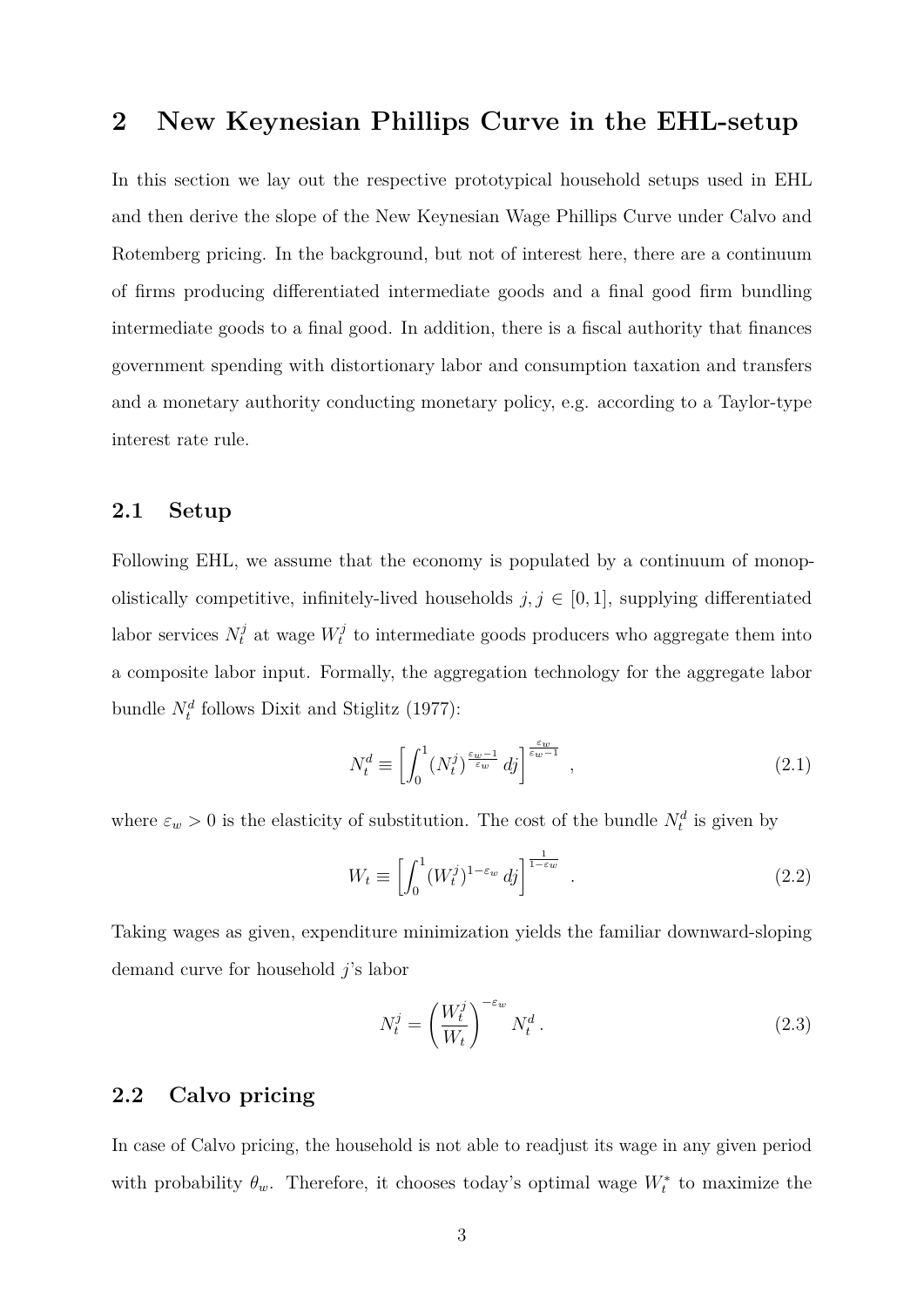expected utility over the states of the world where this wage is operative:

$$
\max_{W_t^*} V_t = E_t \sum_{k=0}^{\infty} (\beta \theta_w)^k U \left( C_{t+k|t}^j, N_{t+k|t}^j, \cdot \right) , \qquad (2.4)
$$

where  $V$  is the utility function and  $U$  is the felicity function with partial derivatives  $U_C > 0$  and  $U_N < 0$ . The dot denotes additional variables potentially entering the felicity function (e.g. lagged consumption in the case of habits), and where  $0 < \beta < 1$  is the (growth-adjusted) discount factor. The subscript  $t + k|t$  indicates a variable in period  $t + k$  conditional on having last reset the wage at time  $t$ . When choosing the optimal wage  $W_t^*$ , the household does so taking into account the demand for its labor services

<span id="page-5-1"></span>
$$
N_{t+k|t}^{j} = \left(\frac{W_{t+k|t}^{j}}{W_{t+k}}\right)^{-\varepsilon_w} N_{t+k}^{d} , \qquad (2.5)
$$

where the wage operative in period  $t + k$ ,  $W_t^j$ .  $t_{t+k|t}$ , is given by the originally chosen wage  $W_t^*$  times a term  $\Gamma_{t,t+k}^{ind}$  that reflects the indexing of wages to (past) inflation:

<span id="page-5-2"></span>
$$
W_{t+k|t}^j = \Gamma_{t,t+k}^{ind} W_t^* \tag{2.6}
$$

We keep this term generic to encompass the varying indexing schemes in the literature and only require that there is full indexing in steady state, i.e.  $\Gamma_k^{ind} = \Pi^k$ <sup>[6](#page-5-0)</sup> Note that  $\Gamma_{t,t}^{ind} = 1$ . The final constraint of this problem is the budget constraint

$$
(1 + \tau_{t+k}^c)P_{t+k}C_{t+k|t}^j = (1 - \tau_{t+k}^n)W_{t+k|t}^j N_{t+k|t}^j ,
$$
\n(2.7)

where the household earns income from supplying differentiated labor  $N_t^j$  at the nominal wage rate  $W_t^j$  $t^{j}$ , which is taxed at rate  $\tau_t^n$ , and spends its income on consumption  $C_t^{j}$  $t<sub>t</sub><sup>0</sup>$ , priced at the price of the final good  $P_t$  and taxed at rate  $\tau_t^c$ . In this budget constraint all additive terms that drop from the current optimization problem when taking the derivative with respect to  $W_t^*$  (e.g. capital income or transfers) have been omitted.

<span id="page-5-0"></span> $6$ Our formulation encompasses, e.g., the partial indexation scheme of Smets and Wouters [\(2007\)](#page-18-6), which is of the form  $\Gamma_{t,t+k}^{ind} = \prod_{s=1}^{k} \Pi_{t+s-1}^{i} \Pi_{t-s}^{1-i}$ , where  $\iota \in [0,1]$  denotes the degree of indexing to past inflation and Π without subscript denotes steady state inflation. Another indexing scheme nested is the one by Christiano, Eichenbaum, and Evans [\(2005\)](#page-16-12), who use full indexation to past inflation with  $\iota = 1$ . The absence of indexing is characterized by  $\iota = 0$  and  $\Pi = 1$  so that  $\Gamma_{t,t+k}^{ind} = 1 \forall k$ .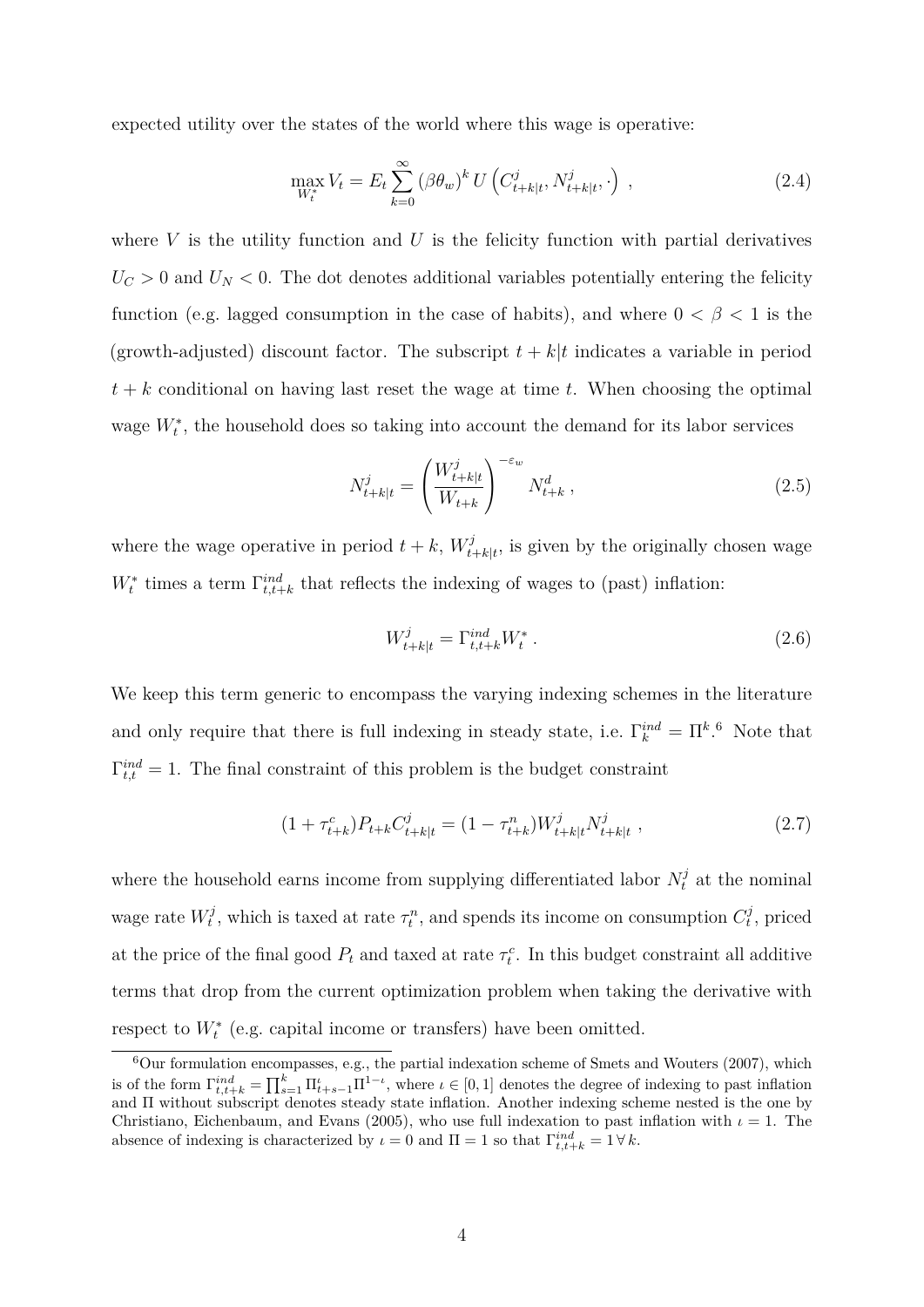Define the after-tax marginal rate of substitution as

<span id="page-6-2"></span>
$$
MRS_{t+k|t} = -\frac{\left(1 + \tau_{t+k}^c\right)}{\left(1 - \tau_{t+k}^n\right)} \frac{U_{N,t+k|t}}{V_{C,t+k|t}} , \qquad (2.8)
$$

where subscripts *C* and *N* denote partial derivatives and the index *j* has been suppressed.<sup>[7](#page-6-0)</sup> The first order condition for the optimal wage  $W_t^*$  can then be written as

$$
0 = \sum_{k=0}^{\infty} (\beta \theta_w)^k E_t \left[ N_{t+k|t} \frac{V_{C,t+k|t} (1 - \tau_{t+k}^n)}{(1 + \tau_{t+k}^c)} \left( \frac{\varepsilon_w}{\varepsilon_w - 1} M R S_{t+k|t} - \frac{\Gamma_{t,t+k}^{ind} W_t^*}{P_{t+k}} \right) \right], \quad (2.9)
$$

which shows that the household chooses the optimal wage to achieve a desired markup over the weighted average of expected future marginal rates of substitution.

Performing a log-linearization around the deterministic steady state<sup>[8](#page-6-1)</sup> yields

<span id="page-6-5"></span>
$$
\hat{W}_t^* = (1 - \beta \theta_w) \sum_{k=0}^{\infty} (\beta \theta_w)^k E_t \left[ \widehat{MRS}_{t+k|t} + \hat{P}_{t+k} - \hat{\Gamma}_{t,t+k}^{ind} \right], \qquad (2.10)
$$

where hats denote percentage deviations from the steady state. In order to derive the New Keynesian Wage Phillips Curve, one needs to express the previous equation recursively and aggregate over households *j*. Aggregation in particular implies replacing the idiosyncratic marginal rate of substitution  $\widehat{MRS}_{t+k|t}$  by an expression not depending on the initial period in which household *j* last reset the wage.

Log-linearizing [\(2.8\)](#page-6-2) around the deterministic steady state (denoted with omitted time indices), and combining it with the assumption of complete markets and equal initial wealth, yields<sup>[9](#page-6-3)</sup>

<span id="page-6-4"></span>
$$
\widehat{MRS}_{t+klt} = \widehat{MRS}_{t+k} + \underbrace{\left[ -\frac{V_{CN} \times N}{V_{CC} \times C} \varepsilon_c^{mrs} + \varepsilon_n^{mrs} \right]}_{\equiv \varepsilon_{tot}^{mrs}} \left( \hat{N}_{t+klt} - \hat{N}_{t+k} \right) ,
$$
\n(2.11)

where  $\varepsilon_n^{mrs}$  and  $\varepsilon_c^{mrs}$  denote the steady state elasticities of the marginal rate of substitution with respect to labor and consumption, respectively, and  $\varepsilon_{tot}^{mrs}$  is the total elasticity of the

<span id="page-6-0"></span><sup>7</sup>This formulation allows for non-time separable utility in consumption as introduced by habits, but excludes habits in leisure (e.g. Uhlig [2007\)](#page-18-7).

<span id="page-6-1"></span><sup>&</sup>lt;sup>8</sup>Depending on the exact conduct of monetary policy, e.g., in case of an interest rate rule, the steady state of nominal variables like  $P_t$  and  $W_t$  may not be well-defined (see e.g. Galí [2008\)](#page-16-13). Linearization in this case can be interpreted as being done around the long-run trend of the nominal variables. Linearization around a proper steady state would involve rewriting the problem in terms of stationary variables like the real wage  $W_t/P_t$  and inflation rates, but would yield the same results as trend changes only appear as ratios and therefore cancel out.

<span id="page-6-3"></span><sup>&</sup>lt;sup>9</sup>The computational steps here follow Sbordone  $(2006)$ .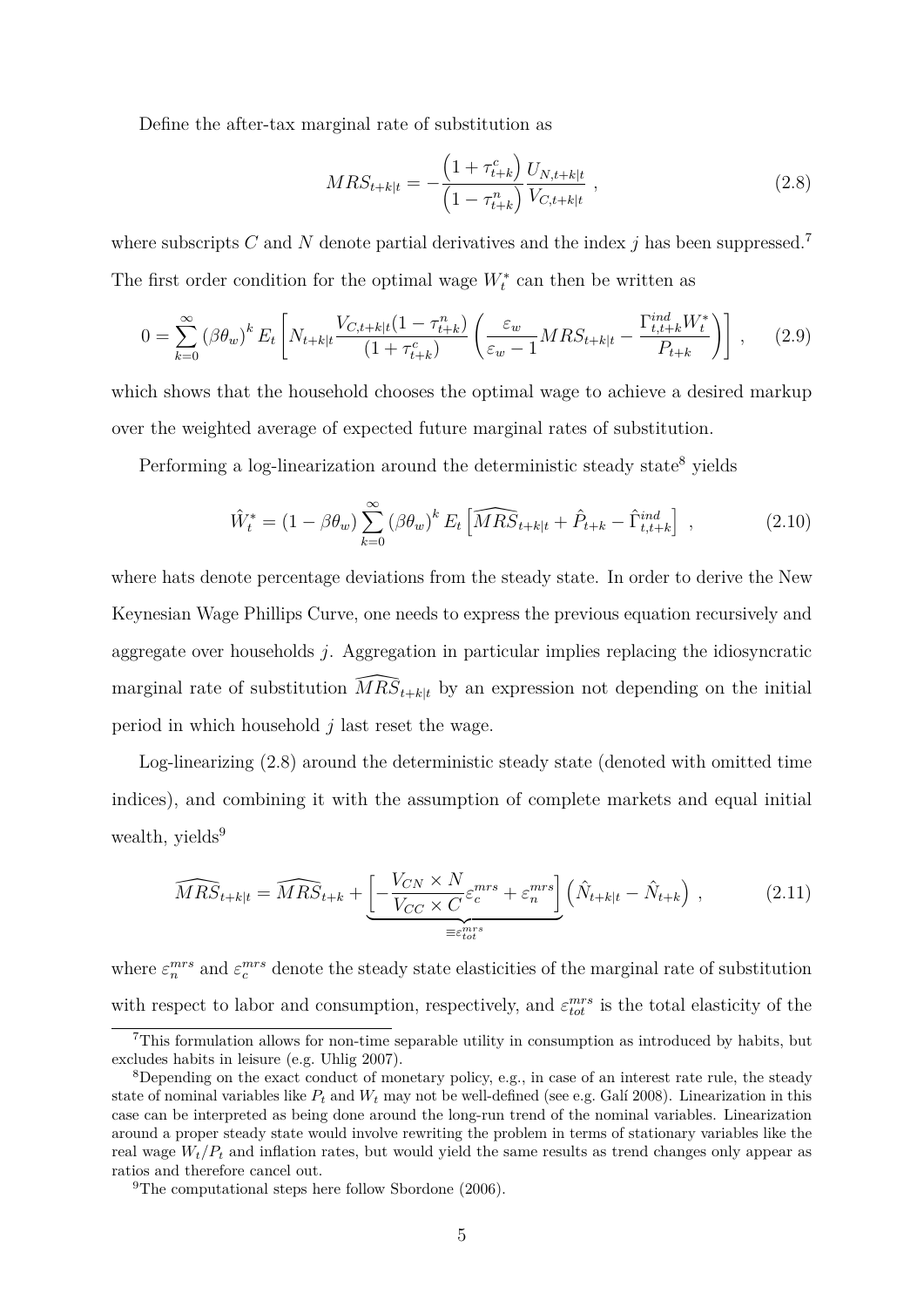MRS. The latter simplifies to  $\varepsilon_n^{mrs}$  in the case of additively separable preferences as in EHL, because  $V_{CN} = 0$ .  $\widehat{MRS}_{t+k}$  is the average MRS in the economy.

Equation [\(2.11\)](#page-6-4) together with the log-linearized demand function for labor of variety *j*, [\(2.5\)](#page-5-1), and the log-linearized indexing equation, [\(2.6\)](#page-5-2), can be used to yield the recursive representation

<span id="page-7-3"></span>
$$
\hat{W}_t^* = (1 - \beta \theta_w) \left\{ \hat{W}_t + \frac{\widehat{MRS}_t - (\hat{W}_t - \hat{P}_t)}{1 + \varepsilon_w \varepsilon_{tot}^{mrs}} \right\} + \beta \theta_w E_t \left( \hat{W}_{t+1}^* - \hat{\Gamma}_{t,t+1}^{ind} \right) ,\qquad(2.12)
$$

where we have made use of  $\hat{\Gamma}_{t,t+k}^{ind} = \hat{\Gamma}_{t,t+1}^{ind} + \hat{\Gamma}_{t+1,t+k}^{ind}$  and  $\hat{\Gamma}_{t,t}^{ind} = 0$ .

Using the linearized law of motion for the aggregate wage level

<span id="page-7-4"></span>
$$
\hat{W}_t^* = \frac{1}{1 - \theta_w} \hat{W}_t - \frac{\theta_w}{1 - \theta_w} (\hat{\Gamma}_{t-1,t}^{ind} + \hat{W}_{t-1})
$$
\n(2.13)

and defining wage inflation  $\Pi_{w,t} = \frac{W_t}{W_t}$  $\frac{W_t}{W_{t-1}}$ , the New Keynesian Wage Phillips Curve follows after some tedious algebra as

<span id="page-7-0"></span>
$$
\hat{\Pi}_t^w = \beta E_t \hat{\Pi}_{w,t+1} - \frac{(1 - \theta_w)(1 - \beta \theta_w)}{\theta_w (1 + \varepsilon_w \varepsilon_{tot}^{mrs})} \hat{\mu}_t^w - \frac{\beta \theta_w}{1 - \theta_w} E_t \hat{\Gamma}_{t,t+1}^{ind} + \frac{\theta_w}{1 - \theta_w} \hat{\Gamma}_{t-1,t}^{ind} ,\qquad(2.14)
$$

where  $\hat{\mu}^w_t$  defines the deviation of the wedge between the average marginal rate of substitution and the real wage from its long-run value, i.e. the steady state markup:

<span id="page-7-1"></span>
$$
\hat{\mu}_t^w \equiv \left(\hat{W}_t - \hat{P}_t\right) - \widehat{MRS}_t \ . \tag{2.15}
$$

Equation [\(2.14\)](#page-7-0) has the familiar intuition that if  $\hat{\mu}^w_t < 0$ , the wage markup is below its long-run value, inducing wage setters ceteris paribus to adjust wages upwards, leading to wage inflation.

### <span id="page-7-2"></span>**2.3 Rotemberg pricing**

In case of Rotemberg pricing the problem of household *j* is choosing  $W_t^j$  $t_t^{j}$  to maximize

$$
V_t = E_t \sum_{k=0}^{\infty} \beta^k U\left(C_{t+k}^j, N_{t+k}^j, \cdot\right) ,\qquad (2.16)
$$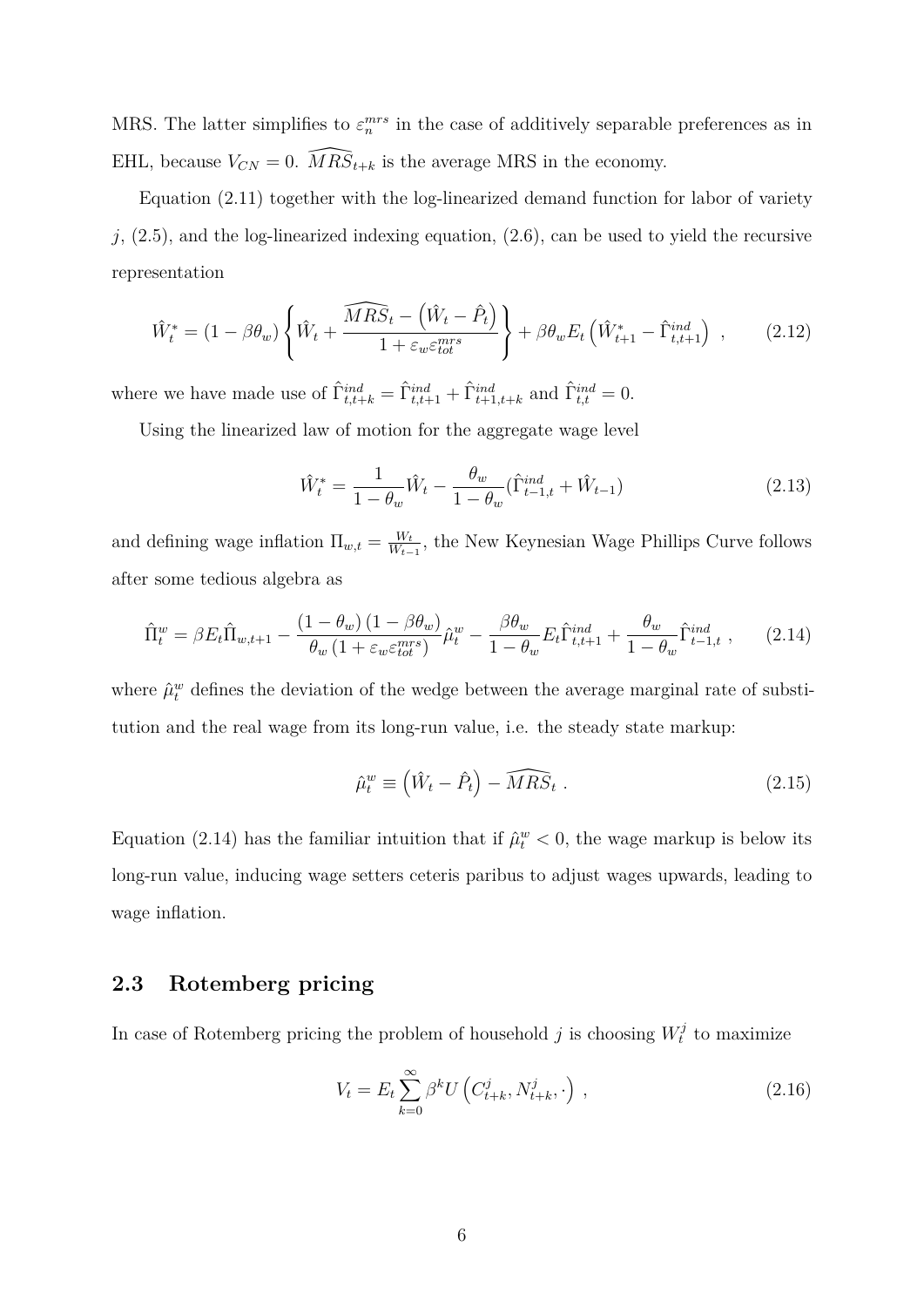taking into account the demand for its labor variety

$$
N_{t+k}^{j} = \left(\frac{W_{t+k}^{j}}{W_{t+k}}\right)^{-\varepsilon_w} N_{t+k}^{d}
$$
 (2.17)

and subject to the relevant parts of the budget constraint

$$
(1 + \tau_{t+k}^c) P_{t+k} C_{t+k}^j = (1 - \tau_{t+k}^n) W_{t+k}^j N_{t+k}^j - \frac{\phi_w}{2} \left( \Pi^{-1} \frac{W_{t+k}^j}{W_{t+k-1}^j} - 1 \right)^2 \Xi_{t+k} \,. \tag{2.18}
$$

Here, the last term represents the quadratic Rotemberg costs of adjusting the wage, with *φ<sup>w</sup>* being the Rotemberg wage adjustment cost parameter. The costs are proportional to the nominal adjustment cost base  $\Xi_t$  and arises whenever wage changes differ from the steady state inflation rate Π. After imposing symmetry and making use of the definition of the after-tax MRS, equation [\(2.8\)](#page-6-2), the resulting FOC can be written as

<span id="page-8-0"></span>
$$
0 = \varepsilon_w \frac{MRS_t}{\frac{W_t}{P_t}} (1 - \tau_t^n) + \left\{ (1 - \varepsilon_w) (1 - \tau_t^n) - \phi_w \left( \Pi^{-1} \Pi_{w,t} - 1 \right) \Pi_t \frac{1}{N_t} \Pi^{-1} \frac{\frac{\Xi_t}{P_t}}{\frac{W_{t-1}}{P_{t-1}}} \right\} + E_t \beta \frac{V_{C,t+1}}{V_{C,t}} \frac{(1 + \tau_t^c)}{(1 + \tau_{t+1}^c)} \frac{1}{N_t} \frac{1}{\frac{W_t}{P_t}} \left\{ \phi_w \left( \Pi^{-1} \Pi_{w,t+1} - 1 \right) \Pi^{-1} \Pi_{w,t+1} \frac{\Xi_{t+1}}{P_{t+1}} \right\} \tag{2.19}
$$

Linearizing [\(2.19\)](#page-8-0) around the steady state, ignoring inconsequential tax changes, and making use of the definition of  $\hat{\mu}^w_t$ , [\(2.15\)](#page-7-1), yields

<span id="page-8-2"></span>
$$
\hat{\Pi}_{w,t} = \beta E_t \hat{\Pi}_{w,t+1} - \frac{(\varepsilon_w - 1)(1 - \tau^n) \aleph}{\phi_w} \hat{\mu}_t^w , \qquad (2.20)
$$

where  $\aleph \equiv \frac{N \times W}{\Xi}$  denotes the steady state share of the wage bill in the adjustment cost base. Most papers assume that wage adjustment costs are proportional to either current or steady state output.<sup>[10](#page-8-1)</sup> Thus, the real steady state adjustment costs base  $\Xi/P$  is equal to output *Y*, which is produced via a production function of the type  $Y = F(K, N) - \Phi$ , where *F* is a constant returns to scale production function and  $\Phi \geq 0$  denotes the fixed cost in production. The literature typically either abstracts from fixed costs, i.e.  $\Phi = 0$ , or sets them to the value of monopolistic pure profits so that there is no incentive for entry or exit in steady state. In that case,  $\Phi = \varepsilon_p^{-1} Y$ , where  $\varepsilon_p > 0$  is the elasticity of substitution between monopolistically competitive intermediate goods firms. Steady state

<span id="page-8-1"></span><sup>10</sup>For the purpose of this paper it is only important that this term is exogenous from the perspective of the wage setting household so that the effects of household decisions on it are not internalized.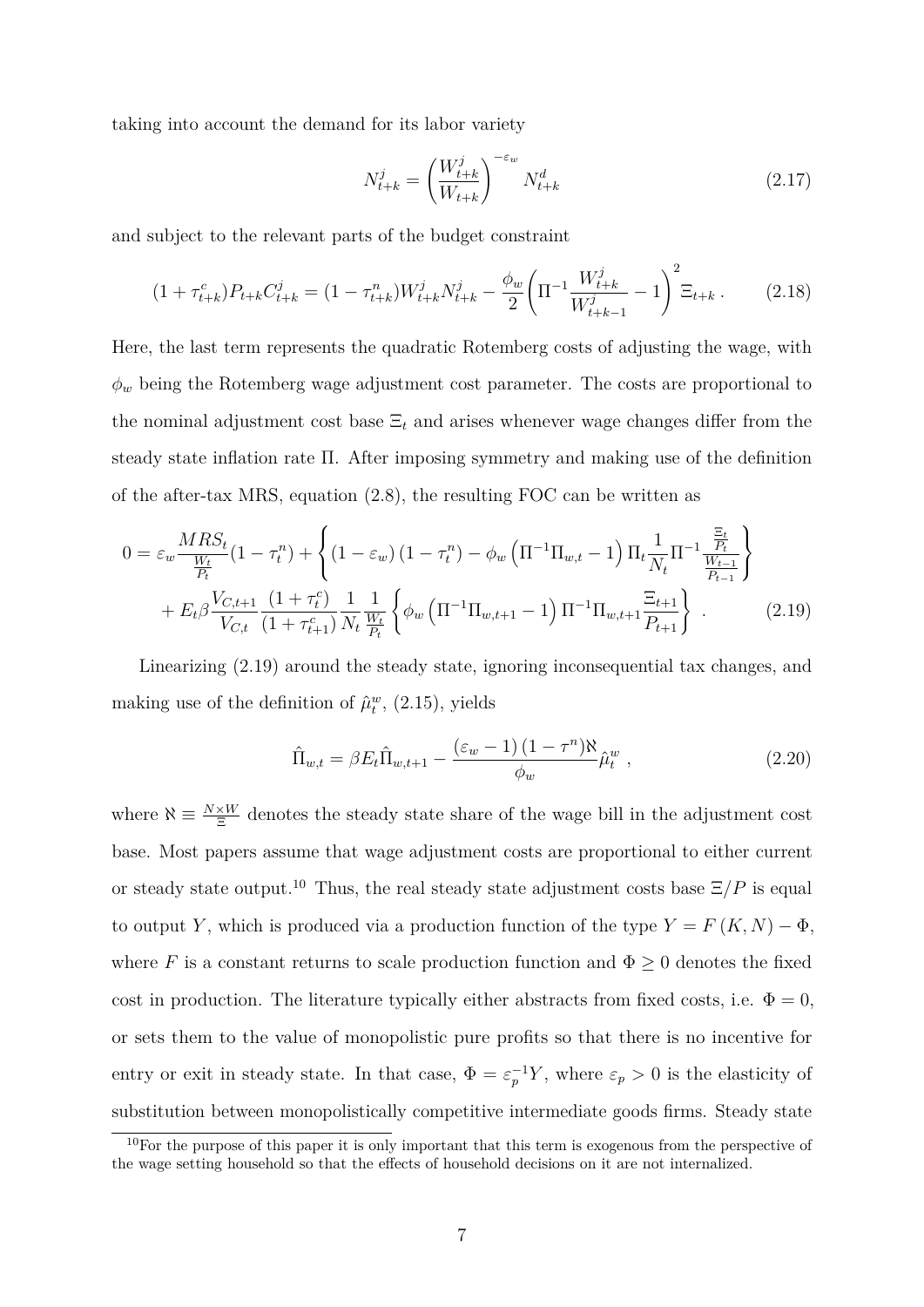output then is  $Y = \frac{\varepsilon_p - 1}{\varepsilon}$ *εp F* (*K, N*).

With firms choosing a gross markup of  $\varepsilon_p/(\varepsilon_p - 1)$  over marginal cost,  $\aleph$  is given by

<span id="page-9-0"></span>
$$
\aleph = \frac{WN}{\Xi} = \frac{\frac{\varepsilon_p - 1}{\varepsilon_p} F_N N}{Y} = \begin{cases} \frac{\varepsilon_p - 1}{\varepsilon_p} (1 - \alpha), & \text{if } \Phi = 0, \\ (1 - \alpha), & \text{if } \Phi = \varepsilon_p^{-1} Y. \end{cases}
$$
 (2.21)

Here,  $1 - \alpha$  denotes the steady state elasticity of the production function with respect to labor, e.g. the labor exponent in a Cobb-Douglas production function. Expression [\(2.21\)](#page-9-0) shows that the relevant steady state labor share  $\aleph$  is bigger in case of fixed costs, because net output *Y* in the denominator only includes capital and labor payments, while in case of no fixed costs, it also includes pure profits. Hence, the slope of the Wage Phillips Curve is ceteris paribus flatter in the absence of fixed costs.

#### <span id="page-9-3"></span>**2.4 Comparison**

Comparing the slopes of the two Wage Phillips Curves, equations [\(2.14\)](#page-7-0) and [\(2.20\)](#page-8-2), yields

<span id="page-9-1"></span>
$$
\frac{\left(1-\theta_w\right)\left(1-\beta\theta_w\right)}{\theta_w\left(1+\varepsilon_w\varepsilon_{tot}^{mrs}\right)} = \frac{\left(\varepsilon_w-1\right)\left(1-\tau^n\right)\aleph}{\phi_w},\tag{2.22}
$$

from which the Rotemberg wage adjustment cost parameter  $\phi_w$  implied by a particular Calvo wage duration  $\theta_w$  can be inferred as

<span id="page-9-2"></span>
$$
\phi_w = \frac{(\varepsilon_w - 1) (1 - \tau^n) \aleph}{(1 - \theta_w) (1 - \beta \theta_w)} \theta_w (1 + \varepsilon_w \varepsilon_{tot}^{mrs}) \quad . \tag{2.23}
$$

The left-hand side of equation [\(2.22\)](#page-9-1) shows that, similar to the case of the New Keynesian Price Phillips curve, the discount factor  $\beta$  and the Calvo wage duration  $\theta_w$  determine the slope of Wage Phillips Curve in the Calvo case. But there is an additional correction factor in the denominator depending on the elasticity of substitution  $\varepsilon_w$  and the total elasticity of the marginal rate of substitution,  $\varepsilon_{tot}^{mrs}$ . This correction factor arises from the EHL setup due to the idiosyncratic marginal rate of substitution being used to evaluate the labor-leisure tradeoff. Table [1](#page-10-0) displays the respective expressions for  $\varepsilon_{tot}^{mrs}$  for different felicity functions (see Appendix [C](#page-27-0) for details). In case of standard additively separable preferences and for Greenwood, Hercowitz, and Huffman [\(1988\)](#page-17-13)-preferences,  $\varepsilon_{tot}^{mrs}$  simply corresponds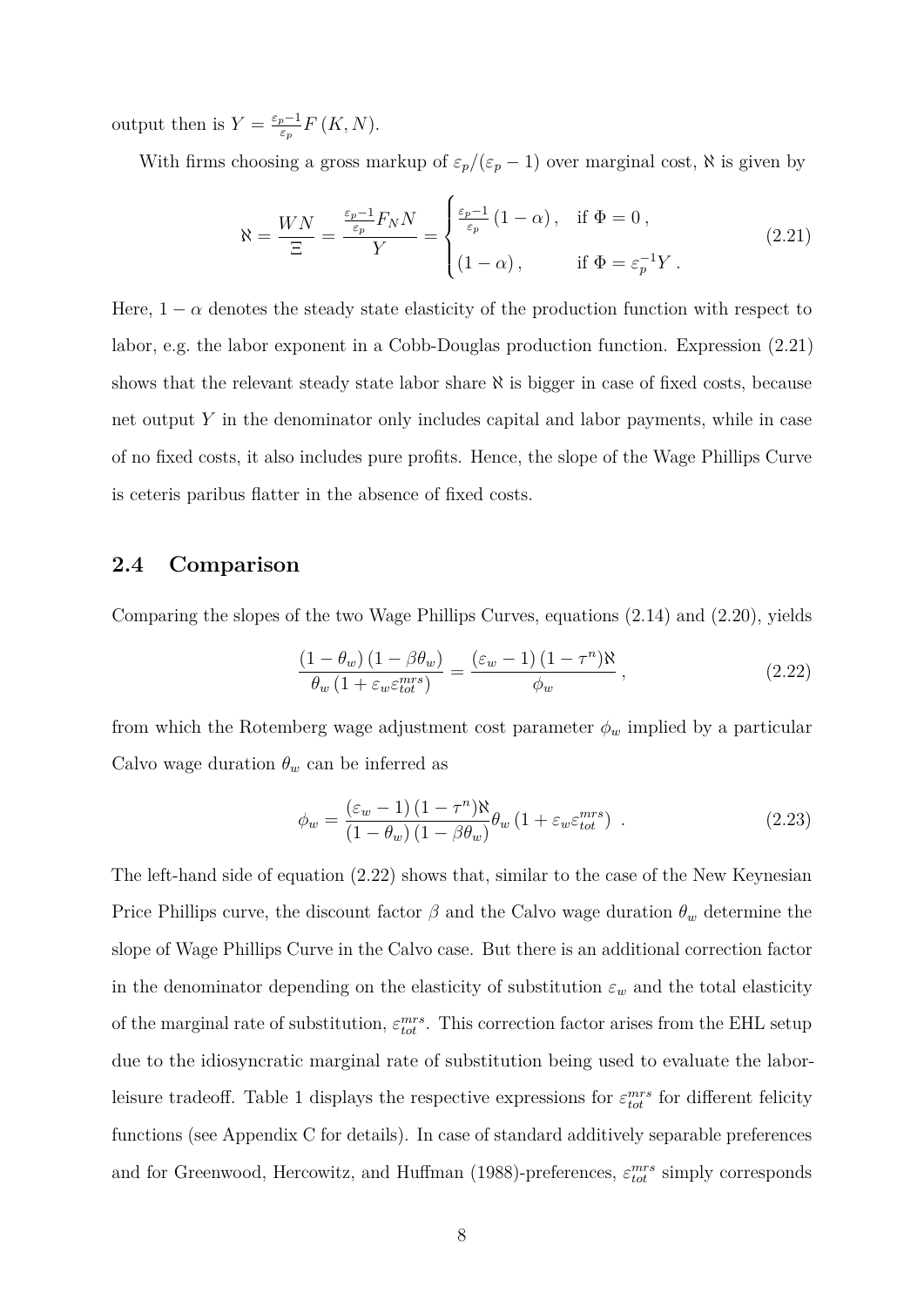<span id="page-10-0"></span>

|                        | U(C, N)                                                                                                                                                                                  | $\varepsilon_{tot}^{mrs}$ | Habits |
|------------------------|------------------------------------------------------------------------------------------------------------------------------------------------------------------------------------------|---------------------------|--------|
| Add. separable         | $\frac{C^{1-\sigma}-1}{1-\tau}-\psi \frac{N^{1+\varphi}}{1+\varphi}$                                                                                                                     | $\varphi$                 |        |
| GHH (1988)             | $\frac{\left(C-\psi N^{1+\varphi}\right)^{1-\sigma}-1}{1-\sigma}$                                                                                                                        | $\varphi$                 |        |
| Add. sep., log leisure | $\frac{C^{1-\sigma}-1}{1-\sigma} + \psi \log(1-N)$                                                                                                                                       | $\frac{N}{1-N}$           |        |
| Multipl. separable     | $\frac{\left(C^{\eta}\left(1-N\right)^{1-\eta}\right)^{1-\sigma}-1}{1-\sigma}\qquad\left[1-\frac{\left(1-\eta\right)\left(\sigma-1\right)}{\eta(1-\sigma)-1}\right]_{\mathcal{N}^{(*)}}$ | $\times \frac{1}{1-N}$    |        |

Table 1: Elasticity  $\varepsilon_{tot}^{mrs}$  for different felicity functions

to the inverse Frisch-elasticity parameter  $\varphi$ . For additively separable preferences with log leisure, the total elasticity is pinned down by the ratio of hours worked to leisure. For multiplicatively separable Cobb-Douglas-type preferences,  $\varepsilon_{tot}^{mrs}$  depends on the degree of risk aversion, the weight of leisure in the utility function, and the ratio of hours worked to leisure.

With Frisch elasticity estimates ranging from 0.75 using micro data (Chetty, Guren, Manoli, and Weber [2011\)](#page-16-14) to 2-4 using macro data (e.g. Smets and Wouters [2007;](#page-18-6) King and Rebelo [1999\)](#page-17-14) as well as a share of hours worked in total time of 0.2 to 0.33, plausible values for the elasticity range between 0.25 and 1.5. With multiplicative preferences, realistic calibrations are in the same range as those obtained for separable preferences. For example, Backus, Kehoe, and Kydland [\(1992\)](#page-16-15) use  $\sigma = 2$ ,  $\eta = 0.34$ , and  $N/(1 - N) = 0.5$ so that  $\varepsilon_{tot}^{mrs} \approx 0.75$ <sup>[11](#page-10-1)</sup>

For the Rotemberg case on the right-hand side of [\(2.22\)](#page-9-1), the slope depends on the

*Notes*: Total elasticity of the after-tax marginal rate of substitution,  $\varepsilon_{tot}^{mrs}$ , for additively separable preferences in consumption and hours worked (first row), for Greenwood, Hercowitz, and Huffman [\(1988\)](#page-17-13)-type preferences (second row), additively separable preferences in consumption and log leisure (third row), and multiplicative preferences (fourth row). The last column indicates whether the computed elasticity is robust to the inclusion of internal or external habits in consumption of the form  $C_t - \phi_c C_{t-1}$ . (\*) For multiplicatively separable preferences, the resulting expression becomes somewhat more complex, see Appendix [C.1.2.](#page-30-0)

<span id="page-10-1"></span><sup>&</sup>lt;sup>11</sup>The lower bound is obtained with  $\varepsilon_{tot}^{mrs} = 0$  for  $\sigma = 0$ , reaches  $\varepsilon_{tot}^{mrs} = N/(1 - N) = 0.5$  for  $\sigma = 1$  (i.e. the additively separable case) and then keeps increasing.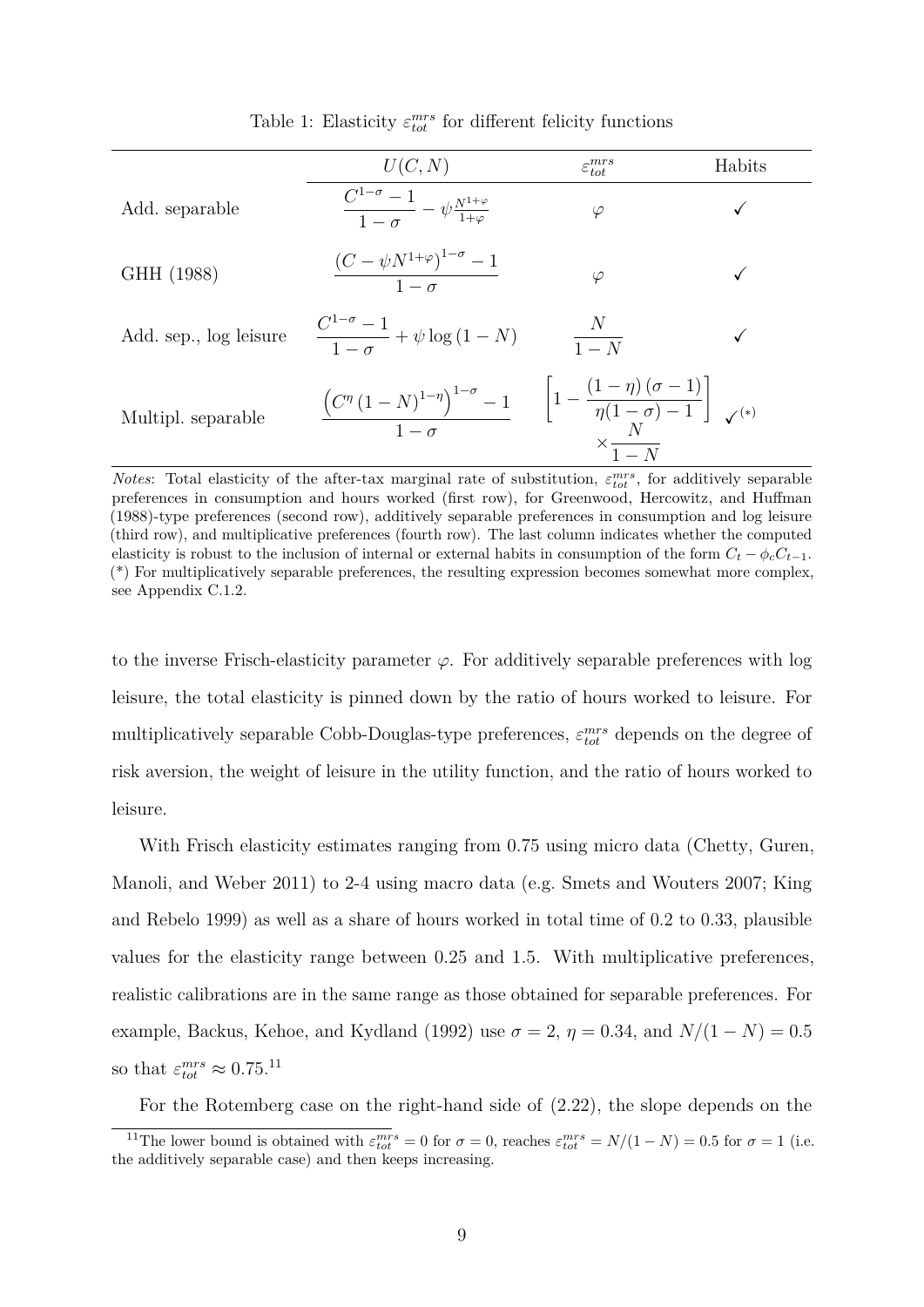elasticity of substitution, the Rotemberg adjustment cost parameter  $\phi_w$ , and on the share of the wage bill in the adjustment cost tax base  $\aleph$ . In contrast to the previously considered Calvo case, the slope of the Wage Phillips Curve with Rotemberg pricing is decreasing in the labor tax rate  $\tau^n$ . The reason is that the labor tax rate drives a wedge between the real wage and the marginal rate of substitution. In the limit case of  $\tau^n \to 1$ , it does not pay off for the household to invest any resources into changing the nominal wage. Wage inflation then becomes completely decoupled from  $\hat{\mu}_t$ <sup>[12](#page-11-1)</sup>

Two remarks are in order. The first, technical one, is that Rotemberg wage adjustment cost estimates from papers abstracting from labor taxes cannot be simply used in models with such taxes, because they will correspond to a flatter Phillips curve than intended. The second point is an economic one. If one believes that the Rotemberg price adjustment cost parameter is structural, then equation [\(2.20\)](#page-8-2) implies that permanent increases in labor taxes can flatten the Wage Phillips Curve. Therefore, if presumed permanent, the gradual increase of labor taxes in the U.S. from below 15% before 1960 to its new plateau of about 23% is, ceteris paribus, associated with a flattening of the Wage Phillips Curve of 8 percentage points in this framework.

### <span id="page-11-0"></span>**3 New Keynesian Phillips Curve in the SGU-setup**

In this section we first derive the slope of the New Keynesian Wage Phillips curve in the Schmitt-Grohé and Uribe [\(2006b\)](#page-18-2)-setup under Calvo pricing and under Rotemberg pricing.

#### **3.1 Setup**

Schmitt-Grohé and Uribe [\(2006b\)](#page-18-2) assume that the economy is populated by a household with a continuum of members that supply the same homogenous labor service  $N_t$ , have the same consumption level due to insurance within the household, and work the same

<span id="page-11-1"></span><sup>&</sup>lt;sup>12</sup>The same does not hold true for the time-dependent Calvo wage adjustment. Whenever the household is allowed to reset its wage, it can do so costlessly. For that reason, as shown in [\(2.23\)](#page-9-2), the wage adjustment cost parameter  $\phi_w$  implied by a particular Calvo duration, which appears in the denominator of [\(2.20\)](#page-8-2), is decreasing at rate  $(1 - \tau^n)$ , canceling the overall effect of  $\tau^n$ .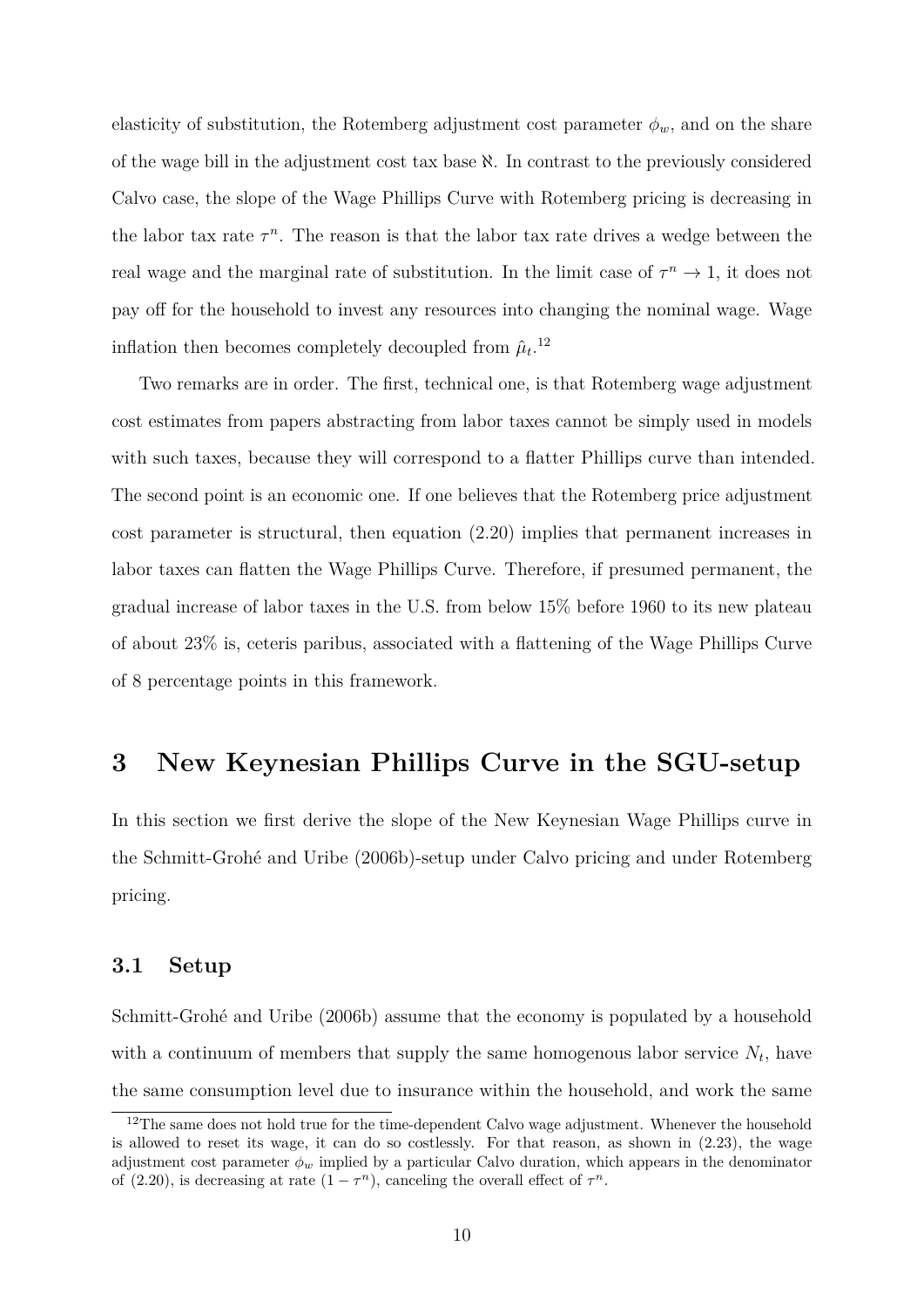amount of hours. This contrasts with EHL, where households supply differentiated labor services and insurance takes place via complete markets.<sup>[13](#page-12-0)</sup> The homogenous labor input in the SGU setup is supplied to a labor union that takes its members utility into account and acts as a monopoly supplier of a continuum of *j* differentiated labor services  $N_t^j$  $t<sup>j</sup>$ . These differentiated labor services are bundled into a composite labor input by intermediate goods producers exactly as in the EHL setup in section [2.](#page-4-0)

The household has lifetime utility function

<span id="page-12-1"></span>
$$
V_t = E_t \sum_{k=0}^{\infty} \beta^k U(C_{t+k}, N_{t+k}, \cdot) , \qquad (3.1)
$$

where  $N_{t+k} = \int_0^1 N_{t+k}^j dy$  is the market clearing condition assuring that total hours worked across all markets equal the supply by households. The relevant part of the household's nominal budget constraint is

<span id="page-12-2"></span>
$$
(1 + \tau_t^c)P_t C_t \le (1 - \tau_t^n) \int_0^1 W_t^j N_t^j \, dj \tag{3.2}
$$

where the household earns income from differentiated labor  $N_t^j$  at the nominal wage rate  $W_t^j$  $t_t^j$  through the labor services supplied by the union.

### **3.2 Calvo pricing**

The labor union chooses the optimal wage  $W_t^*$  in all labor markets where it is able to reoptimize in order to maximize its members' utility, equation [\(3.1\)](#page-12-1). It takes into account the demand for labor variety *j*, equation [\(2.5\)](#page-5-1), and the relevant part of the budget constraint [\(3.2\)](#page-12-2):

$$
(1 + \tau_{t+k}^c) P_{t+k} C_{t+k} = \left( 1 - \tau_{t+k}^n \right) W_{t+k}^{\varepsilon_w} N_{t+k}^d \theta_w^k \left( \Gamma_{t,t+k}^{ind} W_t^* \right)^{1 - \varepsilon_w} \tag{3.3}
$$

The latter makes use of the fact that, at each point in time  $t + k$ , the union is able to reset the wage in a fraction  $1 - \theta_w$  of labor markets, which therefore become irrelevant for the wage setting decision at time *t*. This leaves a fraction  $\theta_w^k$  of labor markets where the

<span id="page-12-0"></span> $\frac{13}{6}$ Galí [\(2015\)](#page-17-15) provides a different microfoundation of the EHL setup. He assumes a household with *j* members, each supplying a differentiated labor service, who are perfectly insured within the family. He then pairs this with *j* labor unions responsible for the wage setting in market *j*. Because unions only take the utility of their members into account, i.e. use the idiosyncratic MRS, this setup isomorphic to EHL.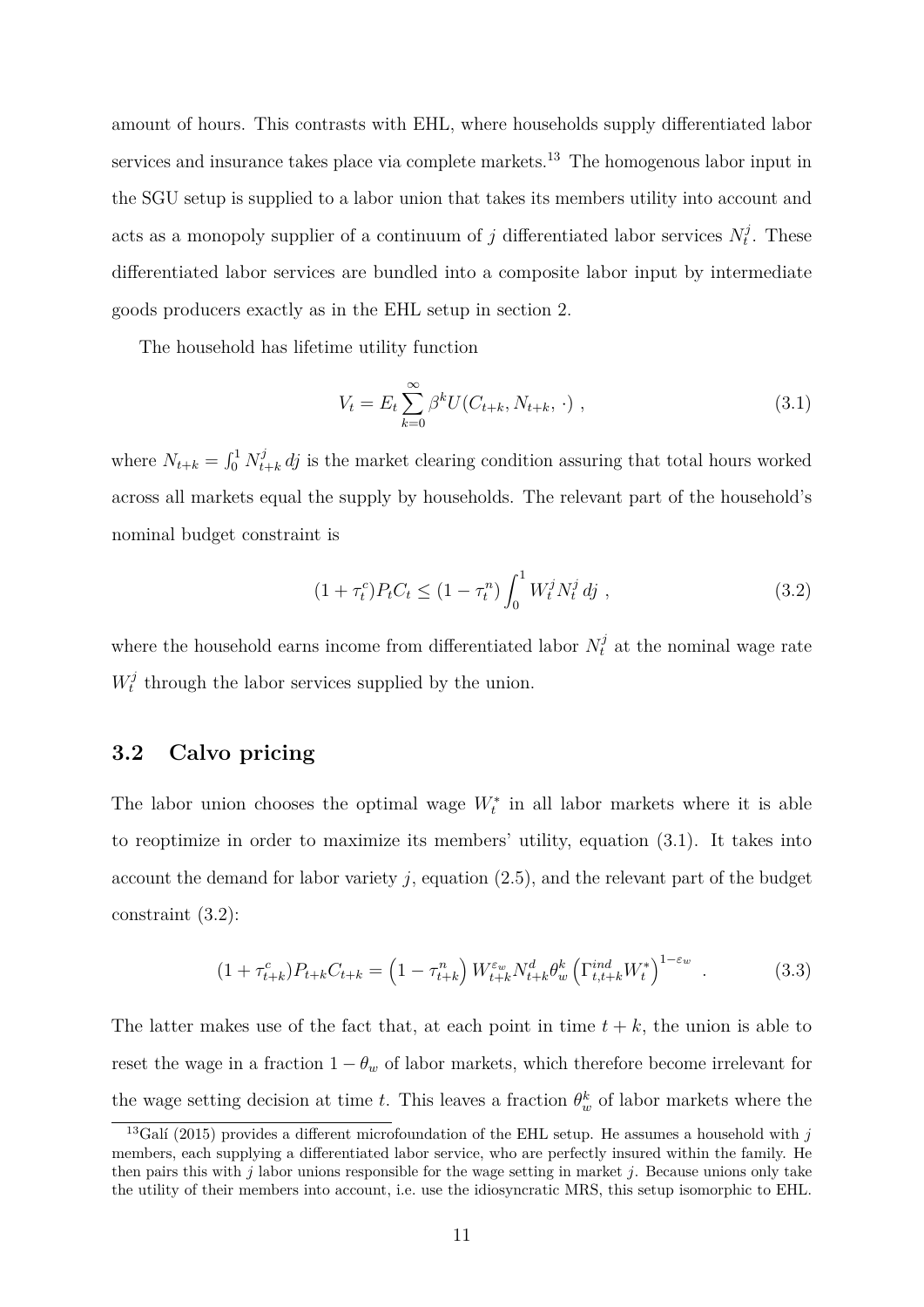time *t* optimal wage  $W_t^*$  is still active. The FOC of the problem is given by

<span id="page-13-1"></span>
$$
0 = E_t \sum_{k=0}^{\infty} (\beta \theta_w)^k V_{C,t+k} N_{t+k}^d \left( \frac{W_{t+k}}{\Gamma_{t,t+k}^{ind}} \right)^{\varepsilon_w} \frac{1 - \tau_{t+k}^n}{1 + \tau_{t+k}^c} \left[ MRS_{t+k} \frac{\varepsilon_w}{\varepsilon_w - 1} - \Gamma_{t,t+k}^{ind} \frac{W_t^*}{P_{t+k}} \right] \tag{3.4}
$$

After some tedious algebra the New Keynesian Wage Phillips Curve follows as

<span id="page-13-0"></span>
$$
\hat{\Pi}_t^w = \beta E_t \hat{\Pi}_{t+1}^w - \frac{\left(1 - \beta \theta_w\right)\left(1 - \theta_w\right)}{\theta_w} \hat{\mu}_t^w - \frac{\beta \theta_w}{1 - \theta_w} E_t \hat{\Gamma}_{t,t+1}^{ind} + \frac{\theta_w}{1 - \theta_w} \hat{\Gamma}_{t-1,t}^{ind} \,. \tag{3.5}
$$

Comparing the slope of the Wage Phillips Curve in [\(3.5\)](#page-13-0) to the one of EHL in [\(2.14\)](#page-7-0), the EHL slope is smaller by a factor of  $(1 + \varepsilon_w \varepsilon_n^{mrs})^{-1}$ .

### **3.3 Rotemberg pricing**

The Rotemberg problem of the labor union is similar to the household wage setting problem in the EHL case. The relevant part of the budget constraint is given by

$$
(1 + \tau_t^c) P_t C_t = (1 - \tau_t^n) \int_0^1 W_t^j N_t^j \, dj - \frac{\phi_w}{2} \int_0^1 \left( \Pi^{-1} \frac{W_t^j}{W_{t-1}^j} - 1 \right)^2 \, dj \, \Xi_t \,. \tag{3.6}
$$

Following the steps outlined in section [2.3,](#page-7-2) it can be verified that this leads to the same Wage Phillips Curve as in the EHL case

$$
\hat{\Pi}_{w,t} = \beta E_t \hat{\Pi}_{w,t+1} - \frac{(\varepsilon_w - 1)(1 - \tau^n)\aleph}{\phi_w} \hat{\mu}_t^w
$$
\n(2.20)

#### **3.4 Comparison**

Comparison of the slopes of the two Wage Phillips Curves, equations [\(3.5\)](#page-13-0) and [\(2.20\)](#page-8-2), yields an expression for the Rotemberg parameter  $\phi_w$  implied by a Calvo wage duration  $\theta_w$  in the SGU setup:

$$
\phi_w = \frac{(\varepsilon_w - 1) (1 - \tau^n) \aleph}{(1 - \theta_w) (1 - \beta \theta_w)} \theta_w ,
$$
\n(3.7)

which differs from the EHL case, equation  $(2.23)$ . The latter has an additional term  $(1 + \varepsilon_w \varepsilon_n^{mrs})$  arising from the different insurance scheme.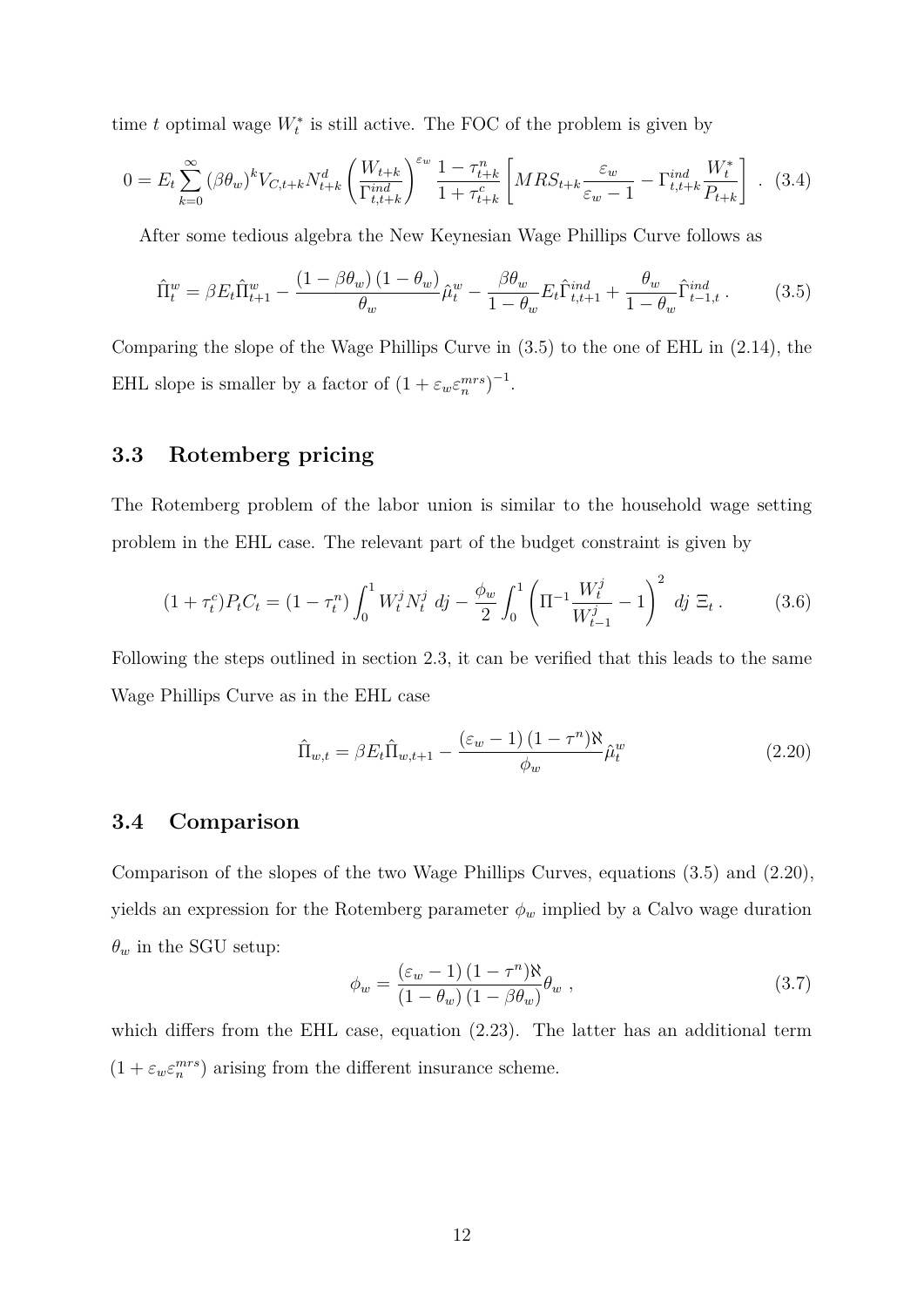|                   | $\varepsilon_{tot}^{mrs} = 0.25$ | $\varepsilon_{tot}^{mrs}=1$ | $\varepsilon_{tot}^{mrs} = 1.5 \quad \beta = 0.985$ |                 | $\beta = 0.99$  | $\beta = 0.995$ |
|-------------------|----------------------------------|-----------------------------|-----------------------------------------------------|-----------------|-----------------|-----------------|
| SGU<br><b>EHL</b> | 61.36<br>230.10                  | 61.36<br>736.31             | 61.36<br>1073.79                                    | 60.48<br>725.74 | 61.36<br>736.31 | 62.27<br>747.19 |
|                   | $\varepsilon_w = 6$              | $\varepsilon_w=11$          | $\varepsilon_w=21$                                  | $\tau^n=0$      | $\tau^n = 0.21$ | $\tau^n = 0.4$  |
| SGU<br><b>EHL</b> | 30.68<br>214.76                  | 61.36<br>736.31             | 122.72<br>2699.81                                   | 77.67<br>932.04 | 61.36<br>736.31 | 46.60<br>559.22 |
|                   | $\Phi = \varepsilon_w^{-1} Y$    | $\Phi = 0$                  |                                                     |                 |                 |                 |
| SGU<br><b>EHL</b> | 61.36<br>736.31                  | 55.78<br>669.37             |                                                     |                 |                 |                 |

<span id="page-14-1"></span>Table 2: Implied Rotemberg adjustment cost parameters  $\phi_w$  (quarterly model)

*Notes:* Implied Rotemberg wage adjustment cost parameter  $\phi_w$  that corresponds to an implied Calvo wage duration of 4 quarters ( $\theta_w = 0.75$ ) for different parameter values in the SGU and EHL framework. All other parameters are kept at their baseline value:  $\beta = 0.99$ ,  $\tau^n = 0.21$ ,  $\varepsilon_w = \varepsilon_p = 11$ ,  $\alpha = 0.3$ ,  $\varepsilon_{tot}^{mrs} = 1, \ \Phi = \varepsilon_w^{-1} Y.$ 

### <span id="page-14-0"></span>**4 Numerical example**

Table [2](#page-14-1) shows the implied Rotemberg wage adjustment cost parameter corresponding to an implied Calvo wage duration of 4 quarters ( $\theta_w = 0.75$ ) for different parameter values in the SGU and EHL frameworks at quarterly frequency. All parameters except for the one under consideration are kept at their baseline values. For the baseline calibration we choose a discount factor of  $\beta = 0.99$ , corresponding to a 4% real interest rate. The labor tax rate is set to 0*.*21, which is the mean U.S. effective tax rate over the sample 1960Q1:2015Q4, computed following Jones [\(2002\)](#page-17-16). The substitution elasticities are set to  $\varepsilon_w = \varepsilon_p = 11$ , implying a steady state markup of 10%.  $\aleph$  is set to 2/3, corresponding to an exponent of capital in a Cobb-Douglas production function of  $\alpha = 0.3$  and the presence of fixed costs that make steady state firm profits 0. The total elasticity of the marginal rate of substitution,  $\varepsilon_{tot}^{mrs}$ , is set to 1 as is the case with additively separable preferences and an inverse Frisch elasticity of  $\varphi = 1$ .

As can be seen in the rows labeled SGU and EHL, the particular household setup assumed makes a big difference due to the multiplicative  $(1 + \varepsilon_w \varepsilon_{tot}^{mrs})$  factor appearing in the EHL-setup. For our baseline parameterization, this factor amounts to  $1 + 11 \times 1 = 12$ . This factor is also what makes the slope of the Wage Phillips Curve increase (almost)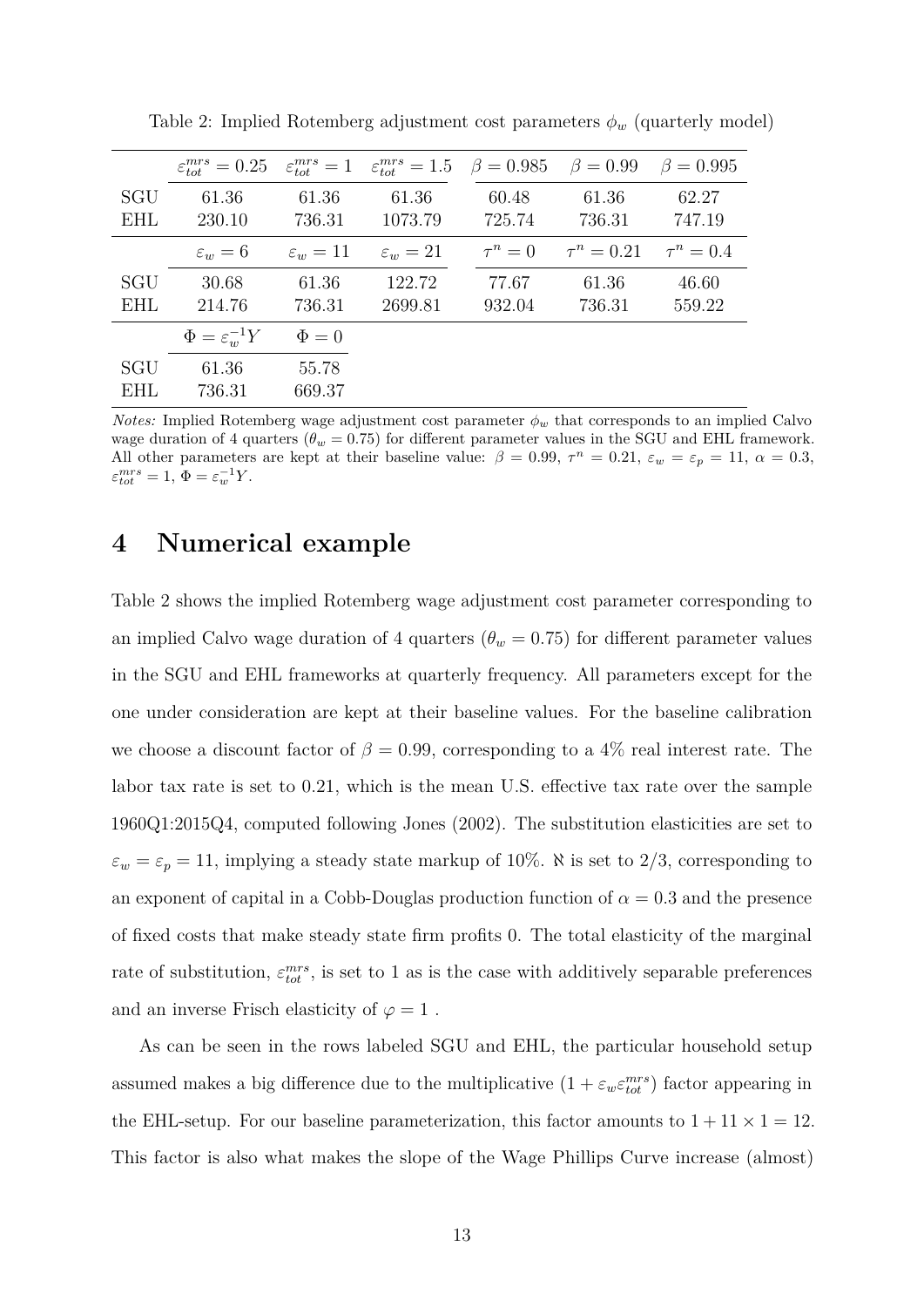proportionally with the total elasticity of the marginal rate of substitution,  $\varepsilon_{tot}^{mrs}$ , in the EHL-setup (second row, left panel). In contrast,  $\varepsilon_{tot}^{mrs}$  does not affect the slope in the SGU case (first row, left panel). The implied Rotemberg parameter increases proportionally in the elasticity of substitution between goods  $\varepsilon_w$  for the SGU setup (third row, left panel). However, it increases overproportionally in the EHL setup (fourth row, left panel). Increasing  $\varepsilon_w$  by a factor of 3.5 from 6 to 21 results in an increase of the implied  $\phi_w$  by a factor of 12.6. Assuming the absence of fixed costs,  $\Phi = 0$ , hardly changes the implied cost parameter in both setups for plausible calibrations (fifth and sixth rows, left panel). The first two rows of the right panel of Table [2](#page-14-1) show that the effect of varying the discount factor  $\beta$  is relatively minor in both setups. Finally, the third and fourth rows of the right panel show that the steady state labor tax rate  $\tau^n$  significantly impacts the implied Rotemberg costs parameter as already discussed in section [2.4.](#page-9-3)

### <span id="page-15-0"></span>**5 Conclusion**

We have provided applied researchers with guidance on how to translate a Calvo wage duration into an implied Rotemberg wage adjustment cost parameter by using the equivalence of their setups at first order. In doing so, we have shown that both the presence of labor taxation and the assumed household insurance scheme matter greatly for this mapping, giving rise to differences of up to one order of magnitude. Our results account for the inclusion of wage indexing, habit formation in consumption, and the presence of fixed costs in production, features commonly used in medium-scale New Keynesian DSGE models.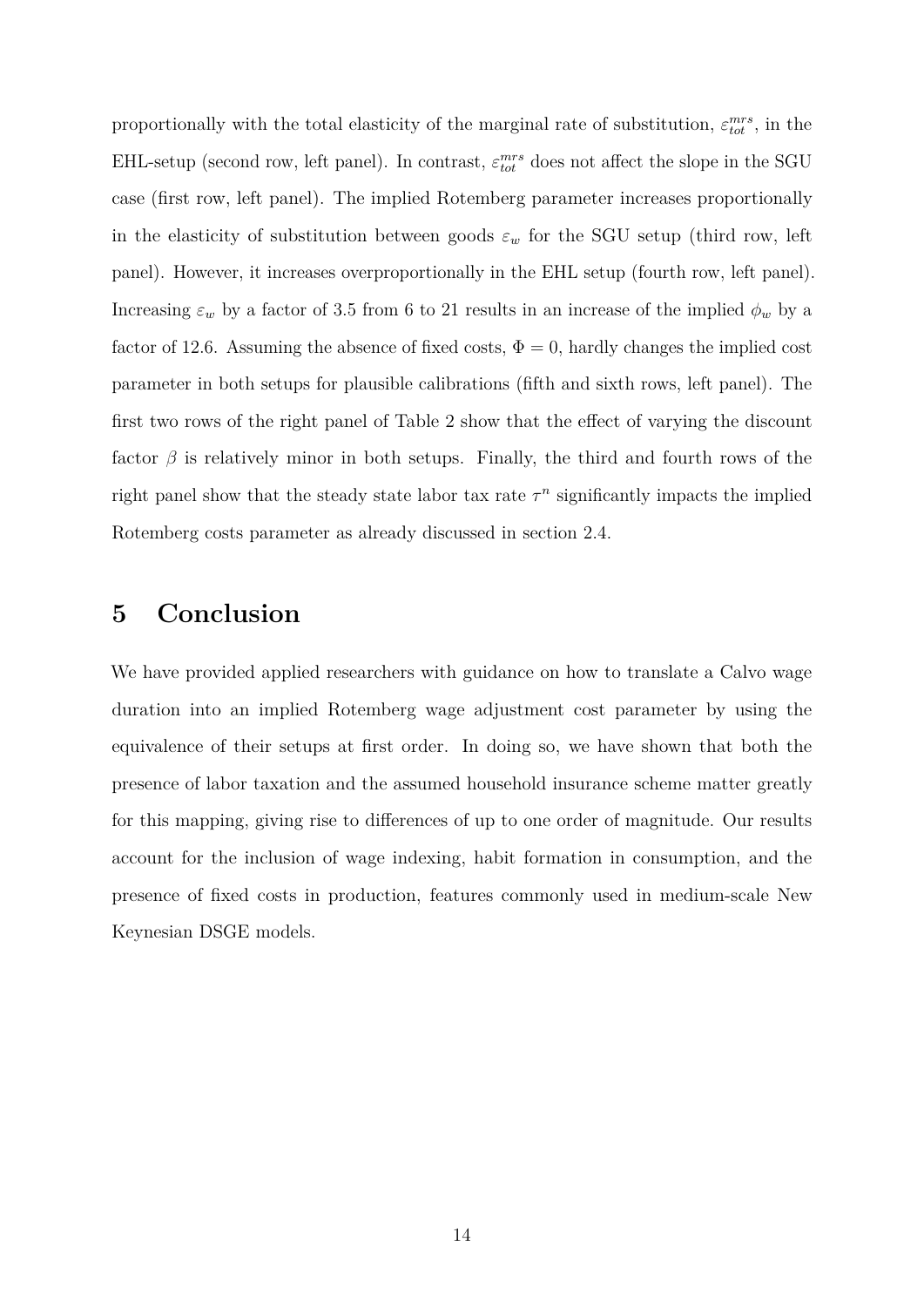### **References**

- <span id="page-16-6"></span>Ascari, Guido and Argia M. Sbordone (2014). "The macroeconomics of trend inflation". *Journal of Economic Literature 52* (3), 679–739.
- <span id="page-16-15"></span>Backus, David K., Patrick J. Kehoe, and Finn E. Kydland (1992). "International real business cycles". *Journal of Political Economy 100* (4), 745–75.
- <span id="page-16-7"></span>Barattieri, Alessandro, Susanto Basu, and Peter Gottschalk (2014). "Some evidence on the importance of sticky wages". *American Economic Journal: Macroeconomics 6* (1), 70–101.
- <span id="page-16-5"></span>Basu, Susanto and Brent Bundick (2012). "Uncertainty shocks in a model of effective demand". NBER Working Papers 18420.
- <span id="page-16-4"></span>Bils, Mark and Peter J. Klenow (2004). "Some evidence on the importance of sticky prices". *Journal of Political Economy 112* (5), 947–985.
- <span id="page-16-10"></span>Born, Benjamin, Alexandra Peter, and Johannes Pfeifer (2013). "Fiscal news and macroeconomic volatility". *Journal of Economic Dynamics and Control 37* (12), 2582–2601.
- <span id="page-16-1"></span>Born, Benjamin and Johannes Pfeifer (2014). "Policy risk and the business cycle". *Journal of Monetary Economics 68*, 68–85.
- <span id="page-16-8"></span>(2015). "Uncertainty-driven business cycles: assessing the markup channel". Mimeo.
- <span id="page-16-3"></span>Calvo, Guillermo A. (1983). "Staggered prices in a utility-maximizing framework". *Journal of Monetary Economics 12* (3), 383–398.
- <span id="page-16-14"></span>Chetty, Raj, Adam Guren, Day Manoli, and Andrea Weber (2011). "Are micro and macro labor supply elasticities consistent? A review of evidence on the intensive and extensive margins". *American Economic Review 101* (3), 471–75.
- <span id="page-16-12"></span>Christiano, Lawrence J., Martin Eichenbaum, and Charles L. Evans (2005). "Nominal rigidities and the dynamic effects of a shock to monetary policy". *Journal of Political Economy 113* (1), 1–45.
- <span id="page-16-11"></span>Dixit, Avinash K and Joseph E Stiglitz (1977). "Monopolistic competition and optimum product diversity". *American Economic Review 67* (3), 297–308.
- <span id="page-16-9"></span>Erceg, Christopher J., Dale W. Henderson, and Andrew T. Levin (2000). "Optimal monetary policy with staggered wage and price contracts". *Journal of Monetary Economics 46* (2), 281–313.
- <span id="page-16-2"></span>Fernández-Villaverde, Jesús, Pablo A. Guerrón-Quintana, Keith Kuester, and Juan F. Rubio-Ramírez (2015). "Fiscal volatility shocks and economic activity". *Amercian Economic Review 105* (11), 3352–3384.
- <span id="page-16-0"></span>Fernández-Villaverde, Jesús, Pablo A. Guerrón-Quintana, Juan F. Rubio-Ramírez, and Martín Uribe (2011). "Risk matters: the real effects of volatility shocks". *American Economic Review 101* (6), 2530–61.
- <span id="page-16-13"></span>Galí, Jordi (2008). *Monetary policy, inflation and the business cycle*. Princeton University Press.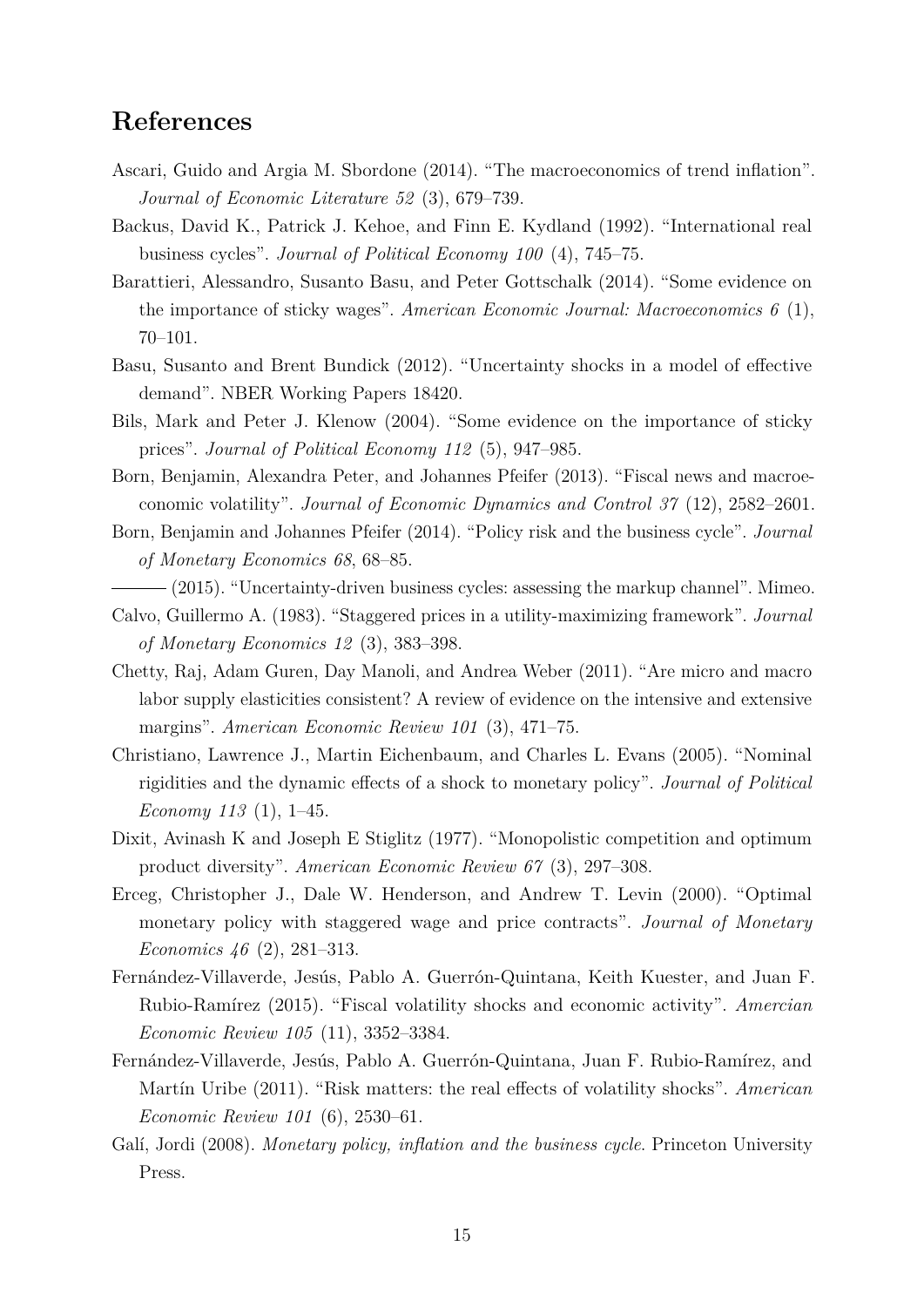- <span id="page-17-15"></span><span id="page-17-11"></span>Galí, Jordi (2011). "The return of the wage Phillips curve". *Journal of the European Economic Association 9* (3), 436–461.
	- (2015). *Monetary policy, inflation and the business cycle*. 2nd ed. Princeton University Press.
- <span id="page-17-13"></span>Greenwood, Jeremy, Zvi Hercowitz, and Gregory W. Huffman (1988). "Investment, capacity utilization, and the real business cycle". *American Economic Review 78* (3), 402–17.
- <span id="page-17-4"></span>Jermann, Urban and Vincenzo Quadrini (2012). "Macroeconomic effects of financial shocks". *American Economic Review 102* (1), 238–71.
- <span id="page-17-0"></span>Johannsen, Benjamin K. (2014). "When are the effects of fiscal policy uncertainty large?" Finance and Economics Discussion Series 2014-40. Federal Reserve Board.
- <span id="page-17-16"></span>Jones, John Bailey (2002). "Has fiscal policy helped stabilize the postwar U.S. economy?" *Journal of Monetary Economics 49* (4), 709–746.
- <span id="page-17-8"></span>Keen, Benjamin and Yongsheng Wang (2007). "What is a realistic value for price adjustment costs in New Keynesian models?" *Applied Economics Letters 14* (11), 789– 793.
- <span id="page-17-14"></span>King, Robert G. and Sergio T. Rebelo (1999). "Resuscitating real business cycles". *Handbook of macroeconomics*. Ed. by John B. Taylor and Michael Woodford. Vol. 1. Elsevier, 927–1007.
- <span id="page-17-10"></span>Le Bihan, Hervé, Jérémi Montornès, and Thomas Heckel (2012). "Sticky wages: evidence from quarterly microeconomic data". *American Economic Journal: Macroeconomics 4*  $(3), 1-32.$
- <span id="page-17-5"></span>Mumtaz, Haroon and Francesco Zanetti (2013). "The impact of the volatility of monetary policy shocks". *Journal of Money, Credit and Banking 45* (4), 535–558.
- <span id="page-17-3"></span>Nakamura, Emi and Jón Steinsson (2008). "Five facts about prices: a reevaluation of menu cost models". *The Quarterly Journal of Economics 123* (4), 1415–1464.
- <span id="page-17-9"></span>Nisticó, Salvatore (2007). "The welfare loss from unstable inflation". *Economics Letters 96* (1), 51–57.
- <span id="page-17-12"></span>Pariés, Matthieu Darracq, Christoffer Kok Sørensen, and Diego Rodriguez-Palenzuela (2011). "Macroeconomic propagation under different regulatory regimes: evidence from an estimated DSGE model for the euro area". *International Journal of Central Banking 7* (4), 49–113.
- <span id="page-17-1"></span>Plante, Michael, Alexander W. Richter, and Nathaniel A. Throckmorton (2015). "The zero lower bound and endogenous uncertainty". Mimeo.
- <span id="page-17-6"></span>Richter, Alexander W. and Nathaniel A. Throckmorton (2016). "Is Rotemberg pricing justified by macro data?" Mimeo.
- <span id="page-17-7"></span>Roberts, John M. (1995). "New Keynesian economics and the Phillips Curve". *Journal of Money, Credit and Banking 27* (4), 975–84.
- <span id="page-17-2"></span>Rotemberg, Julio J (1982). "Sticky Prices in the United States". *Journal of Political Economy 90* (6), 1187–1211.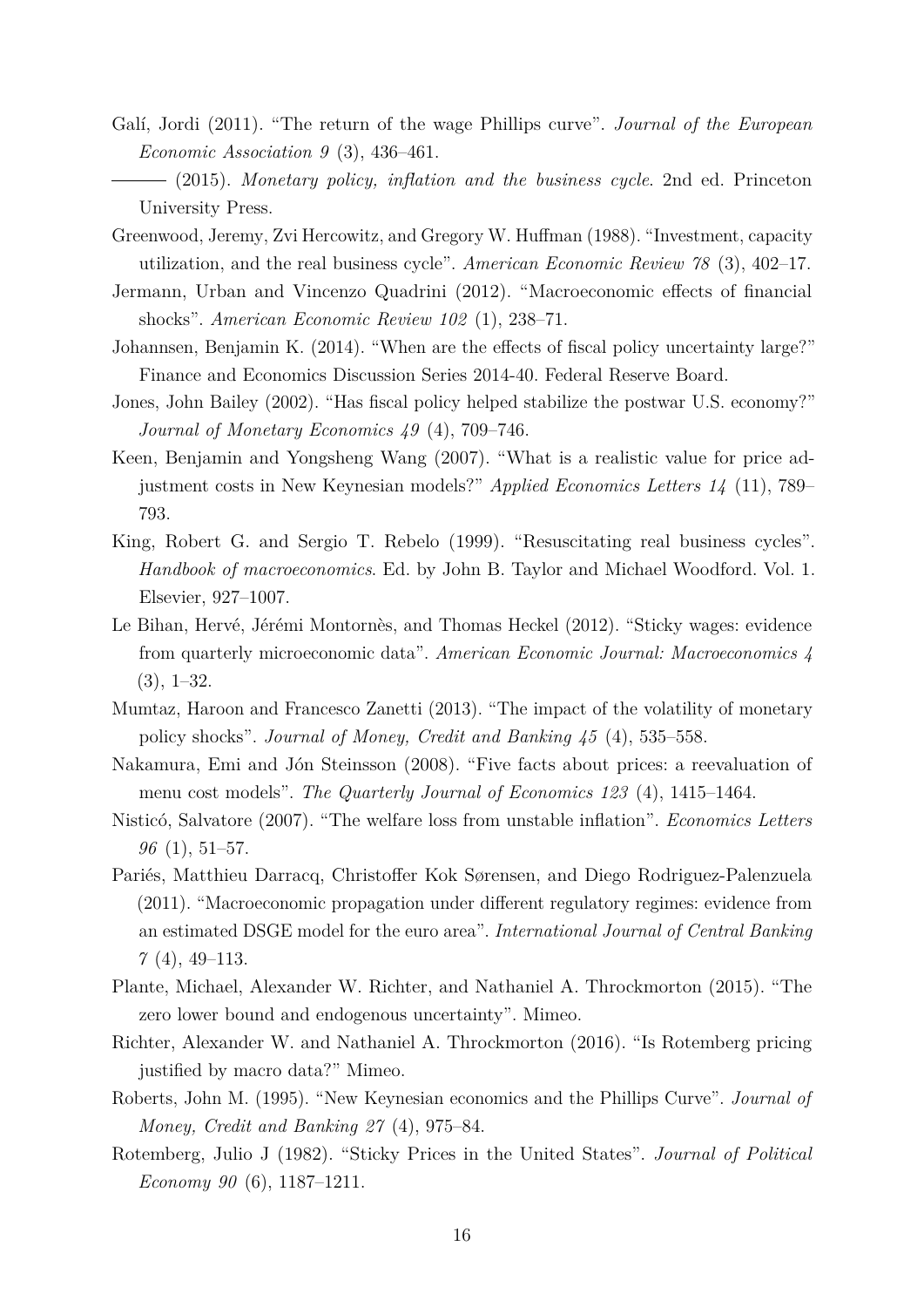- <span id="page-18-5"></span>Sbordone, Argia M. (2006). "U.S. wage and price dynamics: a limited-information approach". *International Journal of Central Banking 2* (3), 155–191.
- <span id="page-18-3"></span>Schmitt-Grohé, Stephanie and Martín Uribe (2006a). "Comparing two variants of Calvotype wage stickiness". NBER Working Paper 12740.

<span id="page-18-2"></span>(2006b). "Optimal fiscal and monetary policy in a medium-scale macroeconomic model". *NBER Macroeconomics Annual 2005, Volume 20*, 383–462.

- <span id="page-18-6"></span>Smets, Frank and Rafael Wouters (2007). "Shocks and frictions in US business cycles: a Bayesian DSGE approach". *American Economic Review 97* (3), 586–606.
- <span id="page-18-1"></span>Taylor, John B. (1999). "Staggered price and wage setting in macroeconomics". *Handbook of macroeconomics*. Ed. by Kenneth J. Arrow and Michael D. Intriligator. Vol. 1, Part B. Handbook of Macroeconomics. Elsevier, 1009–1050.
- <span id="page-18-4"></span>Trigari, Antonella (2009). "Equilibrium unemployment, job flows, and inflation dynamics". *Journal of Money, Credit and Banking 49* (1), 1–32.
- <span id="page-18-7"></span>Uhlig, Harald (2007). "Explaining asset prices with external habits and wage rigidities in a DSGE model". *American Economic Review 97* (2), 239–243.
- <span id="page-18-0"></span>Yun, Tack (1996). "Nominal price rigidity, money supply endogeneity, and business cycles". *Journal of Monetary Economics 37* (2), 345–370.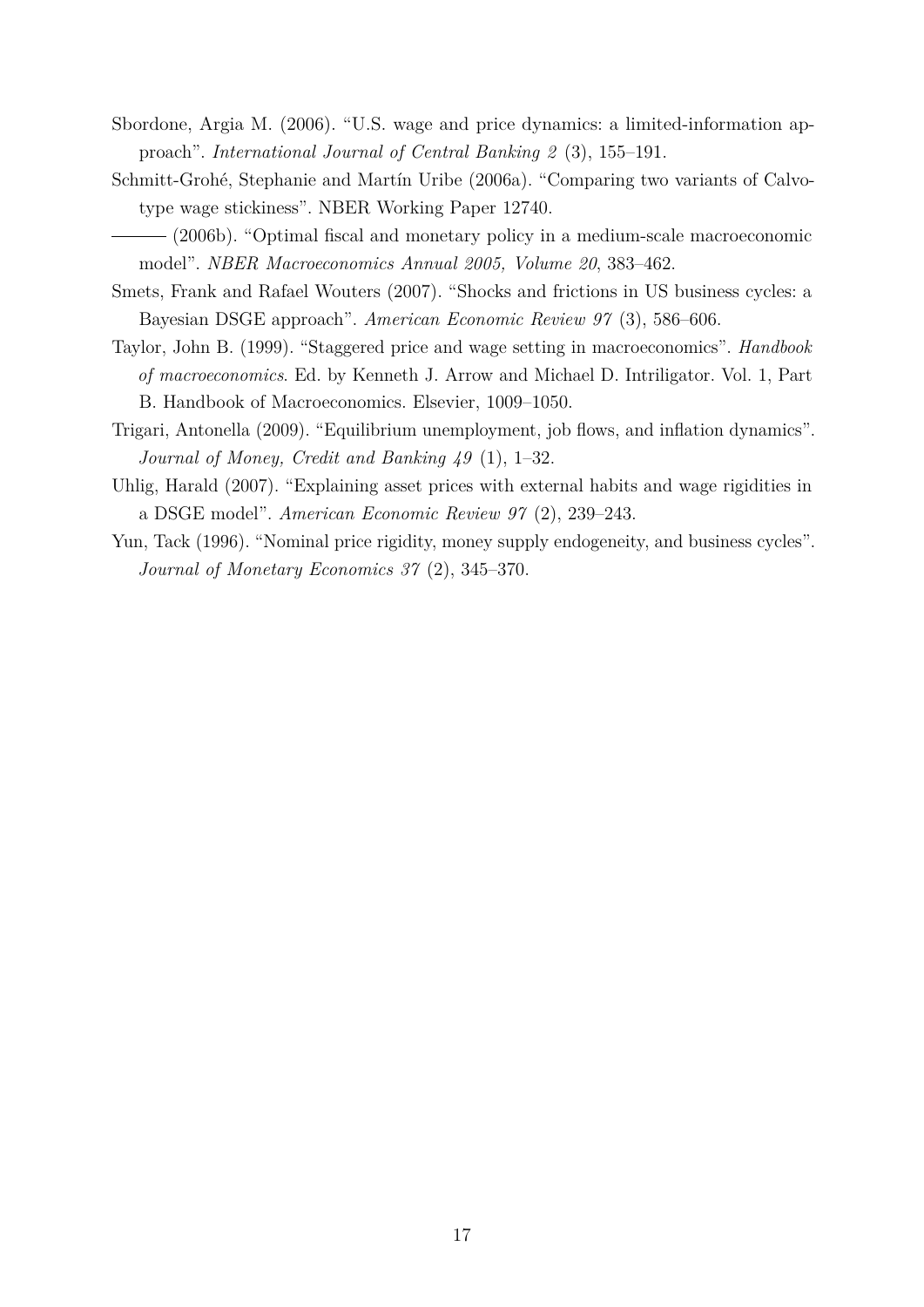# **A EHL algebra**

### **A.1 Calvo**

The Lagrangian for the EHL Calvo setup is given by

$$
L = \sum_{k=0}^{\infty} (\beta \theta_w)^k E_t \left[ U \left( C_{t+k|t} , \left( \frac{\Gamma_{t,t+k}^{ind} W_t^*}{W_{t+k}} \right)^{-\varepsilon_w} N_{t+k}^d , \cdot \right) - \lambda_{t+k|t} \left\{ (1 + \tau_{t+k}^c) P_{t+k} C_{t+k|t} - (1 - \tau_{t+k}^n) \Gamma_{t,t+k}^{ind} W_t^* \left( \frac{\Gamma_{t,t+k}^{ind} W_t^*}{W_{t+k}} \right)^{-\varepsilon_w} N_{t+k}^d \right\} \right], \quad (A.1)
$$

where  $\lambda_{t+k|t}$  is the Lagrange multiplier and the *j* index has been suppressed. The FOC for consumption is given by

<span id="page-19-0"></span>
$$
(1 + \tau_{t+k}^c) \lambda_{t+k|t} P_{t+k} = V_{C,t+k|t} . \tag{A.2}
$$

The FOC for  $W_t^*$  is given by

$$
0 = \sum_{k=0}^{\infty} (\beta \theta_w)^k E_t \left[ U_N \left( C_{t+k|t}, \left( \frac{\Gamma_{t,t+k}^{ind} W_t^*}{W_{t+k}} \right)^{-\varepsilon_w} N_{t+k}^d, \cdot \right) (-\varepsilon_w) \left( \frac{\Gamma_{t,t+k}^{ind} W_t^*}{W_{t+k}} \right)^{-\varepsilon_w} \frac{N_{t+k}^d}{W_t^*} \right. \right. \\
\left. + \lambda_{t+k|t} \left\{ (1 - \varepsilon_w) \left( 1 - \tau_{t+k}^n \right) \Gamma_{t,t+k}^{ind} \left( \frac{\Gamma_{t,t+k}^{ind} W_t^*}{W_{t+k}} \right)^{-\varepsilon_w} N_{t+k}^d \right\} \right], \tag{A.3}
$$

where  $U_N$  denotes the partial derivative of the felicity function with respect to  $N$ . Using [\(2.5\)](#page-5-1) and suppressing the arguments of the felicity function this can be rewritten as:

$$
0 = \sum_{k=0}^{\infty} (\beta \theta_w)^k E_t \left[ N_{t+k|t} \lambda_{t+k|t} \left( \frac{\varepsilon_w}{\varepsilon_w - 1} \frac{U_{N,t+k|t}}{\lambda_{t+k|t}} + (1 - \tau_{t+k}^n) \Gamma_{t,t+k}^{ind} W_t^* \right) \right] \ . \tag{A.4}
$$

Replacing  $\lambda_{t+k|t}$  using [\(A.2\)](#page-19-0) yields

$$
0 = \sum_{k=0}^{\infty} (\beta \theta_w)^k E_t \left[ N_{t+k|t} \frac{V_{C,t+k|t} (1 - \tau_{t+k}^n)}{(1 + \tau_{t+k}^c)} \left( \frac{\varepsilon_w}{\varepsilon_w - 1} \frac{U_{N,t+k|t} (1 + \tau_{t+k}^c)}{V_{C,t+k|t} (1 - \tau_{t+k}^n)} + \frac{\Gamma_{t,t+k}^{ind} W_t^*}{P_{t+k}} \right) \right].
$$
\n(A.5)

Making use of the definition of the after-tax marginal rate of substitution

$$
MRS_{t+k|t} = -\frac{\left(1 + \tau_{t+k}^c\right)}{\left(1 - \tau_{t+k}^n\right)} \frac{U_{N,t+k|t}}{V_{C,t+k|t}}
$$
(2.8)

this yields

$$
0 = \sum_{k=0}^{\infty} (\beta \theta_w)^k E_t \left[ N_{t+k|t} \frac{V_{C,t+k|t} (1 - \tau_{t+k}^n)}{(1 + \tau_{t+k}^c)} \left( \frac{\varepsilon_w}{\varepsilon_w - 1} MRS_{t+k|t} - \frac{\Gamma_{t,t+k}^{ind} W_t^*}{P_{t+k}} \right) \right] . \tag{A.6}
$$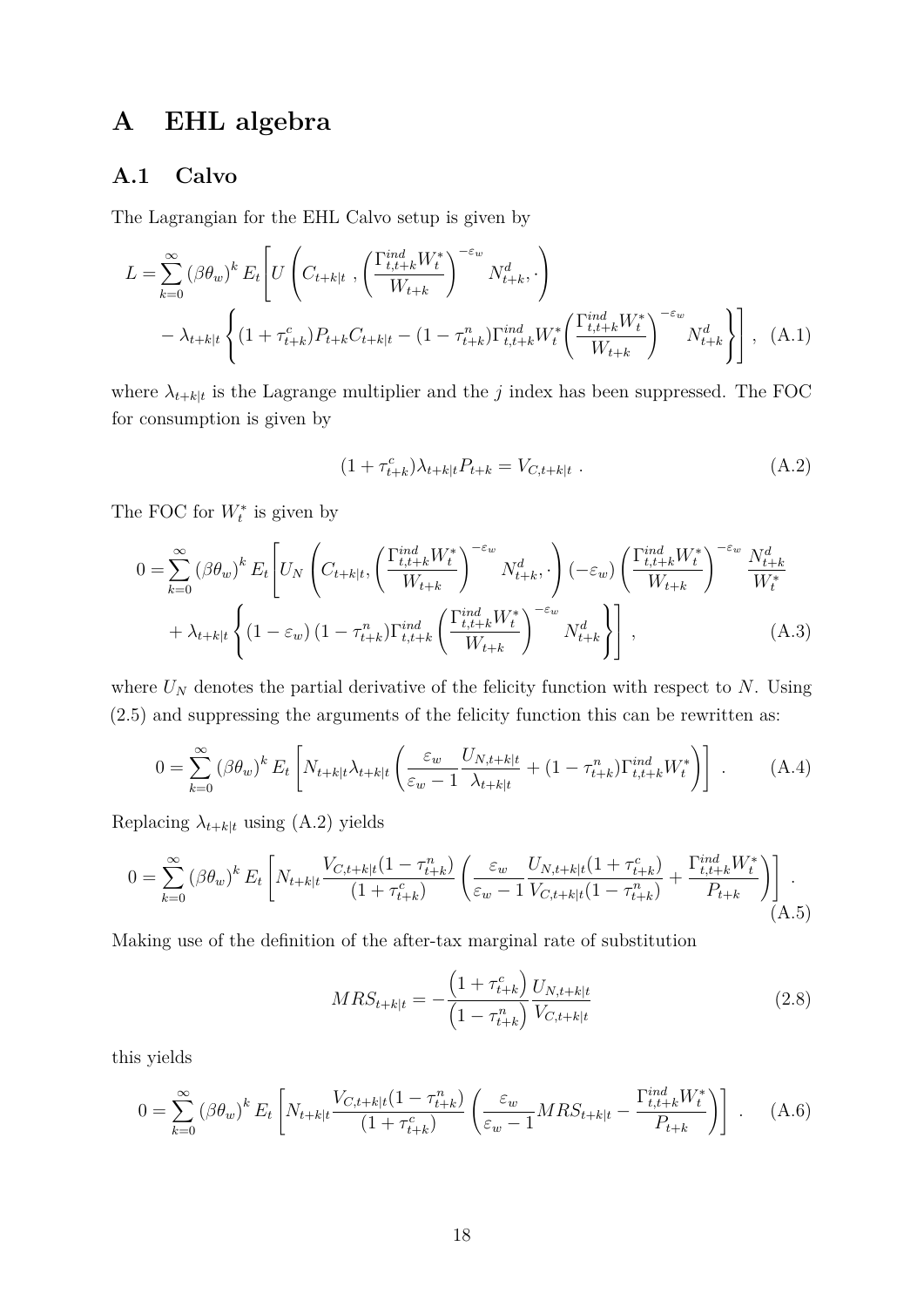Performing a log-linearization around the deterministic steady state yields

$$
0 = \sum_{k=0}^{\infty} (\beta \theta_w)^k E_t \left[ \frac{\varepsilon_w}{\varepsilon_w - 1} MRS \times \widehat{MRS}_{t+k|t} - \Gamma_k^{ind} \frac{W^*}{P} \left( \hat{W}_t^* - \hat{P}_{t+k} + \hat{\Gamma}_{t,t+k}^{ind} \right) \right]
$$
(A.7)

or

$$
\hat{W}_t^* = (1 - \beta \theta_w) \sum_{k=0}^{\infty} (\beta \theta_w)^k E_t \left[ \widehat{MRS}_{t+k|t} + \hat{P}_{t+k} - \hat{\Gamma}_{t,t+k}^{ind} \right] \,. \tag{2.10}
$$

Expand  $MRS_{t+k|t}(C_{t+k|t}, N_{t+k|t})$  by the average MRS in the economy

$$
MRS_{t+k|t} = \frac{MRS_{t+k|t}}{MRS_{t+k}} MRS_{t+k}
$$
\n(A.8)

and log-linearize around the deterministic steady state:<sup>[14](#page-20-0)</sup>

<span id="page-20-1"></span>
$$
\widehat{MRS}_{t+k|t} = \varepsilon_c^{mrs} \left( \hat{C}_{t+k|t} - \hat{C}_{t+k} \right) + \varepsilon_n^{mrs} \left( \hat{N}_{t+k|t} - \hat{N}_{t+k} \right) + \widehat{MRS}_{t+k} , \qquad (A.9)
$$

where  $\varepsilon_c^{mrs} \equiv (MRS_C \times C)/MRS$  and  $\varepsilon_m^{mrs} \equiv (MRS_N \times N)/MRS$  denote the elasticities of the MRS with respect to *C* and *N*, respectively. Due to the required assumption of complete markets and equal initial wealth, marginal utilities are equal across households. Therefore

$$
V_{C,t+k} = V_{C,t+k|t} \tag{A.10}
$$

and log-linearized

$$
V_{CC}\hat{C}_{t+k} + V_{CN}N\hat{N}_{t+k} = V_{CC}\hat{C}_{t+k|t} + V_{CN}N\hat{N}_{t+k|t}.
$$
 (A.11)

Rearranging

$$
V_{CC}C\left(\hat{C}_{t+k|t} - \hat{C}_{t+k}\right) = -V_{CN}N\left(\hat{N}_{t+k|t} - \hat{N}_{t+k}\right)
$$
\n(A.12)

and plugging into [\(A.9\)](#page-20-1) yields

$$
\widehat{MRS}_{t+k|t} = \widehat{MRS}_{t+k} + \underbrace{\left[-\frac{V_{CN}N}{V_{CC}C}\varepsilon_c^{mrs} + \varepsilon_n^{mrs}\right]}_{\equiv \varepsilon_{tot}^{mrs}} \left(\hat{N}_{t+k|t} - \hat{N}_{t+k}\right) \,. \tag{2.11}
$$

This together with the linearized labor demand

$$
\hat{N}_{t+k|t} = -\varepsilon_w \left( \hat{\Gamma}_{t,t+k}^{ind} + \hat{W}_t^* - \hat{W}_{t+k} \right) + \hat{N}_{t+k}^d \tag{A.13}
$$

and the fact that up to first order wage dispersion is zero and therefore  $N_{t+k}^d = N_{t+k}$  can be used to express the idiosyncratic MRS as

$$
\widehat{MRS}_{t+k|t} = \widehat{MRS}_{t+k} - \varepsilon_w \varepsilon_{tot}^{mrs} \left( \widehat{\Gamma}_{t,t+k}^{ind} + \widehat{W}_t^* - \widehat{W}_{t+k} \right) . \tag{A.14}
$$

<span id="page-20-0"></span><sup>&</sup>lt;sup>14</sup>If the MRS depends on additional variables like housing or durables, the same approach as in the following can be followed to replace the idiosyncratic MRS by the aggregate one.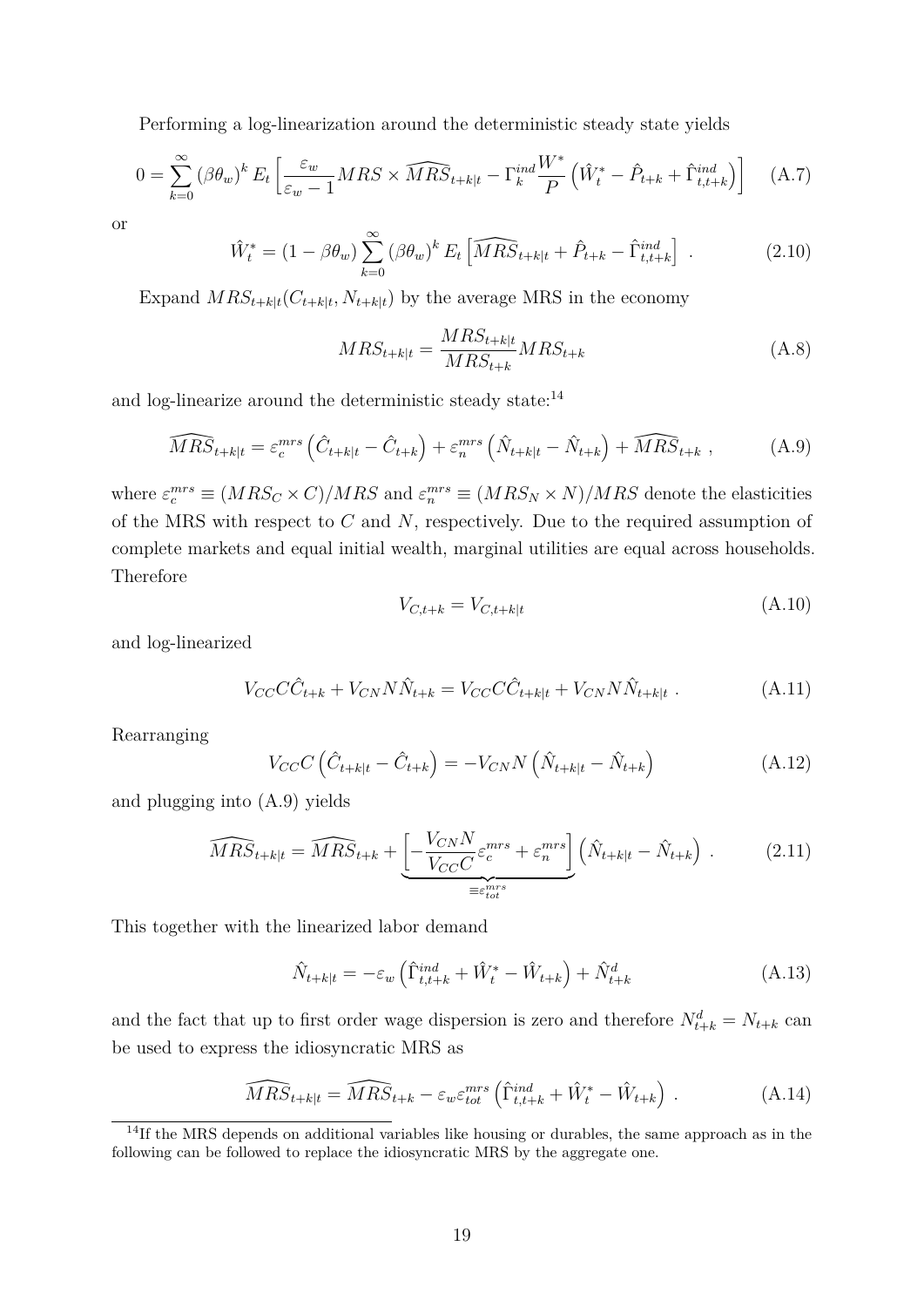Plug into [\(2.10\)](#page-6-5) to get

$$
\hat{W}_t^* = (1 - \beta \theta_w) \left( \hat{W}_t + \frac{1}{1 + \varepsilon_w \varepsilon_{tot}^{mrs}} \left( \widehat{MRS}_t - \left( \hat{W}_t - \hat{P}_t \right) \right) \right) + \beta \theta_w E_t \left( \hat{W}_{t+1}^* - \hat{\Gamma}_{t,t+1}^{ind} \right) \tag{2.12}
$$

Next, plug in from the linearized LOM for wages in the economy

$$
\hat{W}_t^* = \frac{1}{1 - \theta_w} \hat{W}_t - \frac{\theta_w}{1 - \theta_w} (\hat{\Gamma}_{t-1,t}^{ind} + \hat{W}_{t-1})
$$
\n(2.13)

to get

$$
\frac{1}{1-\theta_w}\hat{W}_t - \frac{\theta_w}{1-\theta_w}\left(\hat{\Gamma}_{t-1,t}^{ind} + \hat{W}_{t-1}\right) = (1-\beta\theta_w)\left(\hat{W}_t - \frac{1}{1+\varepsilon_w\varepsilon_{tot}^{mrs}}\hat{\mu}_t^w\right) \n+ \beta\theta_w E_t\left(-\hat{\Gamma}_{t,t+1}^{ind} + \frac{1}{1-\theta_w}\hat{W}_{t+1} - \frac{\theta_w}{1-\theta_w}\left(\hat{\Gamma}_{t,t+1}^{ind} + \hat{W}_t\right)\right). (A.15)
$$

Now add 0 to the left-hand side and expand the right-hand side:

$$
\frac{1}{1-\theta_w}\hat{W}_t - \frac{\theta_w}{1-\theta_w}\left(\hat{\Gamma}_{t-1,t}^{ind} + \hat{W}_{t-1}\right) + \left(\frac{1}{1-\theta_w}\hat{W}_{t-1} - \frac{1}{1-\theta_w}\hat{W}_{t-1}\right)
$$
\n
$$
= (1-\beta\theta_w)\hat{W}_t - \beta\theta_w\left(\frac{\theta_w}{1-\theta_w}\left(E_t\hat{\Gamma}_{t,t+1}^{ind} + \hat{W}_t\right) + \frac{1-\theta_w}{1-\theta_w}E_t\hat{\Gamma}_{t,t+1}^{ind}\right)
$$
\n
$$
+ \frac{\beta\theta_w}{1-\theta_w}E_t\left(\hat{W}_{t+1}\right) - \frac{(1-\beta\theta_w)}{1+\varepsilon_w\varepsilon_{tot}^{mrs}}\hat{\mu}_t^w \tag{A.16}
$$

Factor the left-hand side and collect terms related to  $W_t$  on the right-hand side

$$
\frac{1}{1 - \theta_w} \left( \hat{W}_t - \hat{W}_{t-1} \right) + \hat{W}_{t-1} - \frac{\theta_w}{1 - \theta_w} \hat{\Gamma}_{t-1,t}^{ind}
$$
\n
$$
= \underbrace{\left( \frac{1 - \beta \theta_w - \theta_w \left( 1 - \beta \theta_w \right) - \beta \theta_w \theta_w}{1 - \theta_w} \right)}_{1 - \frac{\beta \theta_w}{1 - \theta_w}} \hat{W}_t
$$
\n
$$
- \frac{\beta \theta_w}{1 - \theta_w} E_t \hat{\Gamma}_{t,t+1}^{ind} + \frac{\beta \theta_w}{1 - \theta_w} E_t \left( \hat{W}_{t+1} \right) - \frac{\left( 1 - \beta \theta_w \right)}{1 + \varepsilon_w \varepsilon_{tot}^{mrs}} \hat{\mu}_t^w \,. \tag{A.17}
$$

Subtract  $W_t$  from both sides

$$
\frac{1}{1-\theta_w} \left( \hat{W}_t - \hat{W}_{t-1} \right) - \frac{\theta_w}{1-\theta_w} \hat{\Gamma}_{t-1,t}^{ind} - \left( \hat{W}_t - \hat{W}_{t-1} \right)
$$
\n
$$
= \frac{\beta \theta_w}{1-\theta_w} E_t \left( \hat{W}_{t+1} - \hat{W}_t \right) - \frac{(1-\beta \theta_w)}{1+\varepsilon_w \varepsilon_{tot}^{mrs}} \hat{\mu}_t^w - \frac{\beta \theta_w}{1-\theta_w} E_t \hat{\Gamma}_{t,t+1}^{ind} \,. \tag{A.18}
$$

Collecting terms:

$$
\frac{\theta_w}{1 - \theta_w} \left( \hat{W}_t - \hat{W}_{t-1} \right) - \frac{\theta_w}{1 - \theta_w} \hat{\Gamma}_{t-1,t}^{ind}
$$
\n
$$
= \frac{\beta \theta_w}{1 - \theta_w} E_t \left( \hat{W}_{t+1} - \hat{W}_t \right) - \frac{(1 - \beta \theta_w)}{1 + \varepsilon_w \varepsilon_{tot}^{mrs}} \hat{\mu}_t^w - \frac{\beta \theta_w}{1 - \theta_w} E_t \hat{\Gamma}_{t,t+1}^{ind} \tag{A.19}
$$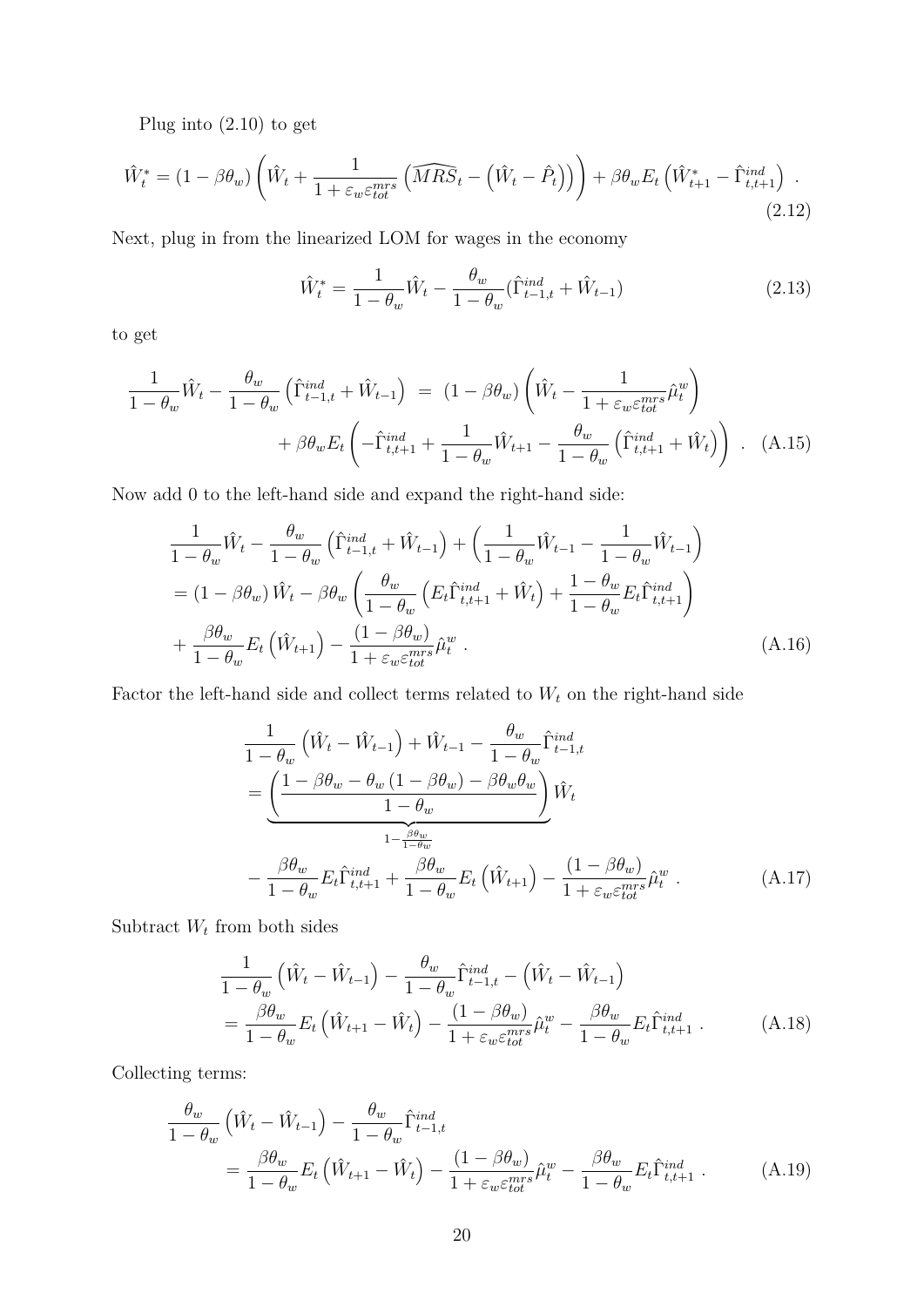Solve for wage inflation:

$$
\hat{\Pi}_t^w = \beta E_t \hat{\Pi}_{w,t+1} - \frac{(1 - \theta_w)(1 - \beta \theta_w)}{\theta_w (1 + \varepsilon_w \varepsilon_{tot}^{mrs})} \hat{\mu}_t^w - \frac{\beta \theta_w}{1 - \theta_w} E_t \hat{\Gamma}_{t,t+1}^{ind} + \frac{\theta_w}{1 - \theta_w} \hat{\Gamma}_{t-1,t}^{ind} \tag{2.14}
$$

### **A.2 Rotemberg**

The Lagrangian for the EHL Rotemberg setup is given by

$$
L = \sum_{k=0}^{\infty} \beta^k E_t \left[ U \left( C_{t+k}, \left( \frac{W_{t+k}^j}{W_{t+k}} \right)^{-\varepsilon_w} N_{t+k}^d \right) -\lambda_{t+k} \left\{ \left( 1 + \tau_{t+k}^c \right) P_{t+k} C_{t+k}^j - \left( 1 - \tau_{t+k}^n \right) W_{t+k}^j \left( \frac{W_{t+k}^j}{W_{t+k}} \right)^{-\varepsilon_w} N_{t+k}^d \right\} \right] \cdot \left. + \frac{\phi_w}{2} \left( \Pi^{-1} \frac{W_{t+k}^j}{W_{t+k-1}^j} - 1 \right)^2 \Xi_{t+k} \right] \tag{A.20}
$$

The FOC for consumption is given by

<span id="page-22-0"></span>
$$
(1 + \tau_{t+k}^c) \lambda_{t+k}^j P_{t+k} = V_{C,t+k} . \tag{A.21}
$$

The corresponding FOC for the optimal wage is given by

$$
0 = U_N \left( C_t^j, \left( \frac{W_t^j}{W_t} \right)^{-\epsilon_w} N_t^d, \cdot \right) (-\epsilon_w) \left( \frac{W_t^j}{W_t} \right)^{-\epsilon_w} \frac{N_t^d}{W_t^j} + \lambda_t^j \left\{ (1 - \epsilon_w) \left( 1 - \tau_t^n \right) \left( \frac{W_t^j}{W_t} \right)^{-\epsilon_w} N_t^d - \phi_w \left( \Pi^{-1} \frac{W_t^j}{W_{t-1}^j} - 1 \right) \frac{\Pi^{-1} \Xi_t}{W_{t-1}^j} \right\} - E_t \lambda_{t+1}^j \left\{ \phi_w \left( \Pi^{-1} \frac{W_{t+1}^j}{W_t^j} - 1 \right) (-1) \frac{W_{t+1}^j}{\left( W_t^j \right)^2} \Pi^{-1} \Xi_{t+1} \right\} .
$$
\n(A.22)

As there is no wage dispersion in the Rotemberg case, imposing symmetry means that  $N_t^j = N_t^d = N_t$ . Additionally substituting for  $\lambda_t$  from [\(A.21\)](#page-22-0) and dividing by  $V_{C,t}/(1+\tau_t^c)$ , the above equation can be written as

<span id="page-22-1"></span>
$$
0 = \frac{U_{N,t}}{V_{C,t}} \left(1 + \tau_t^c\right) \left(-\varepsilon_w\right) \frac{N_t}{W_t} + \frac{1}{P_t} \left\{ \left(1 - \varepsilon_w\right) \left(1 - \tau_t^n\right) N_t - \phi_w \left(\Pi^{-1} \frac{W_t}{W_{t-1}} - 1\right) \frac{\Pi^{-1} \Xi_t}{W_{t-1}} \right\} + E_t \beta \frac{V_{C,t+1}}{V_{C,t}} \frac{\left(1 + \tau_t^c\right)}{\left(1 + \tau_{t+1}^c\right)} \frac{1}{W_t} \left\{ \phi_w \left(\Pi^{-1} \frac{W_{t+1}}{W_t} - 1\right) \frac{W_{t+1}}{W_t} \frac{\Pi^{-1} \Xi_{t+1}}{P_{t+1}} \right\} ,
$$
\n(A.23)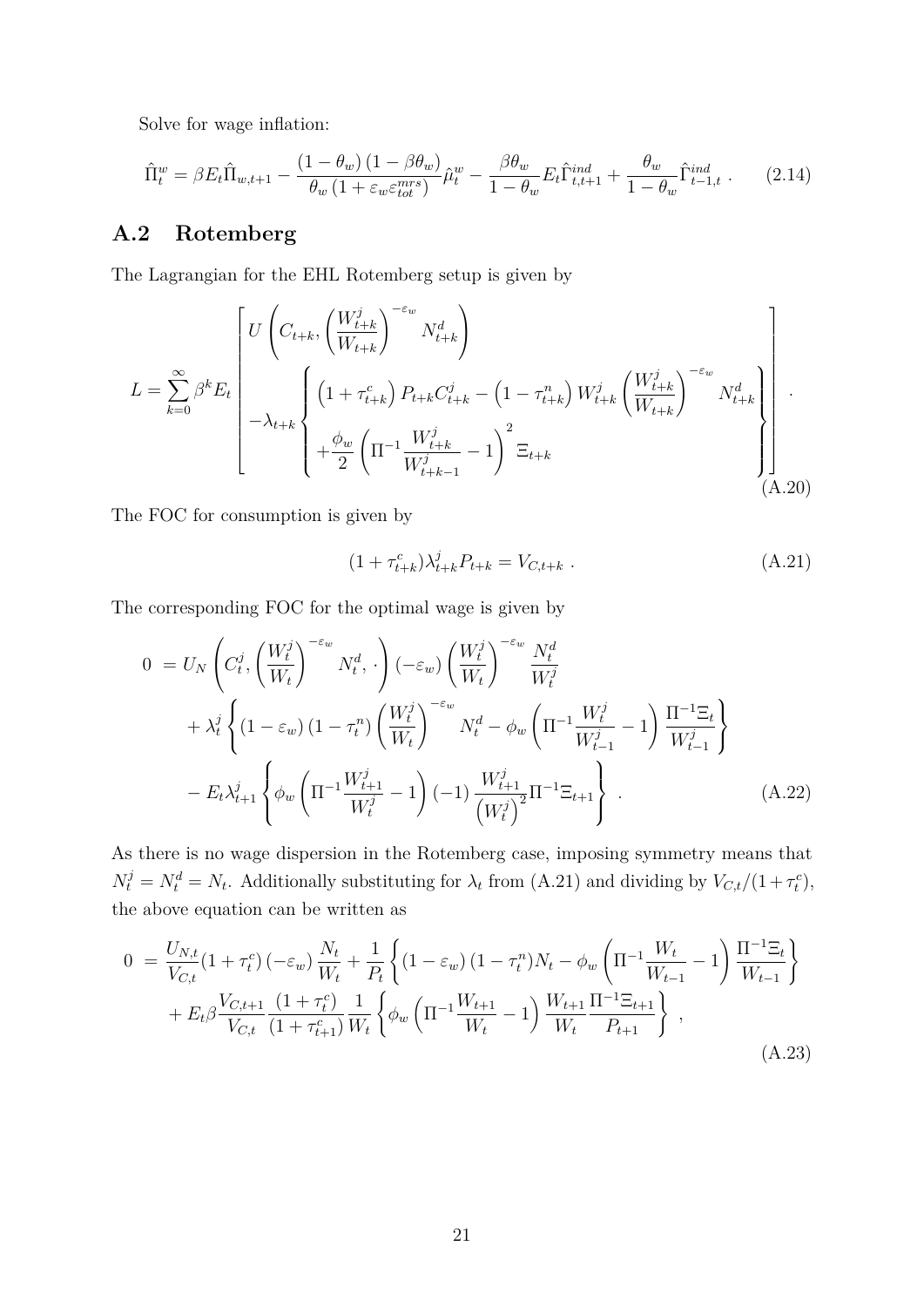or, dividing by  $N_t$ , multiplying by  $P_t$ , and making use of the definition of the after-tax MRS [\(2.8\)](#page-6-2), as

$$
0 = \varepsilon_w \frac{MRS_t}{\frac{W_t}{P_t}} (1 - \tau_t^n) + \left\{ (1 - \varepsilon_w) (1 - \tau_t^n) - \phi_w \left( \Pi^{-1} \Pi_{w,t} - 1 \right) \Pi_t \frac{1}{N_t} \Pi^{-1} \frac{\frac{\Xi_t}{P_t}}{\frac{W_{t-1}}{P_{t-1}}} \right\} + E_t \beta \frac{V_{C,t+1}}{V_{C,t}} \frac{(1 + \tau_t^c)}{(1 + \tau_{t+1}^c)} \frac{1}{N_t} \frac{1}{\frac{W_t}{P_t}} \left\{ \phi_w \left( \Pi^{-1} \Pi_{w,t+1} - 1 \right) \Pi^{-1} \Pi_{w,t+1} \frac{\Xi_{t+1}}{P_{t+1}} \right\} \tag{2.19}
$$

Linearizing [\(2.19\)](#page-8-0) around the steady state, ignoring inconsequential tax changes, and making use of [\(2.15\)](#page-7-1), yields

$$
0 = \varepsilon_{w} \frac{MRS}{\frac{W}{\varepsilon_{w}-1}} (1 - \tau_{t}^{n})(-1)\hat{\mu}_{t}^{w}
$$
  
\n
$$
- \phi_{w} \underbrace{\left(\Pi^{-1}\Pi_{w}-1\right)}_{0} \Pi^{-1}\Pi \frac{1}{N} \frac{\frac{\Xi}{P}}{W} \left(\hat{\Pi}_{t} - \hat{N}_{t} + \hat{\Xi}_{t} - \hat{W}_{t}\right)
$$
  
\n
$$
- \phi_{w}\Pi^{-1}\Pi \frac{1}{N} \Pi^{-1} \frac{\frac{\Xi}{P}}{W} \Pi^{-1}\Pi_{w} \hat{\Pi}_{w,t}
$$
  
\n
$$
+ E_{t}\beta \frac{1}{N} \frac{1}{\frac{W}{P}} \phi_{w} \underbrace{\left(\Pi^{-1}\Pi_{w}-1\right)}_{0} \Pi^{-1}\Pi_{w} \frac{\Xi}{P} \left(\hat{V}_{C,t+1} - \hat{V}_{C,t} - \hat{N}_{t} - \hat{W}_{t} - \hat{\Xi}_{t+1}\right)
$$
  
\n
$$
+ E_{t}\beta \frac{1}{N} \frac{1}{\frac{W}{P}} \phi_{w}\Pi^{-1} \frac{\Xi}{P} \left(2\Pi^{-1}\Pi_{w}^{2} \hat{\Pi}_{w,t+1} - \Pi_{w} \hat{\Pi}_{w,t+1}\right) .
$$
\n(A.24)

Simplifying and using the steady state relation  $\Pi=\Pi_w$  yields

$$
0 = (-1)\varepsilon_w \frac{\varepsilon_w - 1}{\varepsilon_w} (1 - \tau^n) \hat{\mu}_t^w - \phi_w \underbrace{\frac{\Xi}{\bar{P}}}_{\frac{1}{N}} \hat{\Pi}_{w,t} + E_t \beta \frac{\Xi}{N \frac{W}{P}} \phi_w \hat{\Pi}_{w,t+1}
$$
(A.25)

and thus

$$
\hat{\Pi}_{w,t} = \beta E_t \hat{\Pi}_{w,t+1} - \frac{(\varepsilon_w - 1)(1 - \tau^n) \aleph}{\phi_w} \hat{\mu}_t^w \; . \tag{2.20}
$$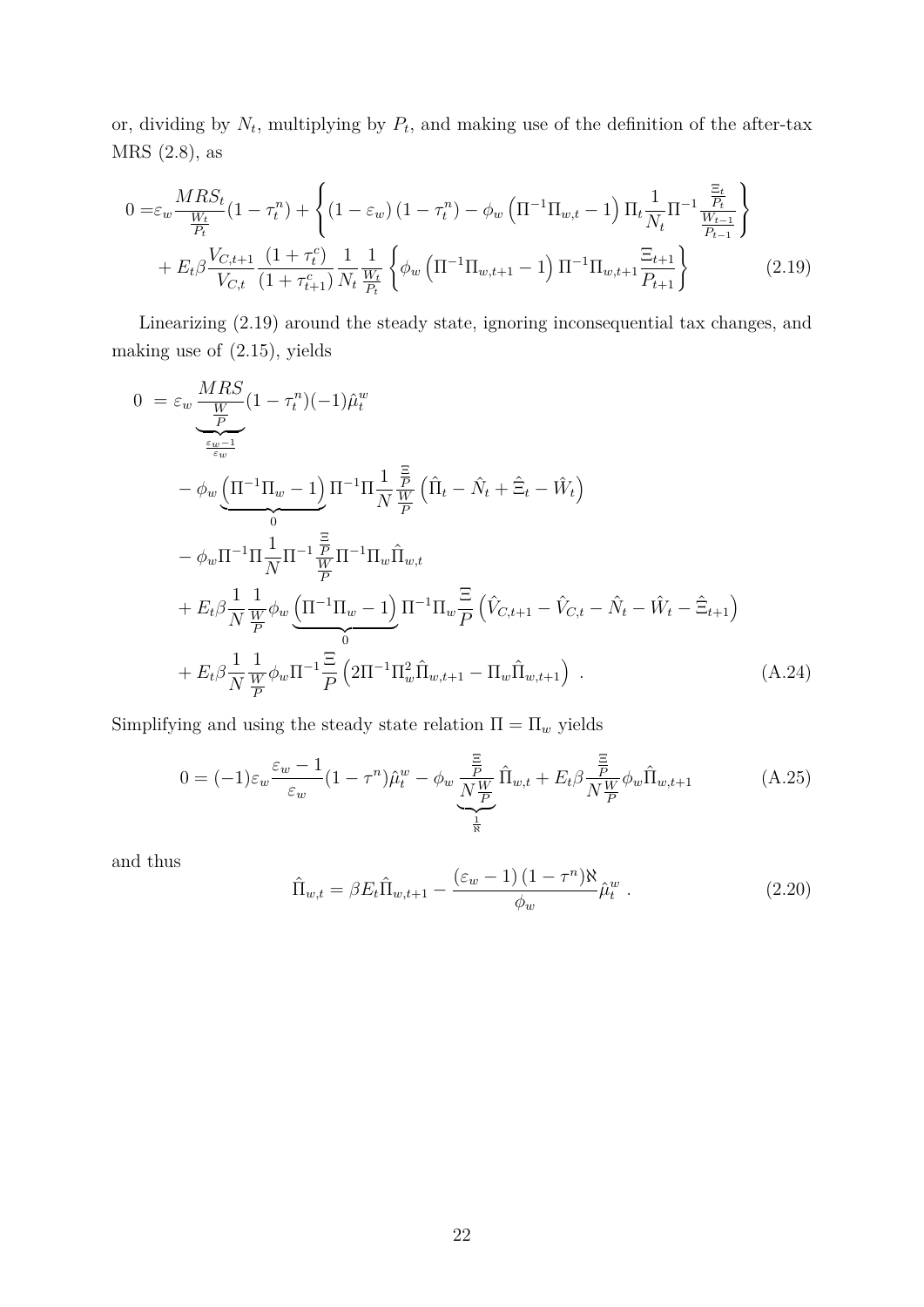# **B SGU algebra**

### **B.1 Calvo**

The associated Lagrangian is given by

$$
L = \sum_{k=0}^{\infty} \beta^k E_t \left[ U(C_{t+k}, N_{t+k}, \cdot) - \lambda_{t+k} \left\{ (1 + \tau_{t+k}^c) P_{t+k} C_{t+k} - (1 - \tau_{t+k}^n) W_{t+k}^{\varepsilon_w} N_{t+k}^d \theta_w^k \left( \Gamma_{t,t+k}^{ind} W_t^* \right)^{1 - \varepsilon_w} \right\} \right], \quad (B.1)
$$

where in the budget constraint we have made use of

$$
\int_{0}^{1} W_{t+k}^{j} N_{t+k}^{j} dj = \int_{0}^{1} W_{t+k}^{j} \left( \frac{W_{t+k}^{j}}{W_{t+k}} \right)^{-\varepsilon_{w}} N_{t+k}^{d} dj \n= W_{t+k}^{\varepsilon_{w}} N_{t+k}^{d} \int_{0}^{1} \left( W_{t+k}^{j} \right)^{1-\varepsilon_{w}} dj = W_{t+k}^{\varepsilon_{w}} N_{t+k}^{d} \left( \theta_{w}^{k} \left( \Gamma_{t,t+k}^{ind} W_{t}^{*} \right)^{1-\varepsilon_{w}} + \left( 1 - \theta_{w}^{k} \right) X_{1,t+k} \right) \n(B.2)
$$

The last term,  $X_{1,t+k}$ , captures the wage level in the other labor markets where price resetting has taken place. Hence, it is independent of  $W_t^*$  and can be omitted as it drops out when taking the derivative.

The FOC for consumption is given by

$$
(1 + \tau_{t+k}^c) \lambda_{t+k} P_{t+k} = V_{C,t+k} , \qquad (B.3)
$$

while the FOC for  $W_t^*$  is given by

<span id="page-24-0"></span>
$$
0 = \sum_{k=0}^{\infty} \beta^k E_t \left[ U_{N,t+k} \frac{\partial N_{t+k}}{\partial W_t^*} + \lambda_{t+k} \left\{ (1 - \varepsilon_w) \left( 1 - \tau_{t+k}^n \right) W_{t+k}^{\varepsilon_w} N_{t+k}^d \theta_w^k \left( \Gamma_{t,t+k}^{ind} \right)^{1 - \varepsilon_w} \left( W_t^* \right)^{-\varepsilon_w} \right\} \right].
$$
 (B.4)

Making use of

$$
N_{t+k} \equiv \int_{0}^{1} N_{t+k}^{j} dj = \int_{0}^{1} \left( \frac{W_{t+k}^{j}}{W_{t+k}} \right)^{-\varepsilon_{w}} N_{t+k}^{d} dj = W_{t+k}^{\varepsilon_{w}} N_{t+k}^{d} \int_{0}^{1} \left( W_{t+k}^{j} \right)^{-\varepsilon_{w}} dj = W_{t+k}^{\varepsilon_{w}} N_{t+k}^{d} \left( \theta_{w}^{k} \left( \Gamma_{t,t+k}^{ind} W_{t}^{*} \right)^{-\varepsilon_{w}} + \left( 1 - \theta_{w}^{k} \right) X_{2,t+k} \right) , \qquad (B.5)
$$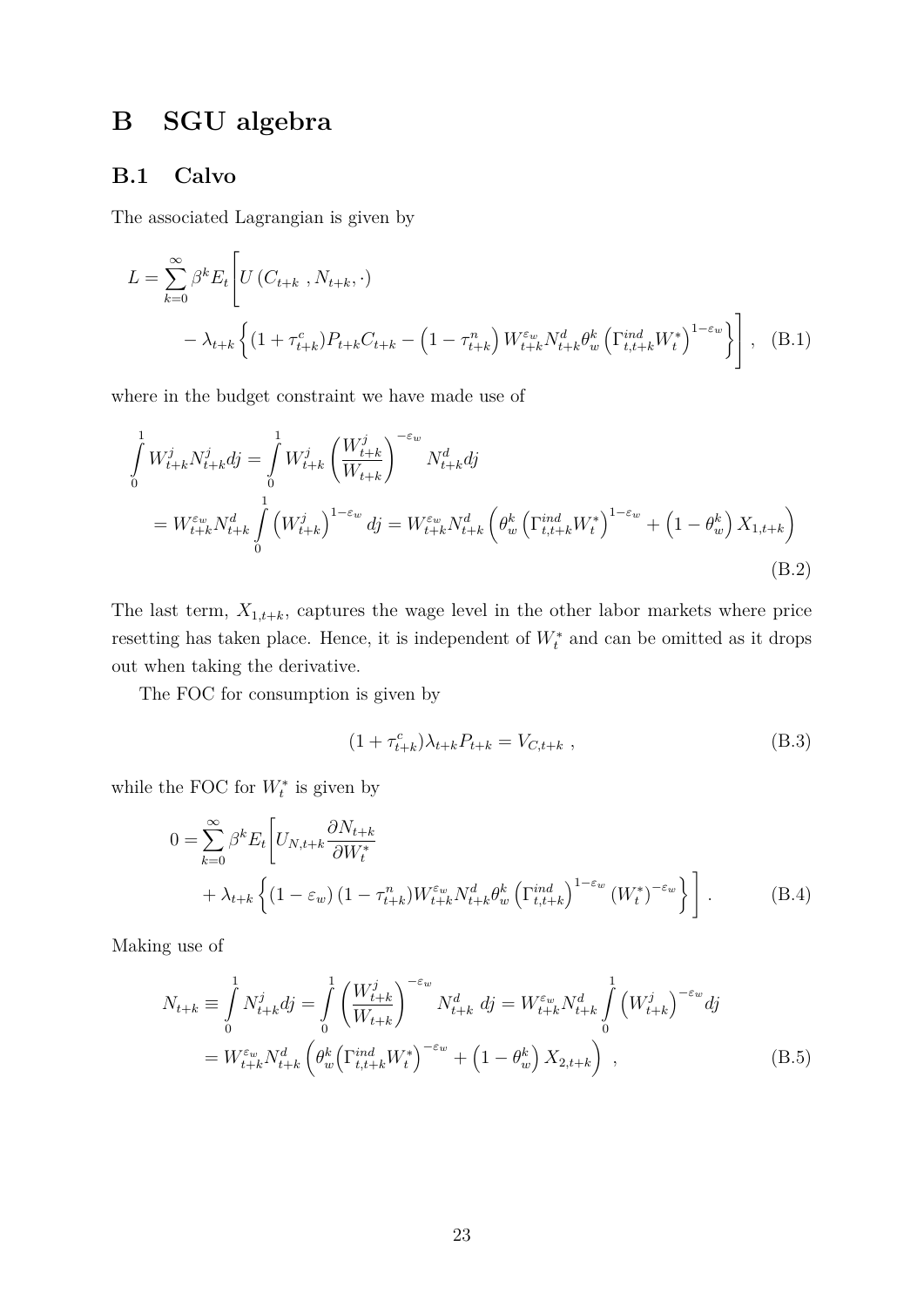we can evaluate the inner derivative in the first line of [\(B.4\)](#page-24-0) to get

$$
0 = \sum_{k=0}^{\infty} \beta^k E_t \left[ U_{N,t+k} \left( -\varepsilon^w \right) \frac{N_{t+k}^d}{W_{t+k}^{-\varepsilon^w}} \theta_w^k \left( \Gamma_{t,t+k}^{ind} \right)^{-\varepsilon_w} \left( W_t^* \right)^{-\varepsilon_w - 1} + \lambda_{t+k} \left\{ \left( 1 - \varepsilon_w \right) \left( 1 - \tau_{t+k}^n \right) W_{t+k}^{\varepsilon_w} N_{t+k}^d \theta_w^k \left( \Gamma_{t,t+k}^{ind} \right)^{1 - \varepsilon_w} \left( W_t^* \right)^{-\varepsilon_w} \right\} \right].
$$
 (B.6)

Factoring out, and multiplying by  $(W_t^*)^{-\varepsilon_w-1}$  yields

$$
0 = \sum_{k=0}^{\infty} (\beta \theta_w)^k E_t \lambda_{t+k} N_{t+k}^d W_{t+k}^{\varepsilon_w} (\Gamma_{t,t+k}^{ind})^{-\varepsilon_w}
$$
  
 
$$
\times \left[ \frac{U_{N,t+k}}{\lambda_{t+k}} (-\varepsilon_w) + \left(1 - \tau_{t+k}^n \right) (1 - \varepsilon_w) \Gamma_{t,t+k}^{ind} W_t^* \right]
$$
(B.7)

or

$$
0 = \sum_{k=0}^{\infty} (\beta \theta_w)^k E_t \lambda_{t+k} N_{t+k}^d W_{t+k}^{\varepsilon_w} \left(1 - \tau_{t+k}^n\right) \left(\Gamma_{t,t+k}^{ind}\right)^{-\varepsilon_w}
$$
  
 
$$
\times \left[ \frac{U_{N,t+k} \left(1 + \tau_{t+k}^c\right) P_{t+k}}{V_{C,t+k} \left(1 - \tau_{t+k}^n\right)} \left(-\varepsilon_w\right) + \left(1 - \varepsilon_w\right) \Gamma_{t,t+k}^{ind} W_t^* \right].
$$
 (B.8)

Using the after-tax MRS definition, this is equal to

$$
0 = E_t \sum_{k=0}^{\infty} (\beta \theta_w)^k V_{C,t+k} N_{t+k}^d W_{t+k}^{\varepsilon_w} \frac{1 - \tau_{t+k}^n}{1 + \tau_{t+k}^c} \left( \Gamma_{t,t+k}^{ind} \right)^{-\varepsilon_w} \left[ MRS_{t+k} \frac{\varepsilon_w}{\varepsilon_w - 1} - \Gamma_{t,t+k}^{ind} \frac{W_t^*}{P_{t+k}} \right]. \tag{3.4}
$$

Performing a log-linearization around the deterministic steady state yields

$$
0 = \sum_{k=0}^{\infty} (\beta \theta_w)^k E_t \left[ \frac{\varepsilon_w}{\varepsilon_w - 1} \times MRS\widehat{MRS}_{t+k} - \Gamma_k^{ind} \frac{W^*}{P} \left( \hat{W}_t^* - \hat{P}_{t+k} + \hat{\Gamma}_{t,t+k}^{ind} \right) \right]
$$
(B.9)

or

$$
\hat{W}_t^* = (1 - \beta \theta_w) \sum_{k=0}^{\infty} (\beta \theta_w)^k E_t \left[ \widehat{MRS}_{t+k} + \hat{P}_{t+k} - \hat{\Gamma}_{t,t+k}^{ind} \right].
$$
 (B.10)

Note that compared to the EHL case, it is the economy-wide MRS that shows up here, not the individual one. Subtracting  $\hat{W}_t$  from both sides and using [\(2.15\)](#page-7-1), we can write this recursively as

$$
\hat{W}_t^* - \hat{W}_t = -\beta \theta_w \hat{W}_t + (1 - \beta \theta_w) \hat{\mu}_t^w (-1) + \beta \theta_w E_t \left( \hat{W}_{t+1}^* - \hat{\Gamma}_{t,t+1}^{ind} \right) . \tag{B.11}
$$

Using [\(2.13\)](#page-7-4) we obtain

$$
\left(\frac{1}{1-\theta_w}\hat{W}_t - \frac{\theta_w}{1-\theta_w}\left(\hat{\Gamma}_{t-1,t}^{ind} + \hat{W}_{t-1}\right)\right) - \hat{W}_t = -\beta \theta_w \hat{W}_t + \left(1 - \beta \theta_w\right) \hat{\mu}_t^w \left(-1\right) + \beta \theta_w E_t \left(\frac{1}{1-\theta_w}\hat{W}_{t+1} - \frac{\theta_w}{1-\theta_w}\left(\hat{\Gamma}_{t,t+1}^{ind} + \hat{W}_t\right) - \hat{\Gamma}_{t,t+1}^{ind}\right) \tag{B.12}
$$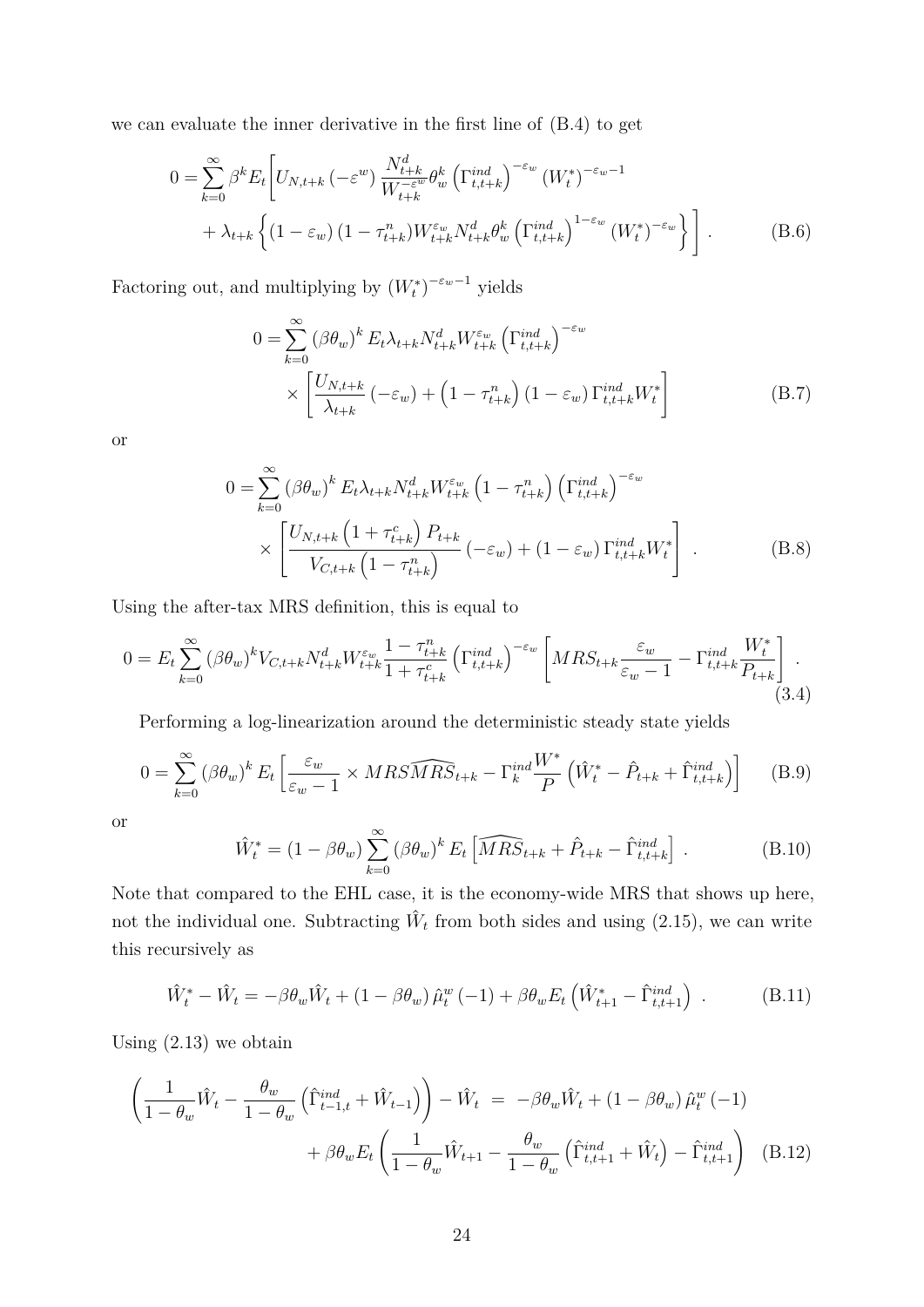from which the New Keynesian Wage Phillips Curve follows as

$$
\hat{\Pi}_t^w = \beta E_t \hat{\Pi}_{t+1}^w - \frac{(1 - \beta \theta_w)(1 - \theta_w)}{\theta_w} \hat{\mu}_t^w - \frac{\beta \theta_w}{1 - \theta_w} E_t \hat{\Gamma}_{t,t+1}^{ind} + \frac{\theta_w}{1 - \theta_w} \hat{\Gamma}_{t-1,t}^{ind}.
$$
 (3.5)

### **B.2 Rotemberg**

The Lagrangian is

$$
L = \sum_{k=0}^{\infty} \beta^k E_t \left[ \frac{U(C_{t+k}, N_{t+k}, \cdot)}{\left(1 + \tau_{t+k}^c\right) P_{t+k} C_{t+k} - \left(1 - \tau_{t+k}^n\right) N_{t+k}^d \int_0^1 W_{t+k}^j \left(\frac{W_{t+k}^j}{W_{t+k}}\right)^{-\varepsilon_w} dy \right] + \frac{\phi_w}{2} \int_0^1 \left(\Pi^{-1} \frac{W_{t+k}^j}{W_{t+k-1}^j} - 1\right)^2 dy \Xi_{t+k} \tag{B.13}
$$

The corresponding first order condition for the optimal wage is given by

$$
0 = U_{N,t} \left( -\varepsilon_w \right) \int_0^1 \left( \frac{W_t^j}{W_t} \right)^{-\varepsilon_w} \frac{N_t^d}{W_t^j} \, dj
$$
  
+  $\lambda_t \left\{ \left( 1 - \varepsilon_w \right) \left( 1 - \tau_t^n \right) N_t^d \int_0^1 \left( \frac{W_t^j}{W_t} \right)^{-\varepsilon_w} \, dj - \phi_w \int_0^1 \left( \Pi^{-1} \frac{W_t^j}{W_{t-1}^j} - 1 \right) \left( \frac{\Pi^{-1}}{W_{t-1}^j} \right) \, dj \, \Xi_t \right\}$   
-  $E_t \lambda_{t+1} \left\{ \phi_w \int_0^1 \left( \Pi^{-1} \frac{W_{t+1}^j}{W_t^j} - 1 \right) \left( -1 \right) \frac{W_{t+1}^j}{\left( W_t^j \right)^2} \Pi^{-1} \, dj \, \Xi_{t+1} \right\} .$   
(B.14)

Imposing symmetry

$$
0 = U_N(C_t, N_t, \cdot) (-\varepsilon_w) \frac{N_t^d}{W_t} + \lambda_t \left\{ (1 - \varepsilon_w) (1 - \tau_t^n) N_t^d - \phi_w \left( \Pi^{-1} \frac{W_t}{W_{t-1}} - 1 \right) \left( \frac{\Pi^{-1}}{W_{t-1}} \right) \Xi_t \right\}
$$

$$
- E_t \lambda_{t+1} \left\{ \phi_w \left( \Pi^{-1} \frac{W_{t+1}}{W_t} - 1 \right) (-1) \frac{W_{t+1}}{(W_t)^2} \Pi^{-1} \Xi_{t+1} \right\}, \quad (B.15)
$$

which is identical to equation [\(A.23\)](#page-22-1).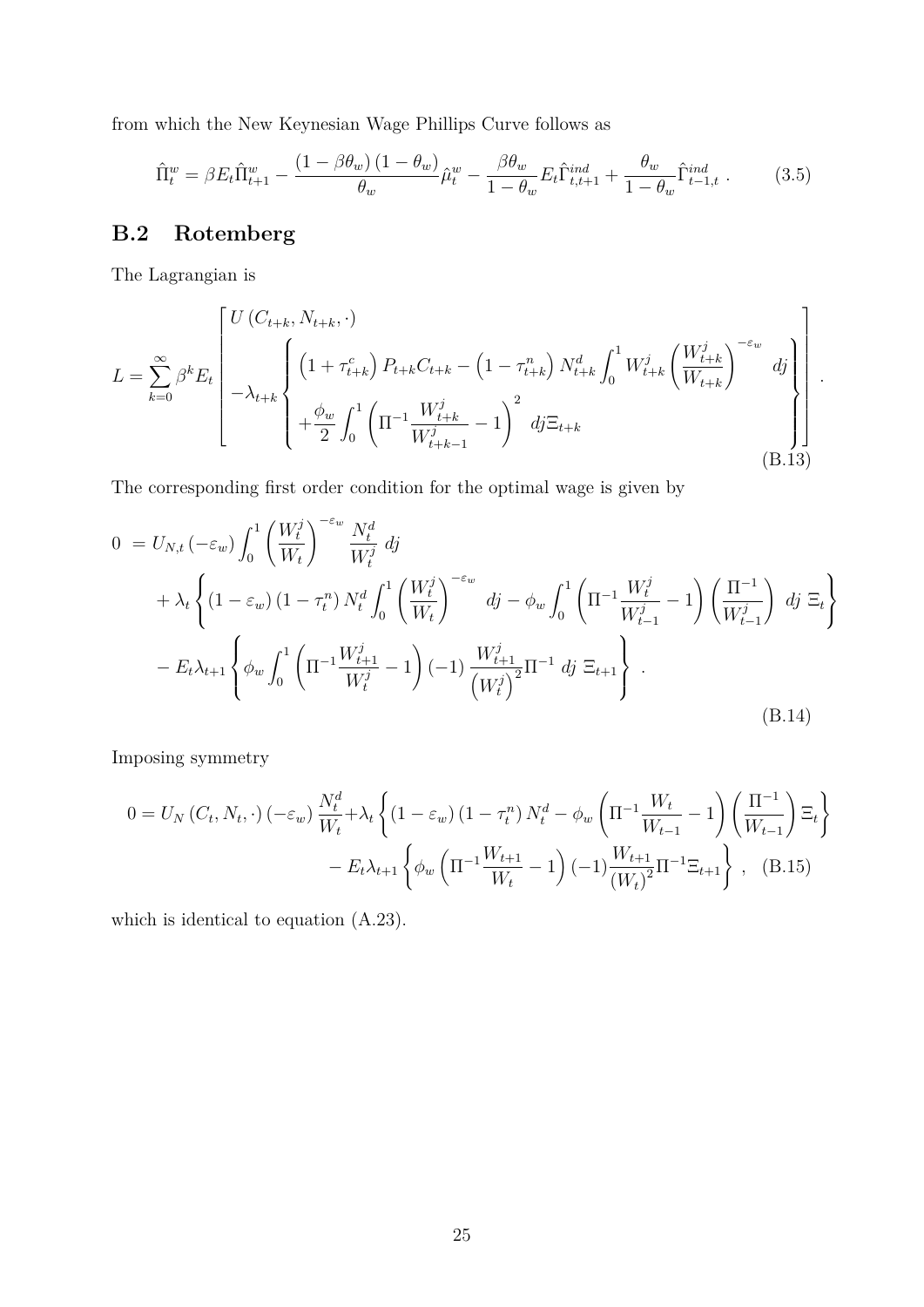# <span id="page-27-0"></span>**C Elasticities of the after-tax MRS**

#### **C.1 Habits**

#### **C.1.1 Additively separable**

First consider additively separable preferences with habits of the form

$$
\frac{(C_t - \phi_c C_{t-1})^{1-\sigma} - 1}{1 - \sigma} - \psi \frac{N^{1+\varphi}}{1+\varphi} ,
$$
 (C.1)

where  $0 \le \phi_c \le 1$  measures the degree of habits,  $\varphi \ge 0$  is the inverse of the Frisch elasticity,  $\sigma \geq 0$  determines the intertemporal elasticity of substitution, and  $\psi > 0$  determines the weight of the disutility of labor.

If habits are internal, we get

$$
V_{C_t} = (C_t - \phi_c C_{t-1})^{-\sigma} - \beta \phi_c (C_{t+1} - \phi_c C_t)^{-\sigma}
$$

and in steady state

$$
V_C = (1 - \beta \phi_c) ((1 - \phi_c) C)^{-\sigma}.
$$

Similarly, the other partial derivatives are given by

$$
U_{N_t} = -\psi N_t^{\varphi}
$$
  
\n
$$
U_N = -\psi N^{\varphi}
$$
  
\n
$$
V_{C_t C_t} = -\sigma (C_t - \phi_c C_{t-1})^{-\sigma - 1} + \beta \phi_c^2 (-\sigma) (C_{t+1} - \phi_c C_t)^{-\sigma - 1}
$$
  
\n
$$
V_{CC} = (1 + \beta \phi_c^2) (-\sigma) ((1 - \phi_c) C)^{-\sigma - 1}
$$
  
\n
$$
V_{CN} = 0
$$

The marginal rate of substitution and its derivatives follow as

$$
MRS = \frac{1 + \tau^c}{1 - \tau^n} \frac{\psi N^{\varphi}}{(1 - \beta \phi_c) \left( (1 - \phi_c) C \right)^{-\sigma}}
$$

$$
MRS_N = \varphi \frac{1 + \tau^c}{1 - \tau^n} \frac{\psi N^{\varphi - 1}}{(1 - \beta \phi_c) \left( (1 - \phi_c) C \right)^{-\sigma}}
$$

$$
MRS_C = \frac{1 + \tau^c}{1 - \tau^n} \psi N^{\varphi} (-1) \frac{1}{\left( V_C \right)^2} V_{CC}
$$

Therefore,

$$
\varepsilon_n^{mrs} = \varphi \tag{C.2}
$$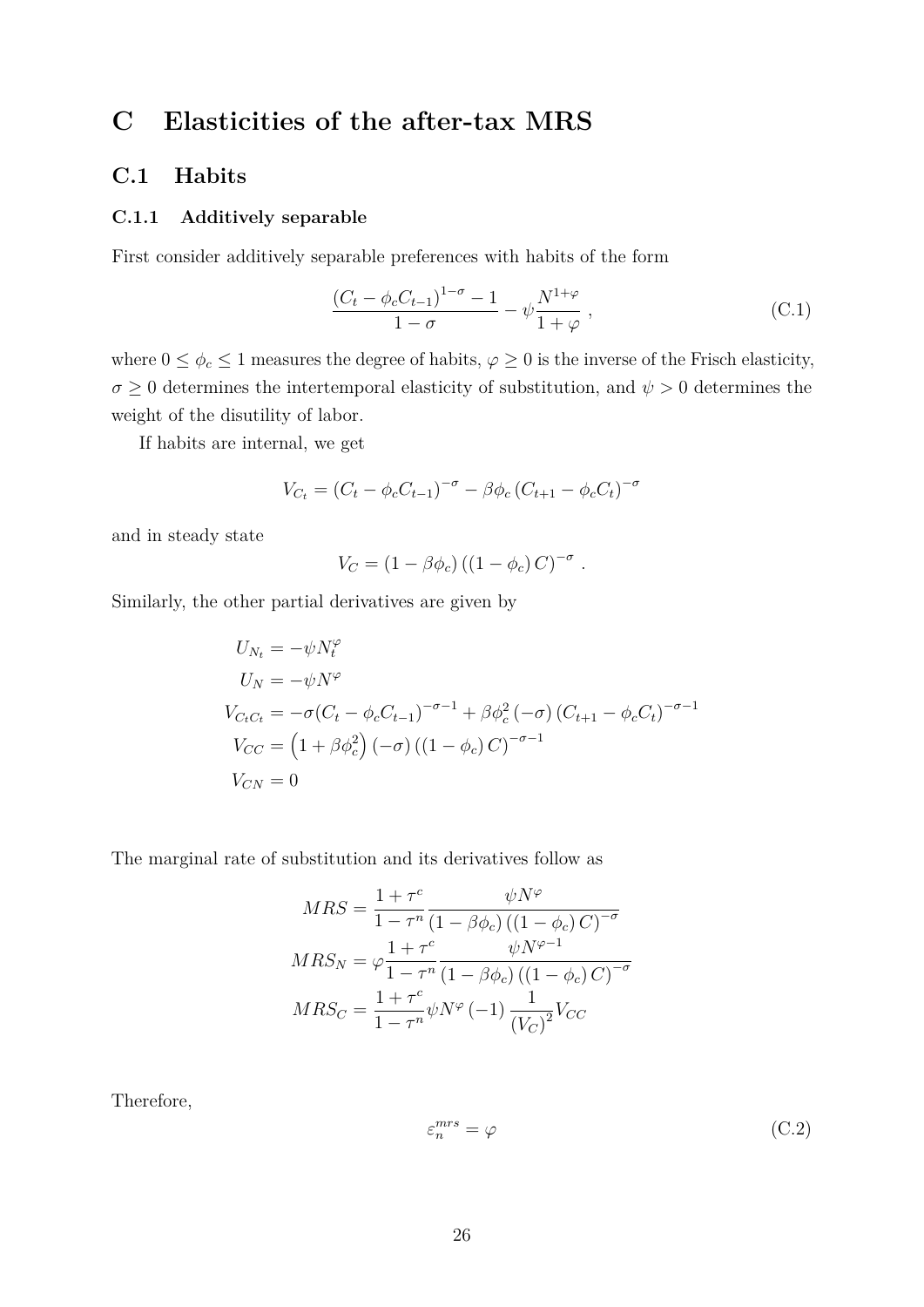|                                         | Add. separable                                                           | Add. sep. log leisure                                                                                                        | Mult. separable                                                                                                                                                                                                                                                                                                                                                                                                                                                                                                                                              | <b>GHH</b>                                                                                  |
|-----------------------------------------|--------------------------------------------------------------------------|------------------------------------------------------------------------------------------------------------------------------|--------------------------------------------------------------------------------------------------------------------------------------------------------------------------------------------------------------------------------------------------------------------------------------------------------------------------------------------------------------------------------------------------------------------------------------------------------------------------------------------------------------------------------------------------------------|---------------------------------------------------------------------------------------------|
| $\overline{U}$                          | $-\psi\frac{N^{1+\varphi}}{1+\varphi}$<br>$C^{1-\sigma}-1$<br>$1-\sigma$ | $+\psi\log\left(1-N_{t}\right)$<br>$C^{1-\sigma}-1$<br>$1-\sigma$                                                            | $\left(C^{\eta}\left(1-N\right)^{1-\eta}\right)^{1-\sigma}$<br>$\frac{6}{1}$                                                                                                                                                                                                                                                                                                                                                                                                                                                                                 | ī<br>$\left(C\!-\!\psi N^{1+\varphi}\right)^{1-\sigma}$<br>$1-\sigma$                       |
| $\bar{V}_{N}$                           | $\sigma N \phi -$                                                        | $-\psi \frac{1}{1-N}$                                                                                                        | $-(1-\eta)(1-\sigma)\frac{U}{1-N}$                                                                                                                                                                                                                                                                                                                                                                                                                                                                                                                           | $\lambda N(\phi+1)(\psi-\chi)$<br>$(\mathcal{C}-\psi N^{1+\varphi})^{-\sigma}$              |
| $\overline{C}$                          | $C^{-\sigma}$                                                            | $C^{-\sigma}$                                                                                                                | $\eta(1-\sigma)\frac{U}{G}$                                                                                                                                                                                                                                                                                                                                                                                                                                                                                                                                  | $(C - \psi N^{1 + \varphi})^{-\sigma}$                                                      |
| $V_{CC}$                                | $-\sigma C^{-\sigma-1}$                                                  | $-\sigma C^{-\sigma-1}$                                                                                                      | $\eta(1-\sigma)(\eta(1-\sigma)-1)$                                                                                                                                                                                                                                                                                                                                                                                                                                                                                                                           | $-\sigma\left(C-\psi N^{1+\varphi}\right)^{-\sigma-1}$                                      |
| $V_{CN}$                                | 0                                                                        | $\circ$                                                                                                                      | $\eta\left(1-\sigma\right)\left(1-\eta\right)\left(\sigma-1\right) \\ \times \frac{U}{C(1-N)}$                                                                                                                                                                                                                                                                                                                                                                                                                                                               | $\sigma\left(C-\psi N^{1+\varphi}\right)^{-\sigma-1}$<br>$\alpha\gamma(\gamma+1)\phi\times$ |
| $MRS$                                   | $\frac{1+\tau^c}{1-\tau^n}\frac{\psi N^\varphi}{C^{-\sigma}}$            | $\frac{1+\tau^c}{1-\tau^n}\frac{\psi(1-N_t)^{-1}}{C^{-\sigma}}$                                                              | $\frac{1+\tau^c}{1-\tau^n} \, \frac{1-\eta}{\eta} \, \frac{C}{1-N}$                                                                                                                                                                                                                                                                                                                                                                                                                                                                                          | $\frac{1+\tau^c}{1-\tau^n}\psi(1+\varphi)N^{\varphi}$                                       |
| $MRS_N$                                 | $\varphi\frac{1+\tau^c}{1-\tau^n}\frac{\psi N^{\varphi-1}}{C^{-\sigma}}$ | $\frac{1+\tau^c}{1-\tau^n}\frac{\psi(1-N_t)^{-2}}{C^{-\sigma}}$                                                              | $\frac{1+\tau^c}{1-\tau^n} \ \frac{1-\eta}{\eta} \ \frac{C}{\left(1-N\right)^2}$                                                                                                                                                                                                                                                                                                                                                                                                                                                                             | $\frac{1+\tau^c}{1-\tau^n}\psi(1+\varphi)\varphi N^{\varphi-1}$                             |
| $MRS_C$                                 | $\frac{1+\tau^c}{1-\tau^n}\sigma\frac{\psi N^\varphi}{C^{1-\sigma}}$     | $\frac{1+\tau^c}{1-\tau^n}\sigma\frac{\psi(1-N)^{-1}}{C^{1-\sigma}}$                                                         | $\frac{1+\tau^c}{1-\tau^n} \, \frac{1-\eta}{\eta} \, \frac{(1-\phi_c)}{(1-N)}$                                                                                                                                                                                                                                                                                                                                                                                                                                                                               | 0                                                                                           |
| $\varepsilon_n^{mrs}$                   | P                                                                        | $\sqrt{1-N}$                                                                                                                 | $\sqrt{-1}$<br>$\geq$                                                                                                                                                                                                                                                                                                                                                                                                                                                                                                                                        | P                                                                                           |
| $\varepsilon_{c}^{mrs}$                 | $\sigma$                                                                 | $\sigma$                                                                                                                     |                                                                                                                                                                                                                                                                                                                                                                                                                                                                                                                                                              |                                                                                             |
| $\varepsilon_{tot}^{mrs}$               | $\mathcal{P}$                                                            | $1 - N$<br>$\mathbf{z}$                                                                                                      | $\left[1-\tfrac{(1-\eta)(\sigma-1)}{\eta(1-\sigma)-1}\right]\tfrac{N}{1-N}$                                                                                                                                                                                                                                                                                                                                                                                                                                                                                  | $\mathcal{F}$                                                                               |
| $\varepsilon_{tot}^{mrs}$ (int. habits) | $\mathcal{S}$                                                            | $\frac{N-1}{N}$                                                                                                              | $\left[1-\frac{(1-\eta)(\sigma-1)}{\eta(1-\sigma)-1}\frac{(1-\phi_c)}{(1+\phi_c^2\beta)}\right]\frac{N}{1-N}$                                                                                                                                                                                                                                                                                                                                                                                                                                                | P                                                                                           |
| $\varepsilon_{tot}^{mrs}$ (ext. habits) | $\mathcal{L}$                                                            | $\frac{N-1}{N}$                                                                                                              | $\frac{(1-\eta)(\sigma-1)}{\eta(1-\sigma)-1}(1-\phi_c)\Big]\frac{N}{1-N}$<br>$\frac{1}{1}$                                                                                                                                                                                                                                                                                                                                                                                                                                                                   | $\mathcal{L}$                                                                               |
|                                         |                                                                          | display the total elasticity when internal or external habits in consumption of the form $C_t - \phi_c C_{t-1}$ are assumed. | Notes: Elasticities of the after-tax marginal rate of substitution with respect to hours worked, $\varepsilon_n^{mr}$ , with respect to consumption, $\varepsilon_c^{mr}$ , and the total elasticity,<br>$\varepsilon_{tot}^{ms}$ , for additively separable preferences in consumption and hours worked (first column), additively separable preferences in consumption and log leisure (second<br>column), for multiplicative preferences (third column), and Greenwood, Hercowitz, and Huffman (1988)-type preferences (fourth column). The last two rows |                                                                                             |

display the total elasticity when internal or external habits in consumption of the form  $C_t - \phi_c C_{t-1}$  are assumed.

Table 3: Elasticities  $\varepsilon_n^{mrs}$ ,  $\varepsilon_c^{mrs}$ , and  $\varepsilon_{tot}^{mrs}$  for different felicity functions Table 3: Elasticities *εmrs n* ,*εmrs c* , and *εmrs tot* for different felicity functions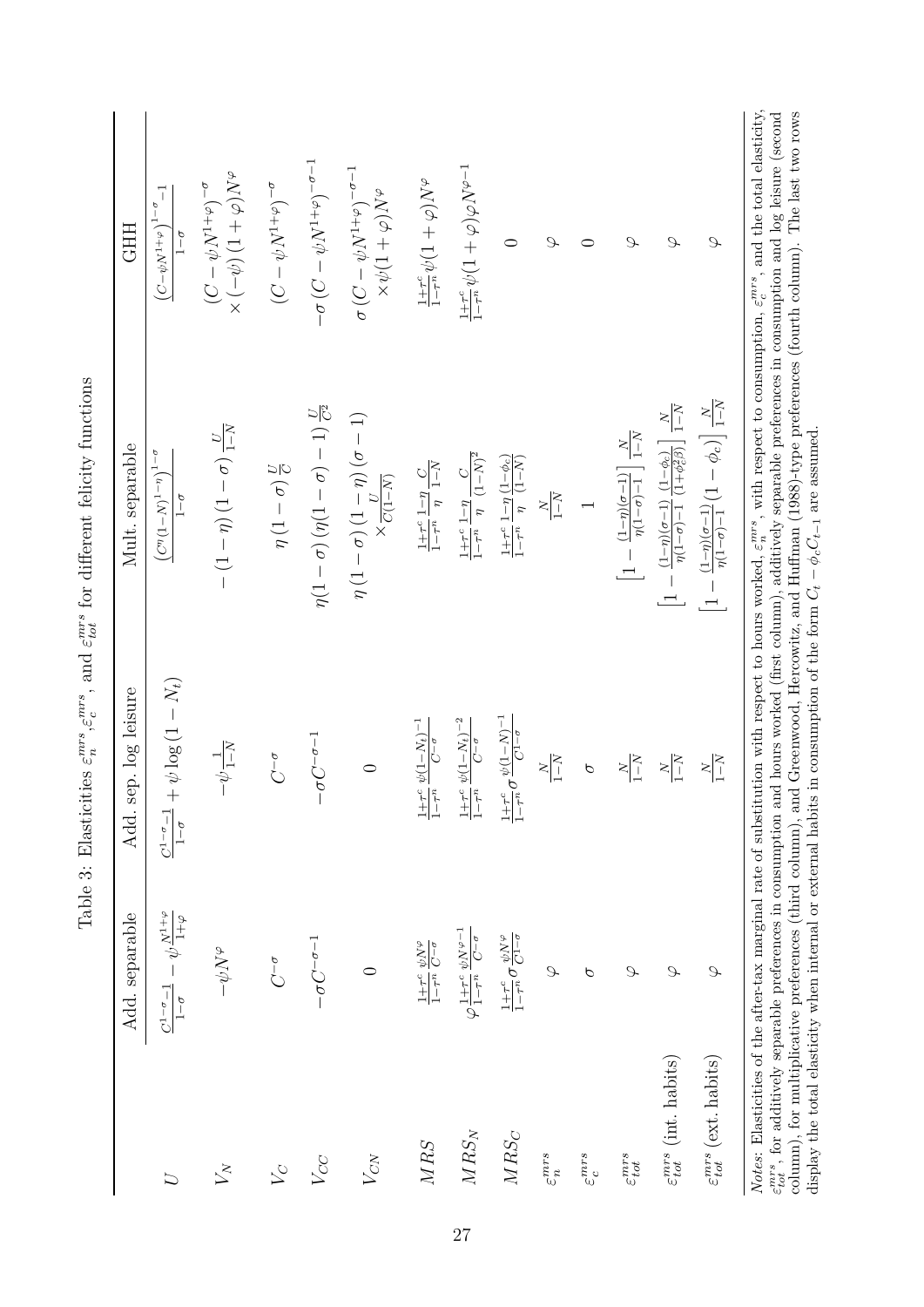and

$$
\varepsilon_c^{mrs} = \frac{\frac{1+\tau^c}{1-\tau^n}(-U_N)\frac{-1}{(V_C)^2}V_{CC}}{\frac{1+\tau^c}{1-\tau^n}\frac{U_N}{V_C}}C = (-1)\frac{V_{CC}C}{V_C} = (-1)\frac{(1+\beta\phi_c^2)(-\sigma)((1-\phi_c)C)^{-\sigma-1}C}{(1-\beta\phi_c)((1-\phi_c)C)^{-\sigma}}
$$

$$
= \frac{1+\beta\phi_c^2}{1-\beta\phi_c}\frac{\sigma}{(1-\phi_c)},
$$
(C.3)

Because of  $V_{CN} = 0$ , we also have<sup>[15](#page-29-0)</sup>

$$
\varepsilon_{tot}^{mrs} = \varepsilon_n^{mrs} \,,\tag{C.6}
$$

If habits are external, we get the partial derivatives

$$
V_{N_t} = -\psi N_t^{\varphi}
$$
  
\n
$$
V_N = -\psi N^{\varphi}
$$
  
\n
$$
V_{C_t} = (C_t - \phi_c C_{t-1})^{-\sigma}
$$
  
\n
$$
V_C = ((1 - \phi_c) C)^{-\sigma}
$$
  
\n
$$
V_{C_t C_t} = (-\sigma) (C_t - \phi_c C_{t-1})^{-\sigma - 1}
$$
  
\n
$$
V_{CC} = (-\sigma) ((1 - \phi_c) C)^{-\sigma - 1}
$$
  
\n
$$
V_{CN} = 0
$$

and the marginal rate of substitution

$$
MRS = \frac{1 + \tau^c}{1 - \tau^n} \frac{\psi N^{\varphi}}{\left( (1 - \phi_c) C \right)^{-\sigma}}
$$

$$
MRS_N = \varphi \frac{1 + \tau^c}{1 - \tau^n} \frac{\psi N^{\phi - 1}}{\left( (1 - \phi_c) C \right)^{-\sigma}}
$$

$$
MRS_C = \frac{1 + \tau^c}{1 - \tau^n} \frac{\psi N^{\varphi}}{\left( (1 - \phi_c) C \right)^{-\sigma + 1}}
$$

and therefore

$$
\varepsilon_c^{mrs} = (-1) \frac{V_{CC}C}{V_C} = (-1) \frac{(-\sigma)((1 - \phi_c)C)^{-\sigma - 1}C}{((1 - \phi_c)C)^{-\sigma}} = \frac{\sigma}{(1 - \phi_c)}
$$
(C.7)

with similar expressions for log leisure. As a consequence,  $\varepsilon_n^{mrs}$  is the same as in the case

<span id="page-29-0"></span> $^{15}\mathrm{A}$  related functional form with unitary Frisch elasticity considers log utility in leisure:

$$
\frac{(C_t - \phi_c C_{t-1})^{1-\sigma} - 1}{1 - \sigma} - \psi \log(1 - N) .
$$
 (C.4)

and yields

.

<span id="page-29-1"></span>
$$
\varepsilon_{tot}^{mrs} = \varepsilon_n^{mrs} = N/(1 - N) \tag{C.5}
$$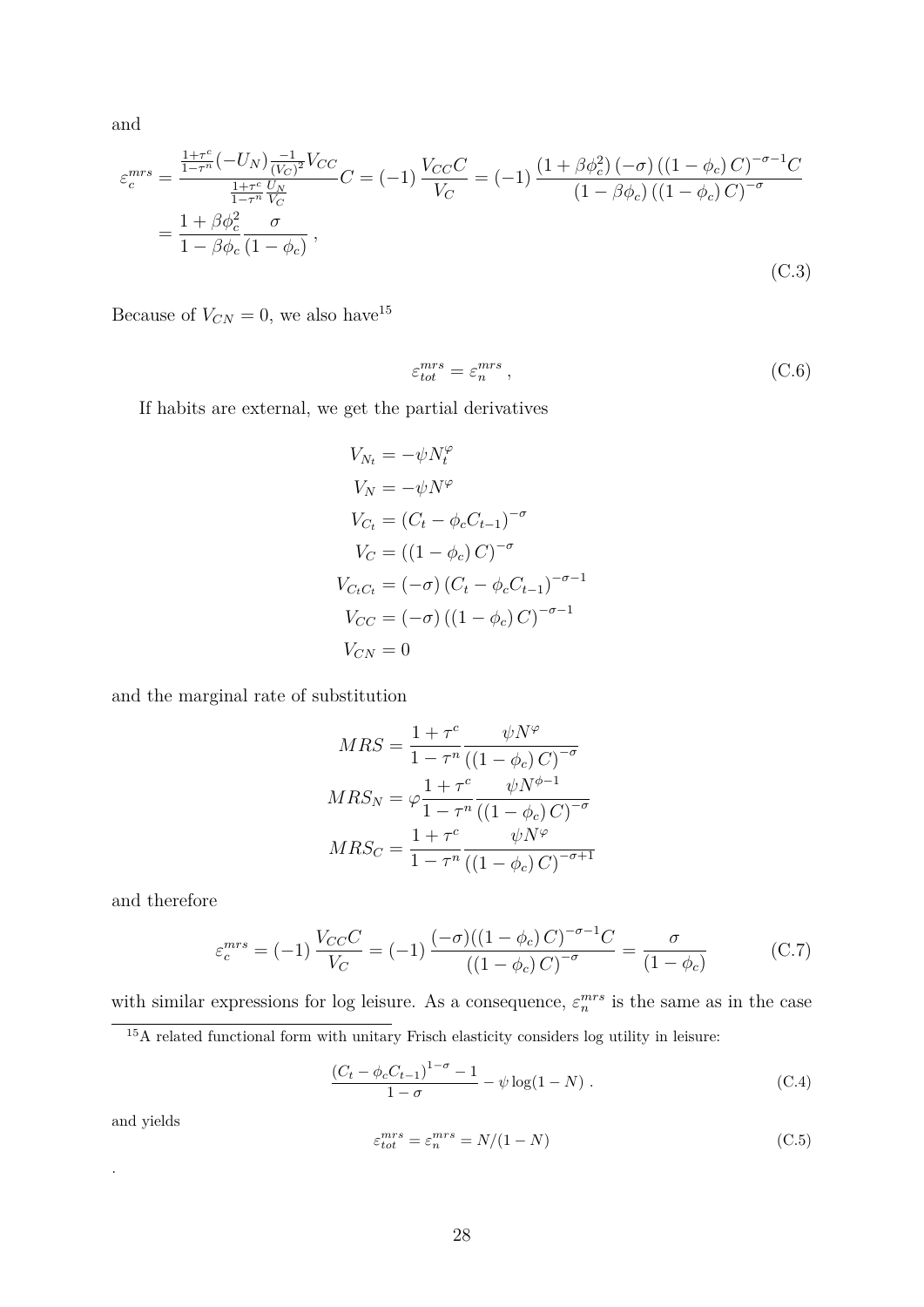of internal habits and, because of  $V_{CN} = 0$ , we also have

$$
\varepsilon_{tot}^{mrs} = \varepsilon_n^{mrs} \,. \tag{C.8}
$$

#### <span id="page-30-0"></span>**C.1.2 Multiplicatively separable**

Consider a multiplicative felicity function $16$  with habits

$$
U_t = \frac{\left( (C_t - \phi_c C_{t-1})^{\eta} (1 - N)^{1 - \eta} \right)^{1 - \sigma}}{1 - \sigma} = \frac{(C_t - \phi_c C_{t-1})^{\eta (1 - \sigma)} (1 - N)^{(1 - \eta)(1 - \sigma)}}{1 - \sigma}, \quad (C.9)
$$

where  $0 \le \phi_c \le 1$  measures the degree of habits,  $0 \le \eta \le 1$  determines the weight of leisure, and  $\sigma\geq 0$  determines the intertemporal elasticity of substitution.

If habits are internal, we have

$$
V_{N_t} = (1 - \eta) (C_t - \phi_c C_{t-1})^{\eta(1-\sigma)} (-1) (1 - N_t)^{(1-\eta)(1-\sigma)-1}
$$
  
\n
$$
= -(1 - \eta) (1 - \sigma) \frac{U_t}{(1 - N_t)}
$$
  
\n
$$
V_N = -(1 - \eta) ((1 - \phi_c) C)^{\eta(1-\sigma)} (1 - N)^{(1-\eta)(1-\sigma)-1}
$$
  
\n
$$
= -(1 - \eta) (1 - \sigma) \frac{U}{(1 - N)}
$$
  
\n
$$
V_{C_t} = \eta (C_t - \phi_c C_{t-1})^{\eta(1-\sigma)-1} (1 - N_t)^{(1-\eta)(1-\sigma)}
$$
  
\n
$$
- \phi_c \beta \eta (C_{t+1} - \phi_c C_t)^{\eta(1-\sigma)-1} (1 - N_{t+1})^{(1-\eta)(1-\sigma)}
$$
  
\n
$$
= \eta (1 - \sigma) \left( \frac{U_t}{C_t - \phi_c C_{t-1}} - \beta \phi_c \frac{U_{t+1}}{C_{t+1} - \phi_c C_t} \right)
$$
  
\n
$$
V_C = \eta (1 - \phi_c \beta) ((1 - \phi_c) C)^{\eta(1-\sigma)-1} (1 - N_t)^{(1-\eta)(1-\sigma)}
$$
  
\n
$$
= \eta (1 - \sigma) (1 - \phi_c \beta) \frac{U}{(1 - \phi_c) C}
$$
  
\n
$$
V_{C_t C_t} = \eta (\eta (1 - \sigma) - 1) (C_t - \phi_c C_{t-1})^{\eta(1-\sigma)-2} (1 - N_t)^{(1-\eta)(1-\sigma)}
$$
  
\n
$$
- \phi_c \beta \eta (\eta (1 - \sigma) - 1) (-\phi_c) (C_{t+1} - \phi_c C_t)^{\eta(1-\sigma)-2} (1 - N_{t+1})^{(1-\eta)(1-\sigma)}
$$
  
\n
$$
V_{CC} = \eta (\eta (1 - \sigma) - 1) (1 + \phi_c^2 \beta) ((1 - \phi_c) C)^{\eta(1-\sigma)-2} (1 - N_t)^{(1-\eta)(1-\sigma)}
$$
  
\n
$$
= \frac{(\eta (1 - \sigma)) (\eta (1 - \sigma) - 1) (1 + \phi_c^2 \beta) U}{((1 - \phi_c) C)^2}
$$
  
\n<math display="block</math>

<span id="page-30-1"></span> $16$ It has e.g. been used by Backus et al. [\(1992\)](#page-16-15).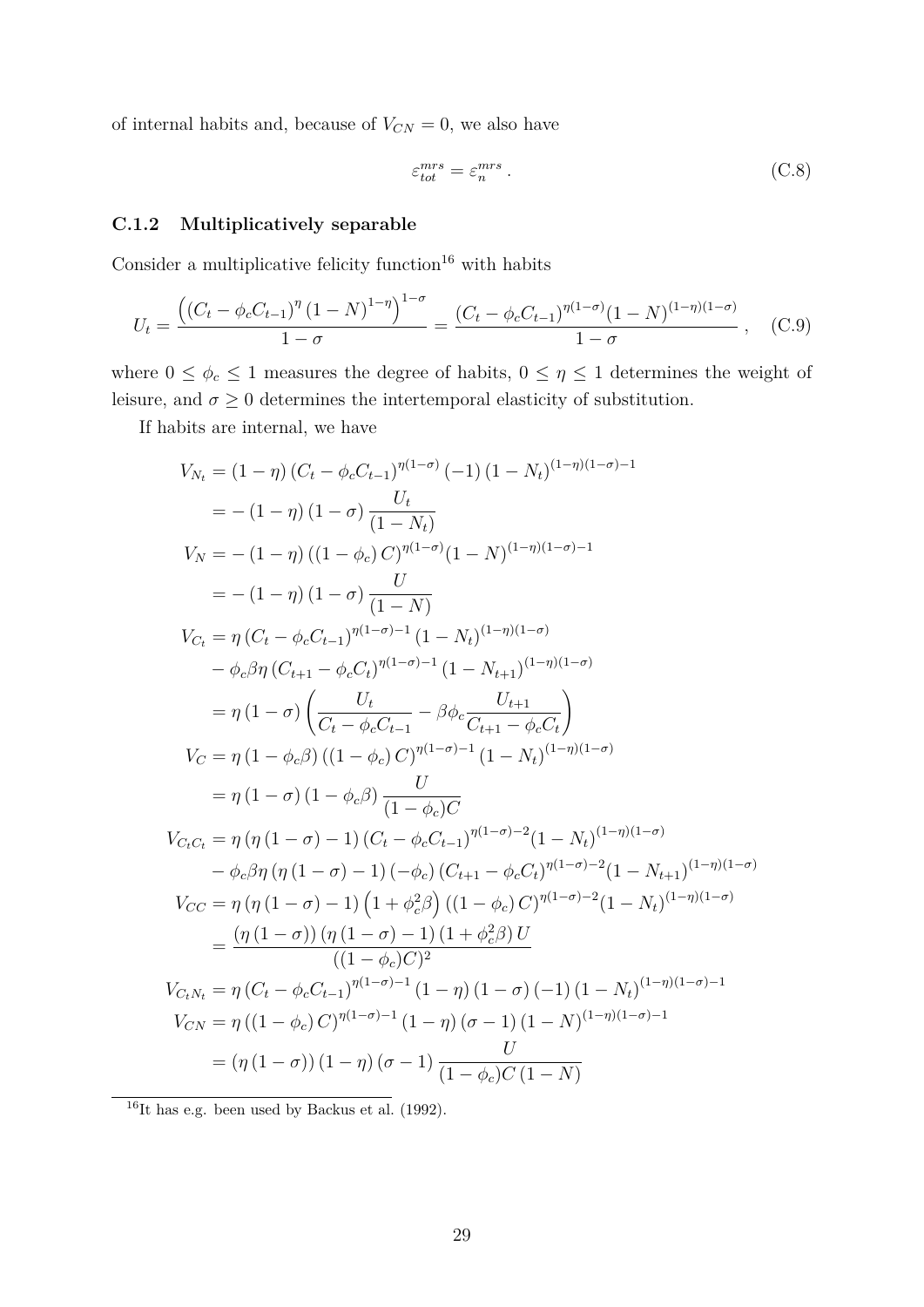Therefore,

$$
MRS = \frac{1 + \tau^c}{1 - \tau^n} \frac{1 - \eta}{\eta} \frac{(1 - \phi_c)C}{(1 - \phi_c \beta)(1 - N)}
$$
  

$$
MRS_N = \frac{1 + \tau^c}{1 - \tau^n} \frac{1 - \eta}{\eta} \frac{(1 - \phi_c)C}{(1 - \phi_c \beta)(1 - N)^2}
$$
  

$$
MRS_C = \frac{1 + \tau^c}{1 - \tau^n} \frac{1 - \eta}{\eta} \frac{1 - \phi_c}{(1 - \phi_c \beta)(1 - N)}
$$

and

$$
\varepsilon_n^{mrs} = \frac{\frac{1+\tau^c}{1-\tau^n} \frac{1-\eta}{\eta} \frac{(1-\phi_c)C}{(1-\phi_c\beta)(1-N)^2} N}{\frac{1+\tau^c}{1-\tau^n} \frac{1-\eta}{\eta} \frac{(1-\phi_c)C}{(1-\phi_c\beta)(1-N)}} = \frac{N}{1-N}
$$
(C.10)

$$
\varepsilon_c^{mrs} = \frac{\frac{1+\tau^c}{1-\eta} \frac{1-\phi_c}{\eta} \frac{1}{1-\phi_c \beta} \frac{1}{1-N}}{\frac{1+\tau^c}{1-\eta} \frac{1-\eta}{\eta} \frac{1-\phi_c}{1-\phi_c \beta} \frac{C}{1-N}} C = 1
$$
\n(C.11)

Finally

$$
\frac{V_{CN}}{V_{CC}} = \frac{\left(\eta\left(1-\sigma\right)\right)\left(1-\eta\right)\left(\sigma-1\right)\frac{U}{\left(1-\phi_c\right)C\left(1-N\right)}}{\frac{\left(\eta(1-\sigma)\right)\left(\eta(1-\sigma)-1\right)\left(1+\phi_c^2\beta\right)U}{\left((1-\phi_c)\right)^2}}}{\frac{\left(1-\eta\right)\left(\sigma-1\right)}{\eta(1-\sigma)-1}\frac{\left(1-\phi_c\right)}{\left(1+\phi_c^2\beta\right)}\frac{C}{1-N}}
$$

<span id="page-31-0"></span>and

$$
\varepsilon_{tot}^{mrs} = -\frac{V_{CN}N}{V_{CC}C} \varepsilon_c^{mrs} + \varepsilon_n^{mrs}
$$
\n
$$
= -\frac{(1-\eta)(\sigma-1)}{\eta(1-\sigma)-1} \frac{(1-\phi_c)}{(1+\phi_c^2\beta)} \frac{CN}{(1-N)C} \times 1 + \frac{N}{1-N}
$$
\n
$$
= \left[1 - \frac{(1-\eta)(\sigma-1)}{\eta(1-\sigma)-1} \frac{(1-\phi_c)}{(1+\phi_c^2\beta)}\right] \frac{N}{1-N}
$$
\n(C.12)

In case of  $\sigma = 1$ , i.e. log utility, utility becomes separable again and [\(C.12\)](#page-31-0) reduces to [\(C.5\)](#page-29-1).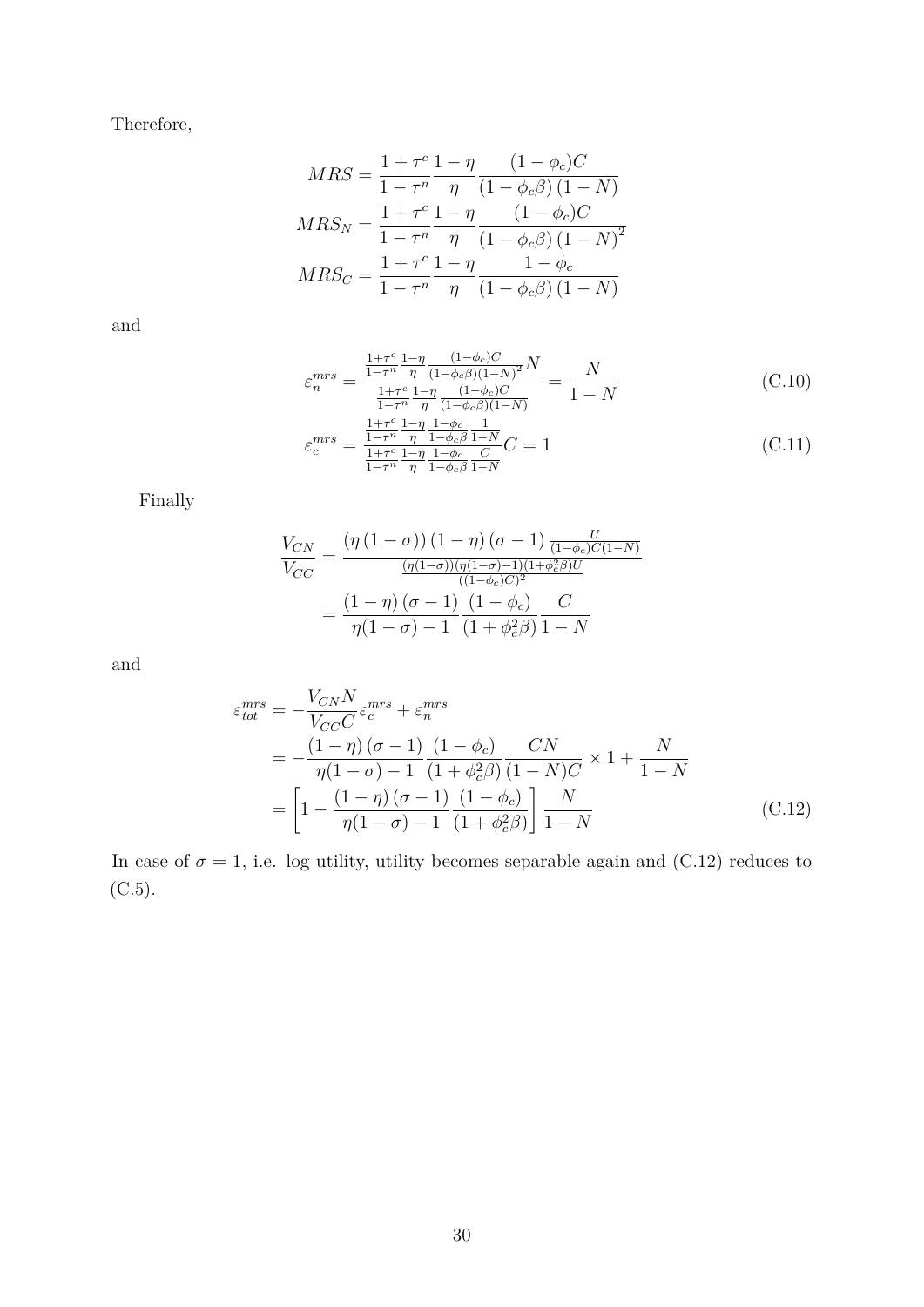With external habits,

$$
V_{C_t} = \eta (C_t - \phi_c C_{t-1})^{\eta(1-\sigma)-1} (1 - N_t)^{(1-\eta)(1-\sigma)}
$$
  
\n
$$
= \eta (1 - \sigma) \frac{U_t}{C_t - \phi_c C_{t-1}}
$$
  
\n
$$
V_C = \eta ((1 - \phi_c) C)^{\eta(1-\sigma)-1} (1 - N_t)^{(1-\eta)(1-\sigma)}
$$
  
\n
$$
= \eta (1 - \sigma) \frac{U}{(1 - \phi_c)C}
$$
  
\n
$$
V_{C_t C_t} = \eta (\eta (1 - \sigma) - 1) (C_t - \phi_c C_{t-1})^{\eta(1-\sigma)-2} (1 - N_t)^{(1-\eta)(1-\sigma)}
$$
  
\n
$$
V_{CC} = \eta (\eta (1 - \sigma) - 1) ((1 - \phi_c) C)^{\eta(1-\sigma)-2} (1 - N)^{(1-\eta)(1-\sigma)}
$$
  
\n
$$
= \frac{(\eta (1 - \sigma)) (\eta (1 - \sigma) - 1) U}{((1 - \phi_c) C)^2}
$$
  
\n
$$
V_{C_t N_t} = \eta (C_t - \phi_c C_{t-1})^{\eta(1-\sigma)-1} (1 - \eta) (1 - \sigma) (-1) (1 - N_t)^{(1-\eta)(1-\sigma)-1}
$$
  
\n
$$
V_{CN} = \eta ((1 - \phi_c) C)^{\eta(1-\sigma)-1} (1 - \eta) (\sigma - 1) (1 - N)^{(1-\eta)(1-\sigma)-1}
$$
  
\n
$$
= (\eta (1 - \sigma)) (1 - \eta) (\sigma - 1) \frac{U}{(1 - \phi_c)C (1 - N)}.
$$

Therefore,

$$
MRS = \frac{1 + \tau^c}{1 - \tau^n} \frac{1 - \eta}{\eta} \frac{(1 - \phi_c)C}{1 - N}
$$

$$
MRS_N = \frac{1 + \tau^c}{1 - \tau^n} \frac{1 - \eta}{\eta} \frac{(1 - \phi_c)C}{1 - N}
$$

$$
MRS_C = \frac{1 + \tau^c}{1 - \tau^n} \frac{1 - \eta}{\eta} \frac{1 - \phi_c}{(1 - N)}
$$

and

$$
\varepsilon_n^{mrs} = \frac{\frac{1+\tau^c}{1-\tau^n} \frac{1-\eta}{\eta} \frac{(1-\phi_c)C}{(1-N)^2} N}{\frac{1+\tau^c}{1-\tau^n} \frac{1-\eta}{\eta} \frac{(1-\phi_c)C}{(1-N)}} = \frac{N}{1-N}
$$
(C.13)

$$
\varepsilon_c^{mrs} = \frac{\frac{1+\tau^c}{1-\tau^n} \frac{1-\eta}{\eta} \frac{1-\phi_c}{1-N}}{\frac{1+\tau^c}{1-\tau^n} \frac{1-\eta}{\eta} \frac{(1-\phi_c)C}{1-N}} C = 1
$$
\n(C.14)

Finally

$$
\frac{V_{CN}}{V_{CC}} = \frac{\left(\eta\left(1-\sigma\right)\right)\left(1-\eta\right)\left(\sigma-1\right)\frac{U}{(1-\phi_c)C(1-N)}}{\frac{\left(\eta(1-\sigma)\right)\left(\eta(1-\sigma)-1\right)U}{\left((1-\phi_c)C\right)^2}}
$$
\n
$$
= \frac{\left(1-\eta\right)\left(\sigma-1\right)\left(1-\phi_c\right)C}{\eta\left(1-\sigma\right)-1\quad1-N}
$$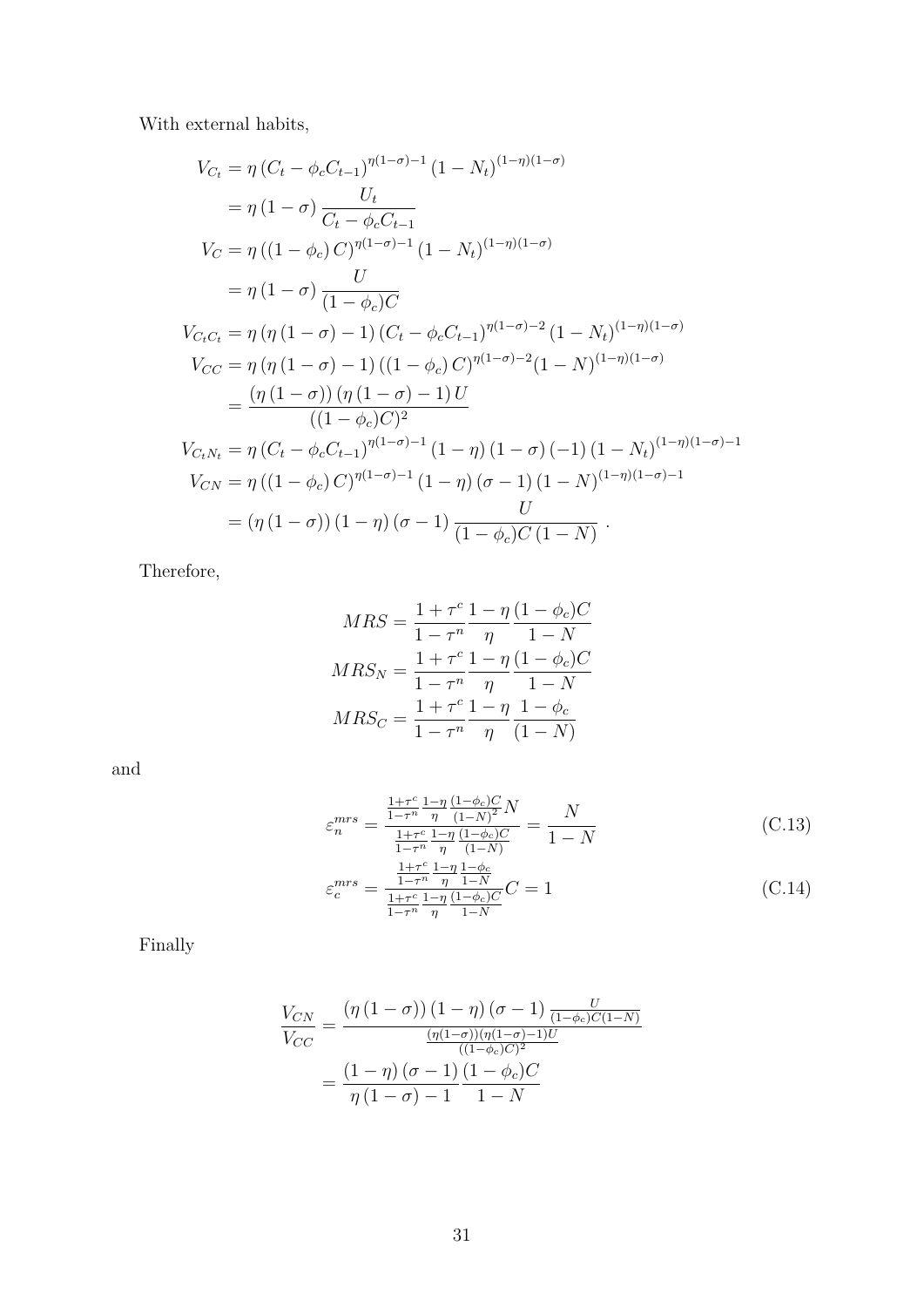$$
\varepsilon_{tot}^{mrs} = -\frac{V_{CN}N}{V_{CC}C} \varepsilon_c^{mrs} + \varepsilon_n^{mrs}
$$
  
= 
$$
-\frac{(1-\eta)(\sigma-1)}{\eta(1-\sigma)-1} (1-\phi_c) \frac{CN}{(1-N)C} \times 1 + \frac{N}{1-N}
$$
  
= 
$$
\left[1 - \frac{(1-\eta)(\sigma-1)}{\eta(1-\sigma)-1} (1-\phi_c)\right] \frac{N}{1-N}
$$
(C.15)

#### **C.1.3 GHH**

Consider GHH preferences with habits of the form

$$
U = \frac{\left(C_t - \phi_c C_{t-1} - \psi N_t^{1+\varphi}\right)^{1-\sigma} - 1}{1-\sigma} - 1 \,, \tag{C.16}
$$

where  $0 \le \phi_c \le 1$  measures the degree of habits,  $\varphi \ge 0$  is related to the Frisch elasticity,  $\sigma \geq 0$  determines the intertemporal elasticity of substitution ( $\sigma = 1$  corresponds to log utility), and  $\psi > 0$  determines weight of the disutility of labor. In case of internal habits we get

$$
V_{N_t} = (C_t - \phi_c C_{t-1} - \psi N_t^{1+\varphi})^{-\sigma} (-\psi) (1+\varphi) N_t^{\varphi}
$$
  
\n
$$
V_N = ((1-\phi_c)C - \psi N^{1+\varphi})^{-\sigma} (-\psi) (1+\varphi) N^{\varphi}
$$
  
\n
$$
V_{C_t} = (C_t - \phi_c C_{t-1} - \psi N_t^{1+\varphi})^{-\sigma} - \beta \phi_c (C_{t+1} - \phi_c C_t - \psi N_{t+1}^{1+\varphi})^{-\sigma}
$$
  
\n
$$
V_C = (1-\beta \phi_c) ((1-\phi_c)C - \psi N^{1+\varphi})^{-\sigma}
$$
  
\n
$$
V_{C_t C_t} = -\sigma (C_t - \phi_c C_{t-1} - \psi N_t^{1+\varphi})^{-\sigma-1} - \beta \phi_c (-\sigma) (-\phi_c) (C_{t+1} - \phi_c C_t - \psi N_{t+1}^{1+\varphi})^{-\sigma-1}
$$
  
\n
$$
V_{CC} = -\sigma (1+\beta \phi_c^2) ((1-\phi_c)C - \psi N^{1+\varphi})^{-\sigma-1}
$$
  
\n
$$
V_{C_t N_t} = -\sigma (C_t - \phi_c C_{t-1} - \psi N_t^{1+\varphi})^{-\sigma-1} (-\psi) (1+\varphi) N_t^{\varphi}
$$
  
\n
$$
V_{CN} = \sigma ((1-\phi_c)C - \psi N^{1+\varphi})^{-\sigma-1} \psi (1+\varphi) N^{\varphi}
$$

and therefore

$$
MRS = \frac{1 + \tau^c}{1 - \tau^n} \frac{((1 - \phi_c)C - \psi N^{1 + \varphi})^{-\sigma} \psi (1 + \varphi) N^{\varphi}}{(1 - \beta \phi_c) ((1 - \phi_c)C - \psi N^{1 + \varphi})^{-\sigma}} = \frac{1 + \tau^c}{1 - \tau^n} \frac{\psi (1 + \varphi) N^{\varphi}}{(1 - \beta \phi_c)}
$$
  
\n
$$
MRS_N = \frac{1 + \tau^c}{1 - \tau^n} \psi (1 + \varphi) \varphi \frac{N^{\varphi - 1}}{(1 - \beta \phi_c)}
$$
  
\n
$$
MRS_C = 0
$$